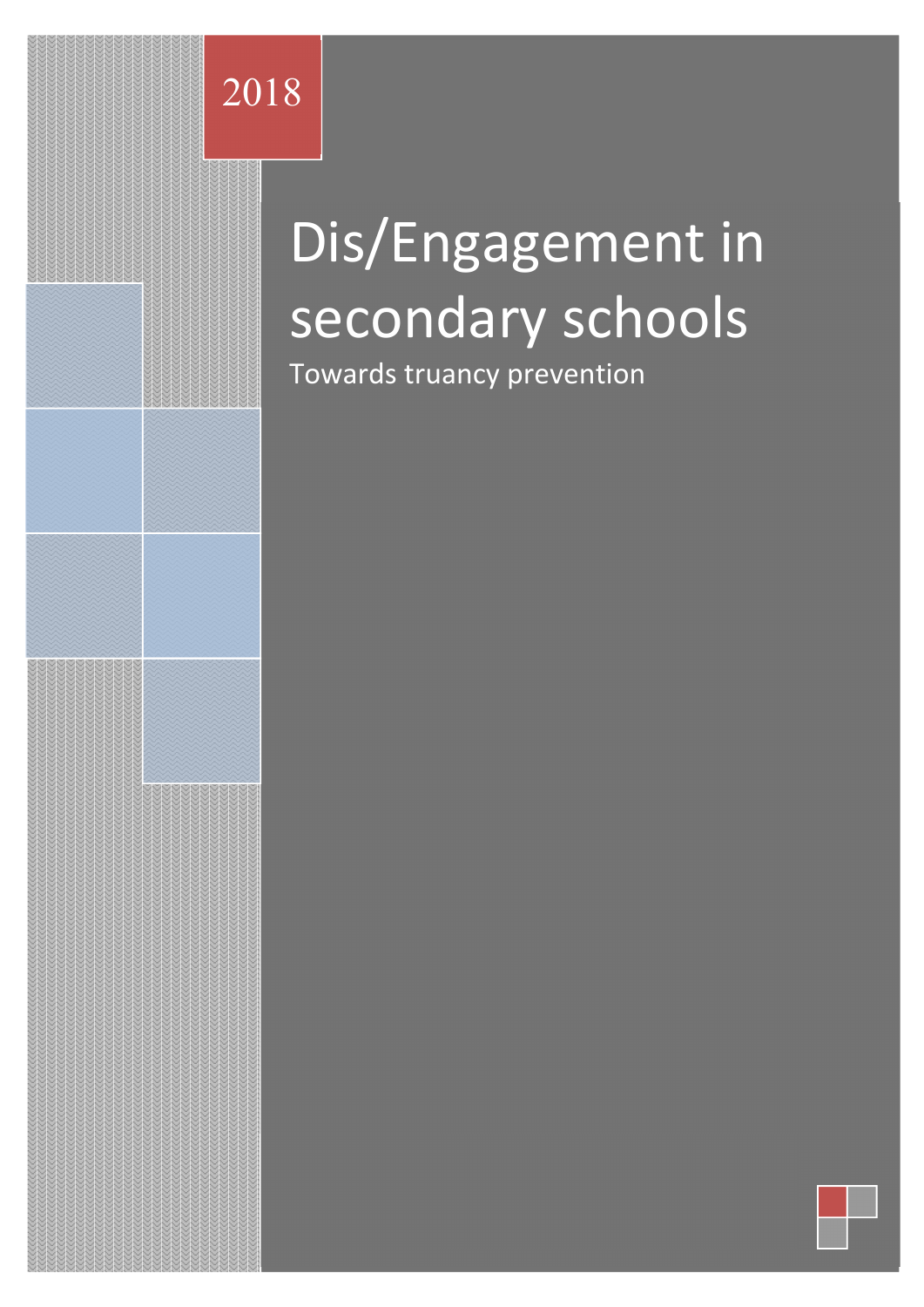Report by Dr Judy Bruce, 2018

Senior Lecturer, University of Canterbury College of Education judy.bruce@canterbury.ac.nz

University of Canterbury Christchurch Aotearoa New Zealand



Report available from: www.teorahou.org.nz



This work is licensed under the Creative Commons Attribution-NonCommercial-NoDerivatives 3.0 New Zealand License. To view a copy of this license, visit https://creativecommons.org/licenses/by-nc-nd/3.0/nz/ or send a letter to Creative Commons, PO Box 1866, Mountain View, CA 94042, USA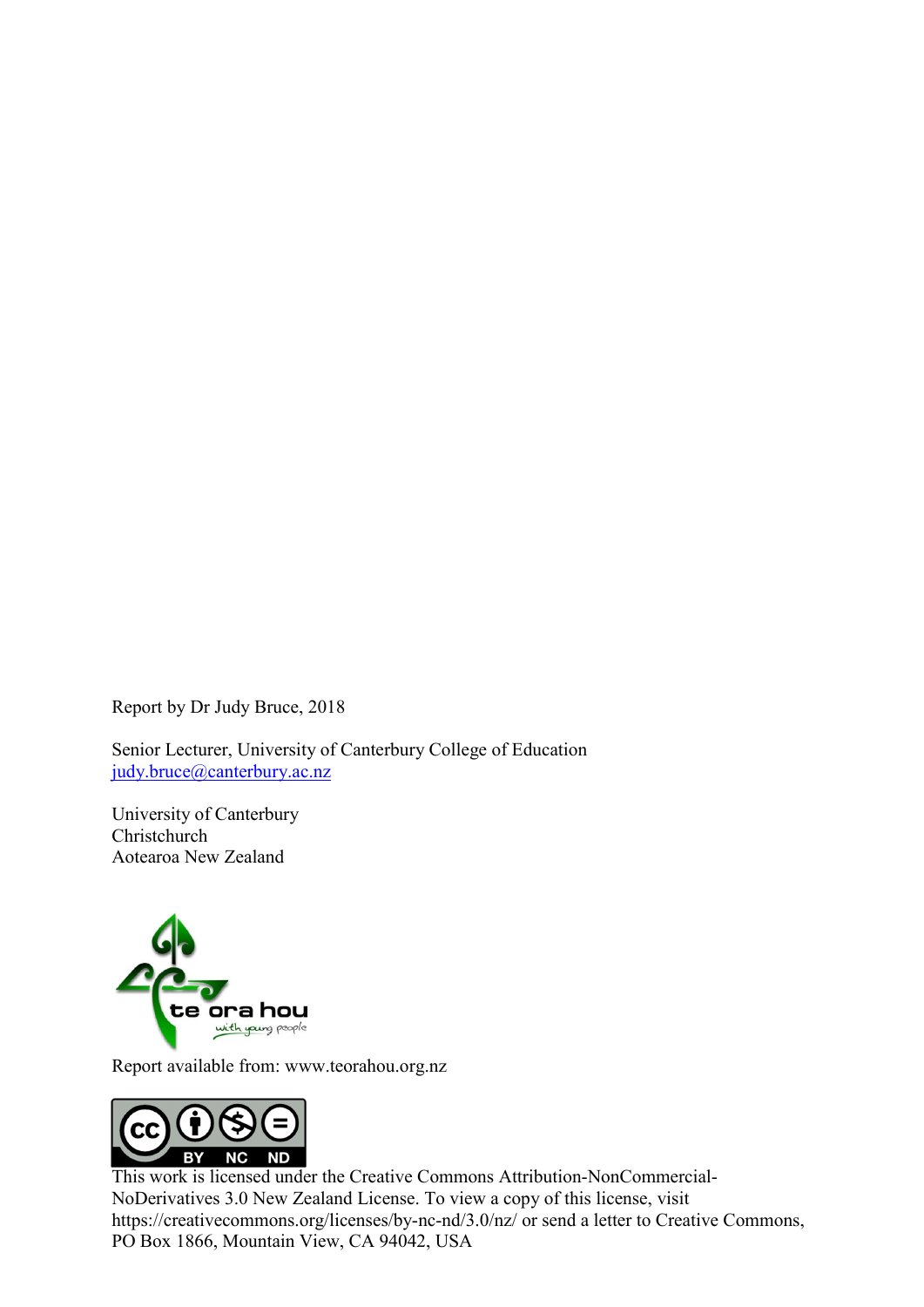## **He Kupu Whakamiha (Acknowledgements)**

The publication of this report would not be possible without the support of the following individuals and organisations:

- \* The research participants including young people, parents, and practitioners who shared their stories and insights
- \* The Attendance Service kaiāwhina who interviewed young people during the research process
- $\triangle$  The Ministry of Education for funding the research
- The University of Canterbury
- Te Ora Hou Ōtautahi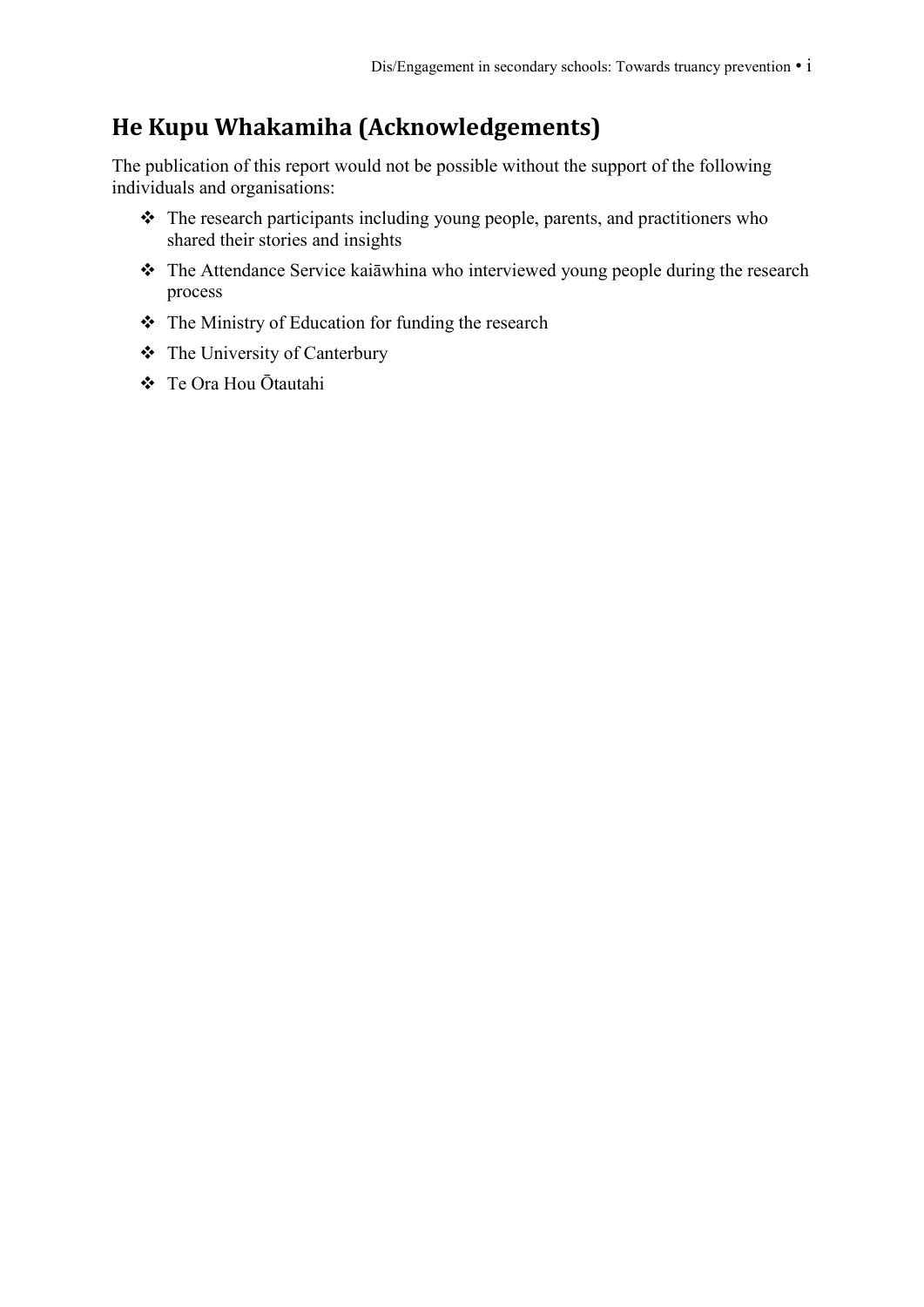ii • Dis/Engagement in secondary schools: Towards truancy prevention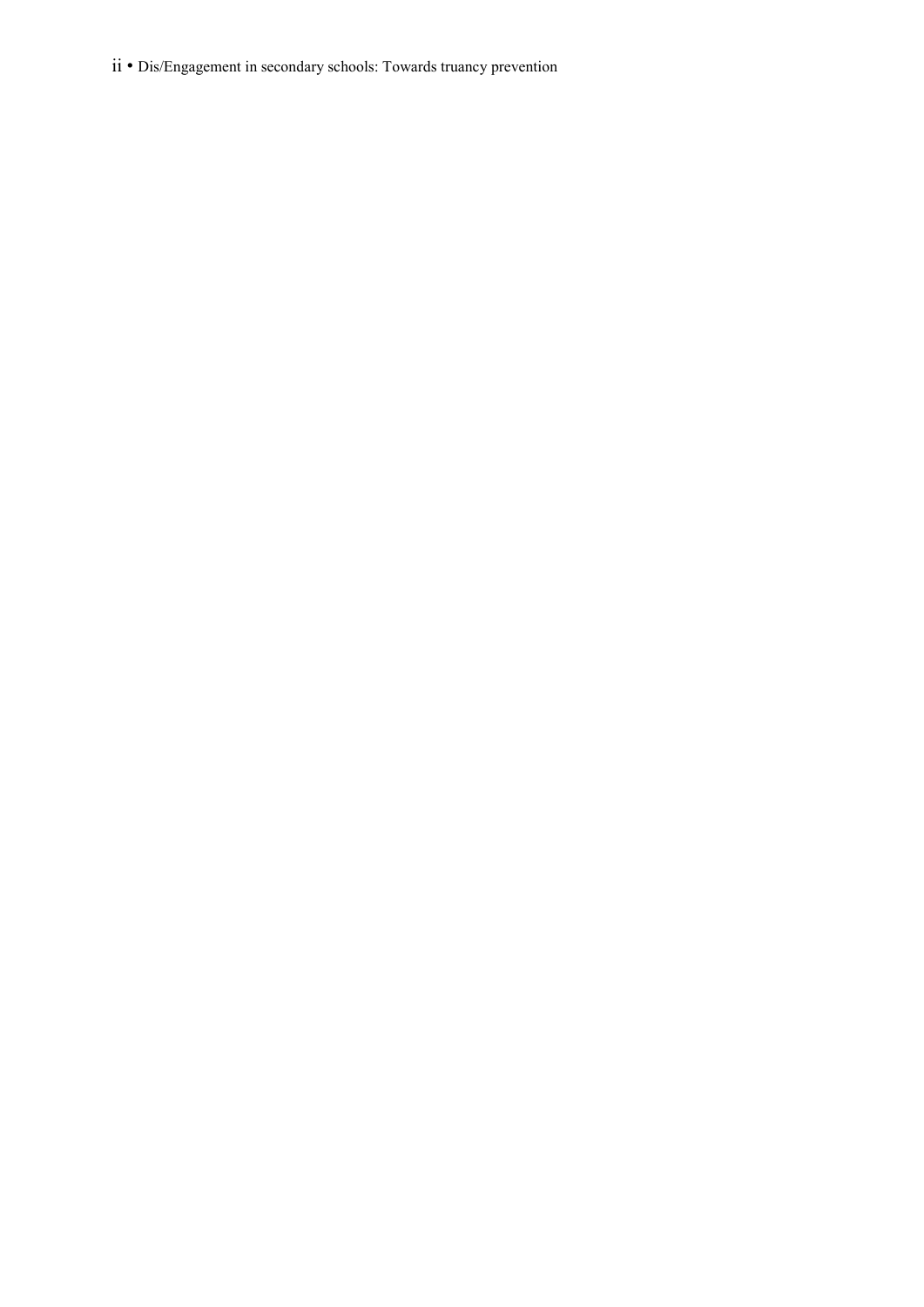## **Table of Contents**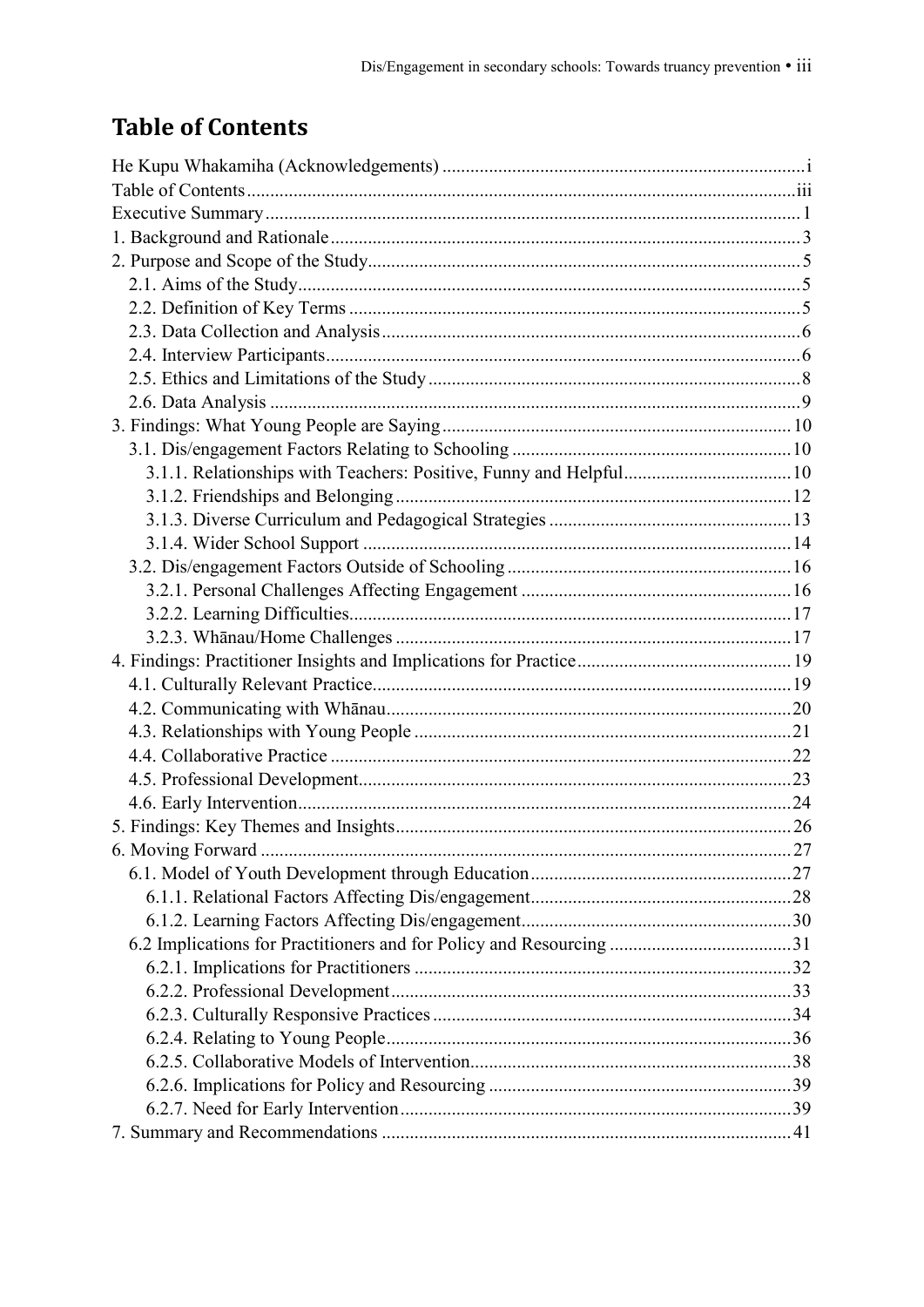iv • Dis/Engagement in secondary schools: Towards truancy prevention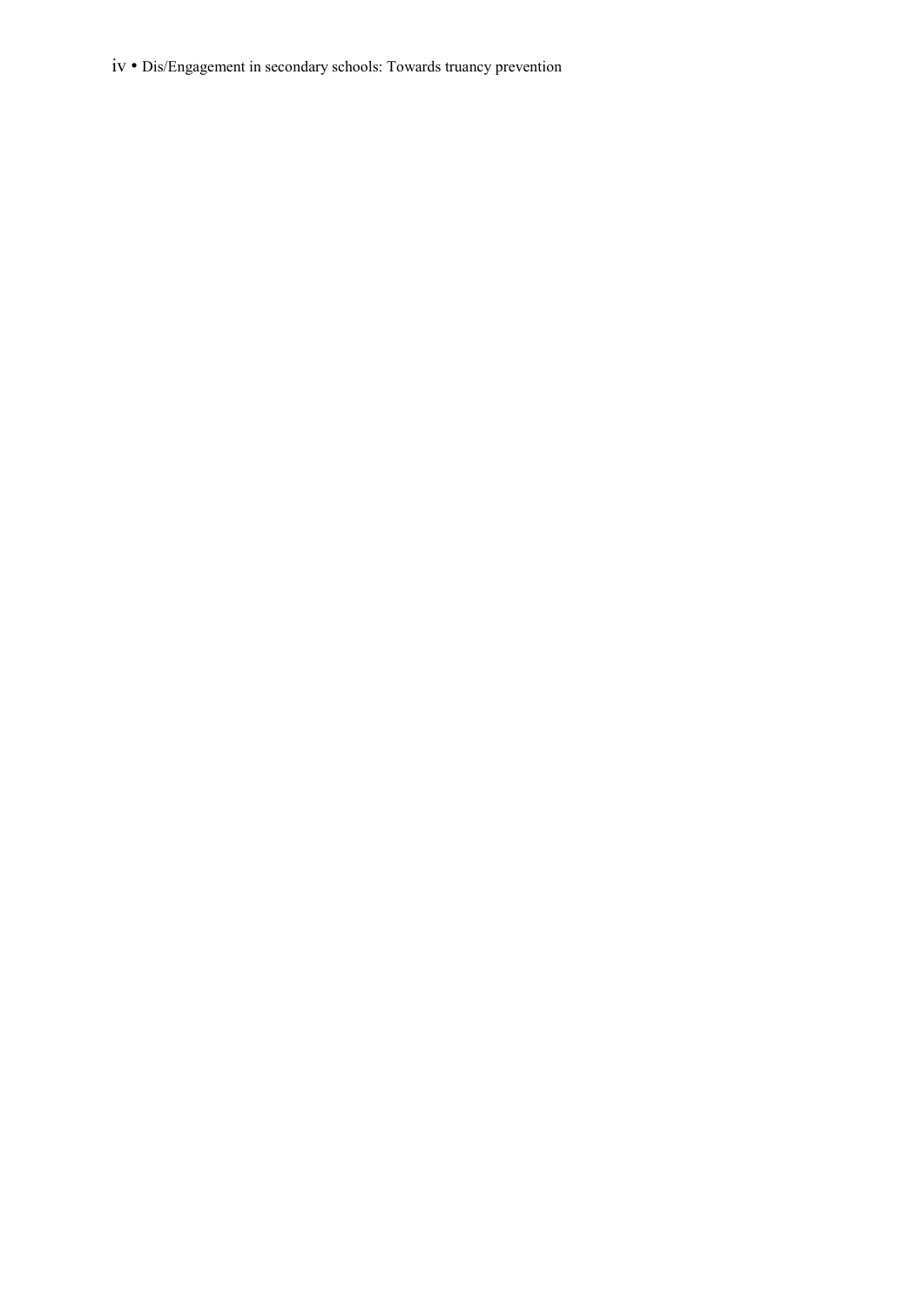## **Executive Summary**

-

This report presents the findings of a research project investigating the factors which lead to dis/engagement in secondary schooling for young people with a history of truancy. In 2013, Te Ora Hou Ōtautahi (a South Island Attendance Service provider) commissioned this research in order to better understand the complexities of factors leading to dis/engagement of young people in secondary schools.

Data was collected and analysed from a range of sources including interviews with young people, whānau, and experienced practitioners working in the field of truancy and attendance; as well as published research. This approach to data collection is consistent with the model of *Evidence-Based Practice<sup>1</sup>* which acknowledges the critical voice of young people in informing practice, in addition to other sources.

*A Model of Youth Development through Education* is suggested here which draws together key themes from the findings of this research, along with existing research in the field. The model draws upon youth development research<sup>2</sup>, and suggests that practitioners and schools need to be cognisant of a range of complex issues facing dis/engaged young people, and these may be grouped in to the following two categories:

- o *Relational factors* affecting dis/engagement in schooling (with a focus upon friendships and belonging, relationships with teachers, personal challenges including learning difficulties and/or stress, whānau challenges, and wider school support)
- o *Learning factors* affecting dis/engagement in schooling (with a focus on getting help with learning / learning difficulties, choice/autonomy, and pedagogical variation in the classroom).

In many instances these factors are inter-connected. For example, where there are significant relational challenges, the need for learning support is likely to increase. Furthermore, in nearly all contexts, young people became disengaged in schooling because there were a number of challenging factors impacting upon their ability to connect, both within and outside of school.

<sup>1</sup> Bourke, R., Holden, B., & Curzon, J. (2005). *Using evidence to challenge practice. A discussion paper*. Wellington: Ministry of Education, New Zealand.

<sup>2</sup> Wayne Francis Charitable Trust. (2011). *Positive youth development in Aotearoa: Weaving connections – Tuhonohono rangatahi.* www.wfct.org.nz.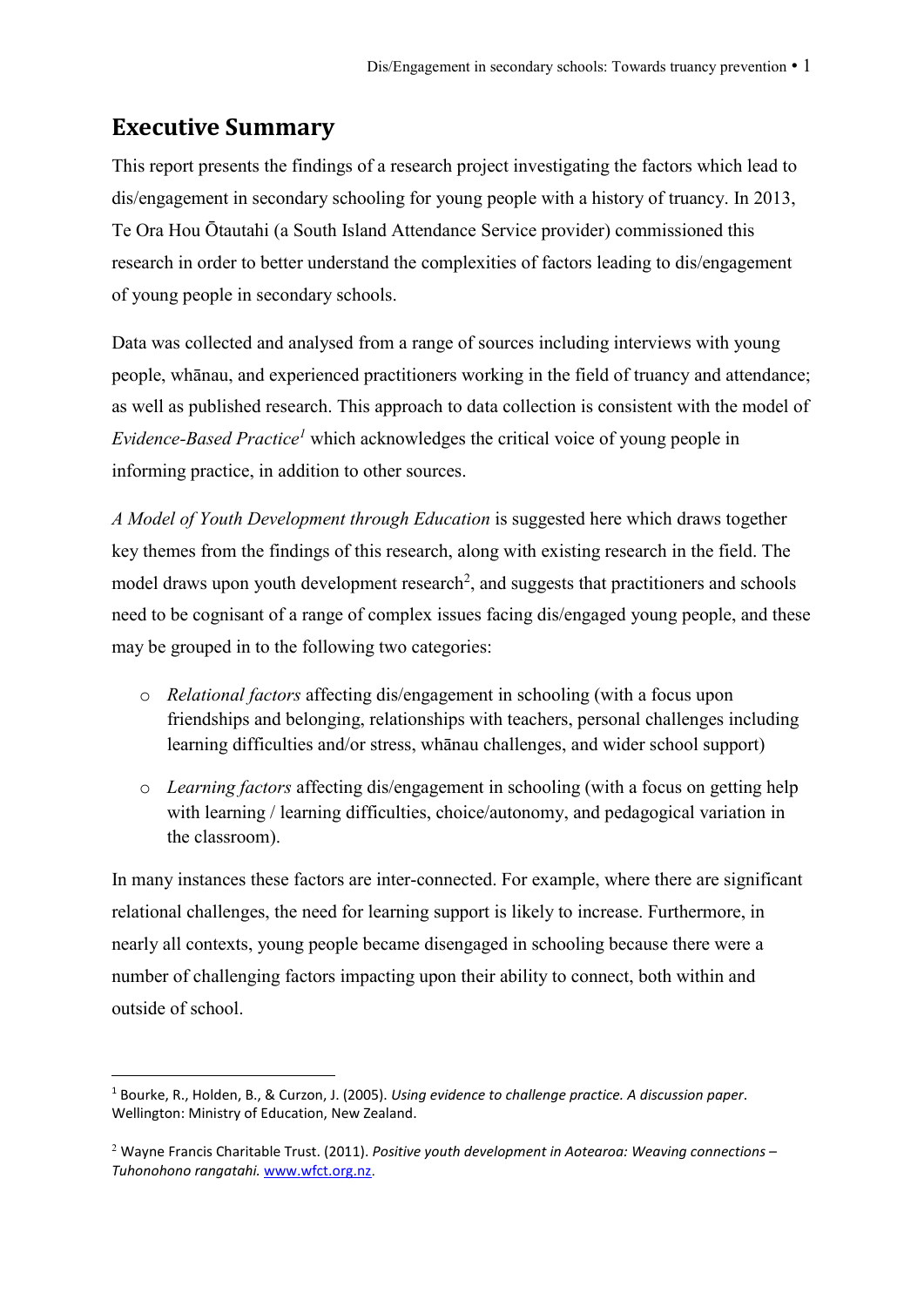Not surprisingly then, this research found that effective practitioners recognised the need to work in collaborative, multi-systemic ways to support young people toward engagement. Consequently, the findings of this research indicate that there are a range of implications for practitioners and policy including the need to develop more robust approaches which incorporate:

- i. Culturally relevant practice, with a focus on Māori and Pasifika
- ii. Effective communication with families/whānau
- iii. Relating to young people
- iv. Collaborative, multi-agency practice
- v. Informed practice, with a focus on understanding the impact of stress on learning, and the importance of mental wellbeing for young people, and
- vi. Early intervention

-

Policy implications were raised by practitioners around two of the themes: (1) the need for early intervention as in many cases disengaged young people present with difficulties in primary and intermediate school years, and; (2) the need for increased policy direction around more effective collaborative, multi-agency work.

Further research and professional development in these areas may enhance the opportunities for young people to engage in education further. The findings from this research are published in a resource for practitioners titled: *Positive Youth Development through Education: Addressing Issues of (Dis)Engagement in Aotearoa / New Zealand Schools<sup>3</sup>* .

<sup>&</sup>lt;sup>3</sup> Bruce, J. (2014). Positive Youth Development through Education. www.teorahou.org.nz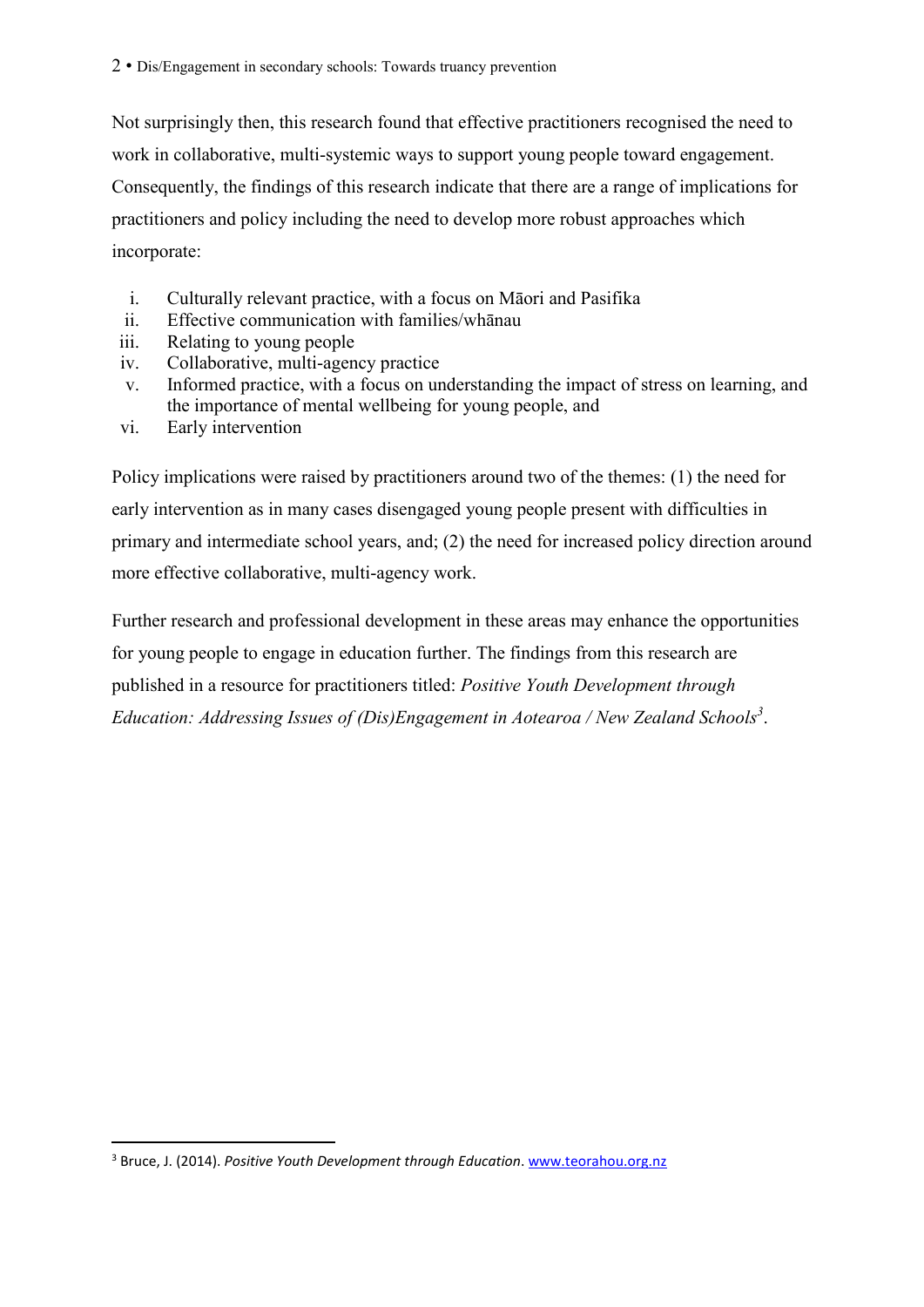## **1. Background and Rationale**

In Aotearoa / New Zealand, both schools and parents and/or legal guardians are responsible for ensuring students regularly attend school between 6 and 16 years. *National*  Administration Guidelines<sup>4</sup> require that all schools are emotionally and physically safe learning environments and students who are not achieving – or who are at risk of not achieving – are identified. Furthermore, schools are required to ensure that effective learning plans are developed for all students, and this includes students with unjustified absences.

In 2012, a Ministry of Education report indicated that unjustified absences were at a rate of 2.3 per 100 students<sup>5</sup>. Both unjustified absences and non-enrolment rates increased sharply after year 8. Unjustified absences were also significantly higher for Māori (4%) and Pasifika (3.4%) compared with NZ European (1.6%) and Asian (1.3%). Furthermore, in decile 1 and 2 schools the unjustified absence rate was higher for all ethnic groups (up to 5.6% for Māori in decile 1 schools compared with 1.7% in decile 10 schools). Non-enrolled students reflect similar trends, with Māori and Pasifika students being more likely to become non-enrolled.

Additionally, the 2012 Ministry of Education report<sup>6</sup> on non-enrolled figures indicated a significant rise in non-enrolled students between age 11 (2.4 per 1000 students) and age 14 (16.5 per 1000 students). In 2012, 66% of non-enrolment notifications were for students from decile 1-4 schools. Furthermore, the Ministry reported a strong correlation between NCEA Level 1 achievement and students with a non-enrolment history (88% did not achieve NCEA Level 1 Literacy and Numeracy compared with 26% of students attending school regularly). It was further noted that "regular school attendance is one of the most significant factors influencing student achievement…and that chronic truancy is a strong predictor of negative outcomes in later life including violence, delinquency, substance abuse, unemployment and early parenting" (Ministry of Education, 2012b, p.1).

-

<sup>4</sup>http://www.education.govt.nz/ministry-of-education/legislation/nags/

<sup>5</sup> Ministry of Education. (2012a). *Truancy from school*. Retrieved from: www.educationcounts.govt.nz.

<sup>&</sup>lt;sup>6</sup> Ministry of Education. (2012b). *Non-enrolled students*. Retrieved from: www.educationcounts.govt.nz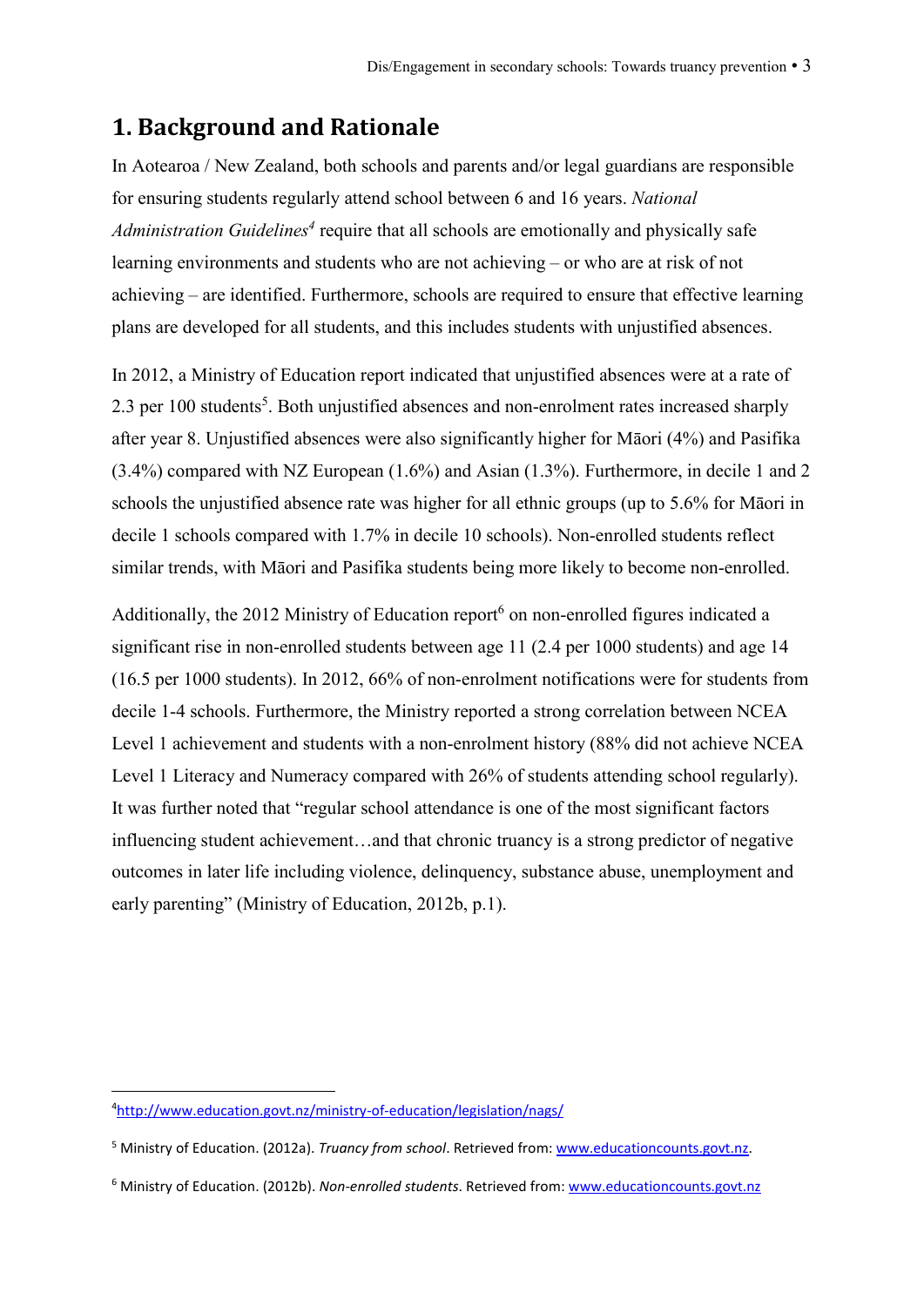In 2013 the Ministry of Education established the *Attendance Service<sup>7</sup>* with the aim of supporting schools to:

- effectively manage attendance;
- reduce unjustified absence rates and non-enrolment; and
- reduce the time taken to return students to education.

The *Attendance Service* is an amalgamation of the previous *Non-Enrolled Truancy Service* and the *District Truancy Service* into one integrated service. A key aim of the *Attendance Service* is to "support schools, parents/family/whānau, iwi, Pasifika groups, the community and interagency services to improve learner attendance and ensure a seamless, collaborative, effective, efficient and culturally responsive service for students and schools" (www.education.govt.nz/attendance-services).

*Te Ora Hou Ōtautahi* is the *Attendance Service* provider for the Westland, Nelson, Marlborough and Canterbury regions. As a newly established provider, *Te Ora Hou Ōtautahi* sought to develop a resource for practitioners working in the education sector which explores factors contributing to dis/engagement in schooling. The research findings in this report informed the development of a practitioner resource to develop best practice to support school attendance and achievement. This report is a compilation of international and national research, as well as practitioner, young people and whānau voices on dis/engagement particularly at a secondary school level.

-

<sup>7</sup> http://www.education.govt.nz/attendance-services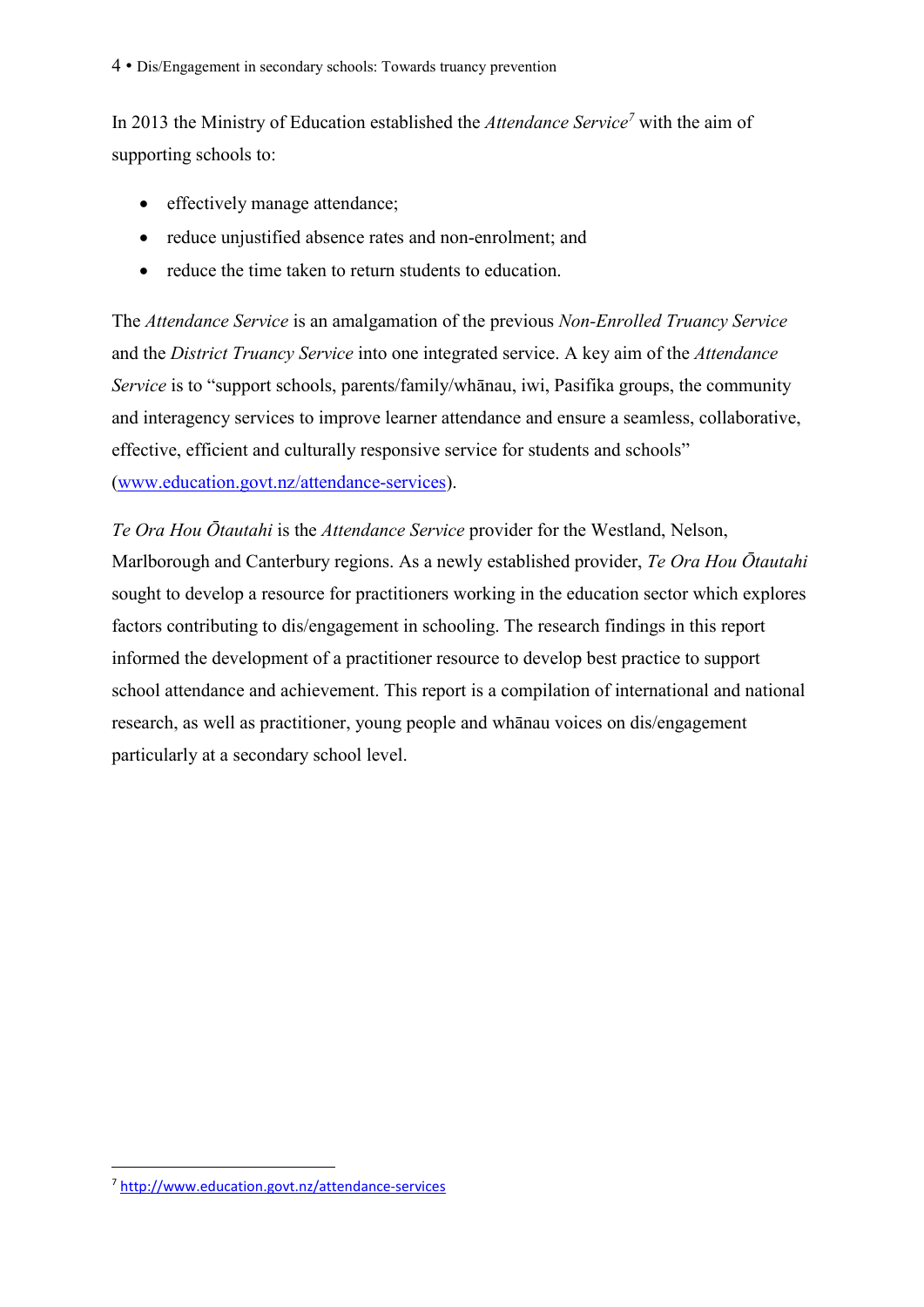## **2. Purpose and Scope of the Study**

#### **2.1. Aims of the Study**

The purpose of this study was to investigate the factors which contribute to engagement and disengagement in secondary schooling for young people at risk of truancy within Christchurch. Young people with a history of truancy and their parents were invited to participate in this research, as well as experienced practitioners working in the field of truancy and attendance. The findings from this study informed the development of a resource for use by Attendance Services, schools, and other related practitioners seeking to enhance opportunities for young people at risk of disengagement from schooling<sup>8</sup>.

#### **2.2. Definition of Key Terms**

-

*Young person/young people*: Throughout this report the terms 'young person' and 'young people' will be used more frequently than 'student' or 'students'. While student(s) typically refers to the young person in direct relationship to learning and schooling, a young person or young people, signifies that: (1) a young person exists in relationship with their whānau, peers, and the wider community; (2) that these relationships are primary and that schooling is in fact mostly secondary; and (3) that their needs are developmentally holistic and relate also to whānau, peers, and community, rather than being limited to just schooling matters.

Consistent with Ministry of Education absence definitions, the following terms are used throughout this report<sup>9</sup>.

*Unjustified absence:* unexplained or unjustified full day absence *Intermittent unjustified absence:* unexplained or unjustified part day absence *Truancy:* the sum of unjustified and intermittent unjustified absences The term *whānau* is used in this report to refer to parents, legal guardians, as well as

immediate and extended family. This term represents the idea of family in its immediate and broader contexts.

<sup>8</sup> Bruce, J. (2014). *Positive Youth Development through Education*. www.teorahou.org.nz

<sup>&</sup>lt;sup>9</sup> For further definitions relating to absence and attendance, refer to: http://www.education.govt.nz/school/running-a-school/technology-in-schools/managing-data/sharingdata/electronic-attendance-register/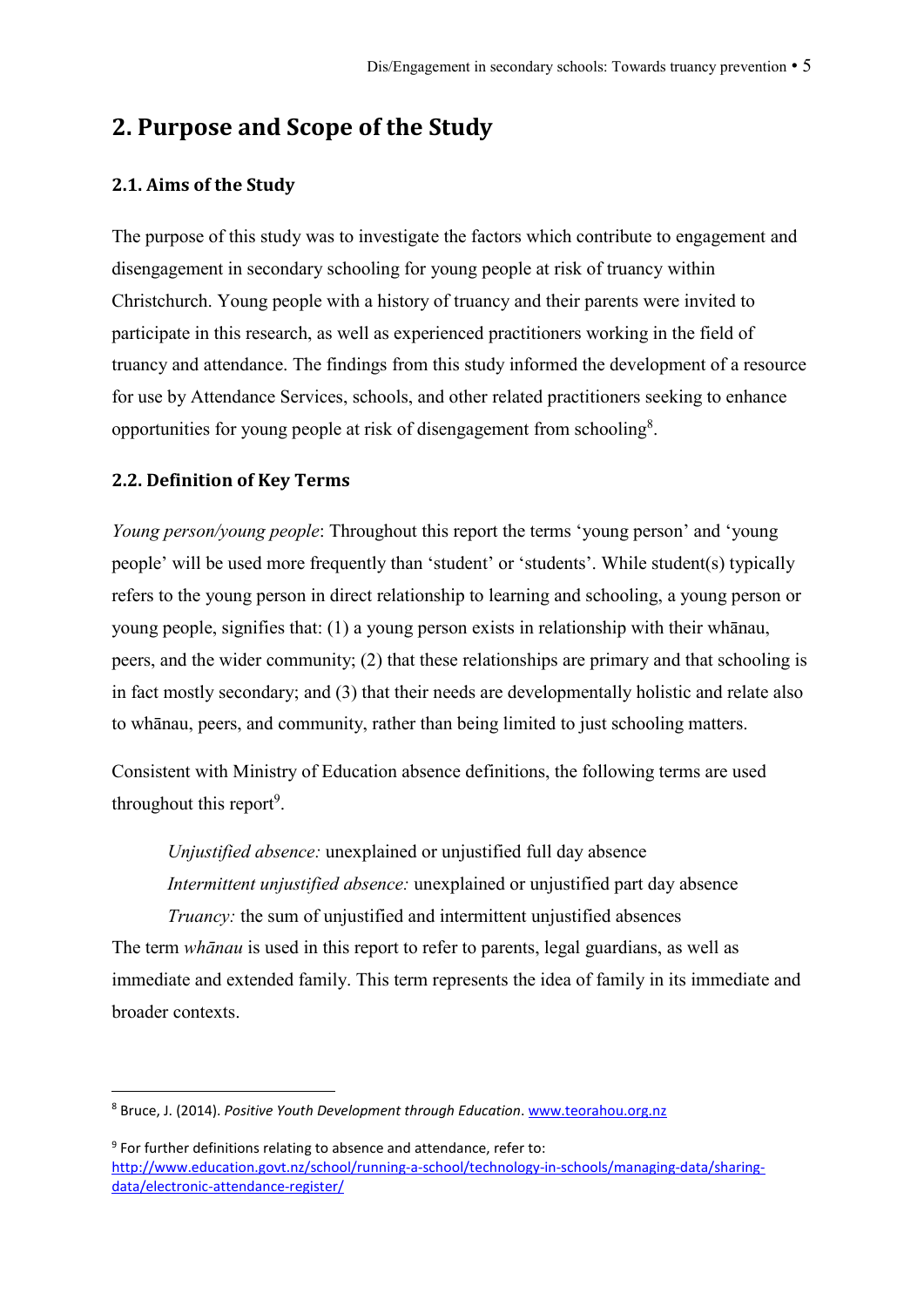#### **2.3. Data Collection and Analysis**

Data was collected and analysed from a range of sources including interviews with young people, whānau, and experienced practitioners working in the field of truancy and attendance; as well as published research. This approach to data collection is consistent with the model of *Evidence-Based Practice<sup>10</sup>* which acknowledges the critical voice of young people in informing practice. This model acknowledges that while published research is vital to the development of evidence-based practice, also important are practitioner skills and knowledge, and young people and whānau wisdom and values. Thus in addition to the systematic review of international and national literature, data was collected and analysed from young people, whānau, as well as practitioners experienced in the field; and synergies are highlighted in order to inform practice.

#### **2.4. Interview Participants**

Young people with a history of truancy or non-enrolment were invited to participate in this study, as well as whānau, and experienced practitioners working in the field of attendance and truancy services. All young people interviewed were known to the *Attendance Service*, and the Attendance Advisors (kaiāwhina) assisted with the identification of young people for this research; furthermore, young people were selected because they had a relationship with kaiāwhina. Young people were invited to participate in an unstructured interview with kaiāwhina in a quiet place of their choosing. It was deemed important that young people felt safe and comfortable, and because they selected the venue for the interview and were interviewed by someone who was familiar to them, it was anticipated that this would create a more open context for conversation. Kaiāwhina employed an unstructured interview method which enabled them the flexibility to be guided by the young person's story. This style of interviewing meant that there were general topics and conversation starters. The interview topic guidelines were provided to kaiāwhina and these included the following:

- Tell me the things you like about school.
- Tell me the things you don't like about school.
- What about the teachers?

<u>.</u>

- Tell me about your favourite teacher.
- What about teachers that you don't get on with? Don't like? Don't understand? Etc.

<sup>10</sup> Bourke, R., Holden, B., & Curzon, J. (2005). *Using evidence to challenge practice. A discussion paper*. Wellington: Ministry of Education, New Zealand.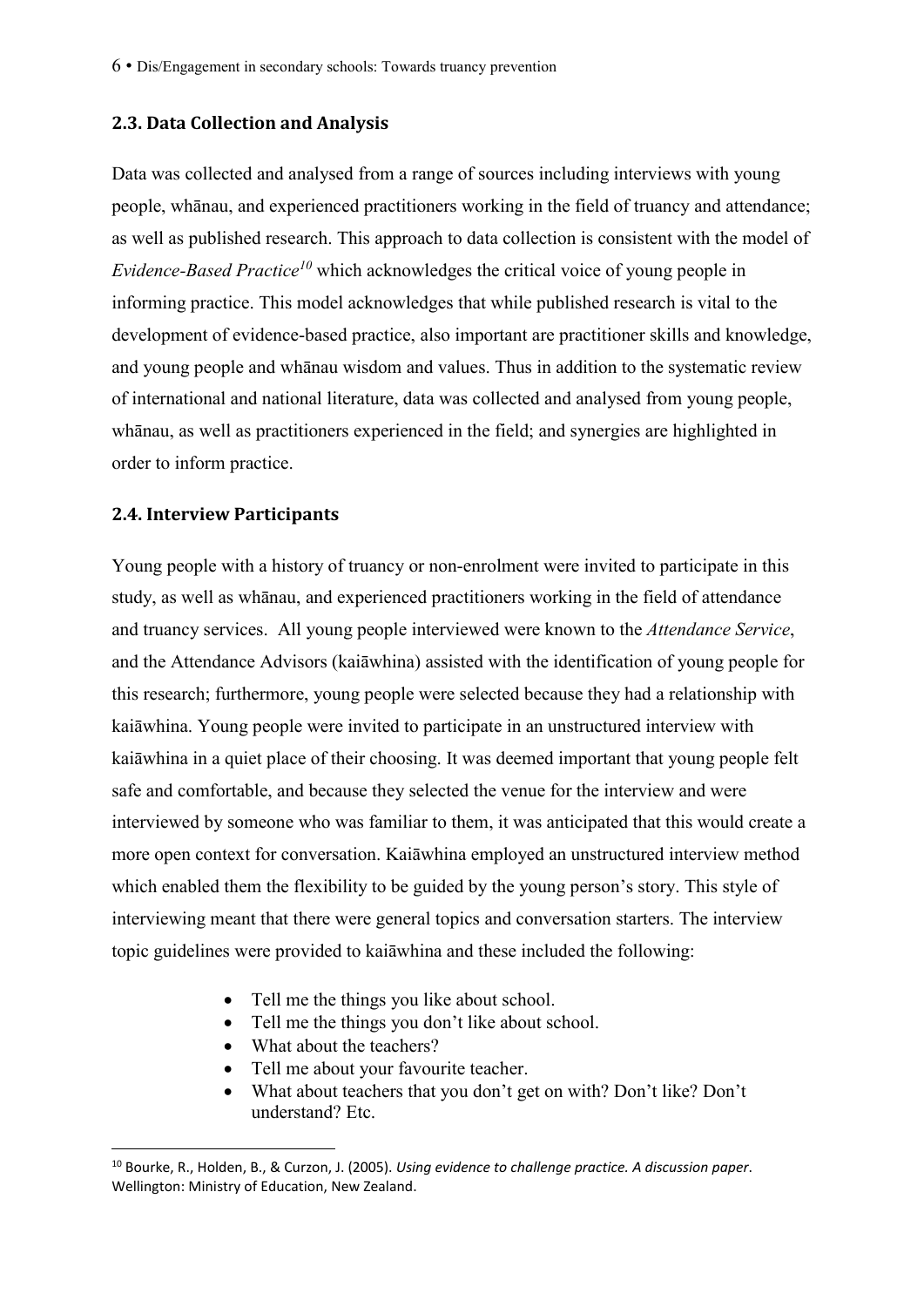- Other topics:
	- friends, bullying, relationships with others
	- activities such as sports and cultural activities
	- support from counsellors, youth workers, teachers OR no support at all
	- curriculum and lessons: understanding the work; struggling to read or write; not understanding instructions; what learning activities worked well / didn't work well
	- school hours, school rules, etc.
- Family ideas about school: What are the ideas? The likes and dislikes?
- For young people disengaged: What things would make a difference?
- For young people re-engaged: What things did make the difference?

Sixteen young people agreed to be interviewed, but difficulties with gaining parental and school permission coupled with kaiāwhina workload meant that just nine interviews were conducted. Given the limited sample size, caution needs to be taken when drawing conclusions. However, findings were consistent with existing literature in the field. All young people had a history of truancy and were, at the time of the interviews, reengaged in some form of education or training.

Unstructured interviews were also conducted with two parents whose children were previously truant, but who now both attend school (including Alternative Education) regularly. The parents were aware of the study and wanted to participate and share their experiences of parenting disengaged young people. The interviews were conducted by the lead researcher in this study, in a venue chosen by the parents and interview topics included:

- Introduction:
	- Your background
	- Experiences with your child at school
- What do / do not…………………that is / is not effective
	- Schools (teachers, pastoral care e.g. counsellors)
	- $\blacksquare$  Agencies / community organisations
	- **Peers**
- Recommendations/advice for……………………………….
	- **Practitioners**
	- Other whānau
	- **Principals and teachers, schools, etc.**

Additionally, four experienced practitioners with a significant history (5 years or more) of work in the field of truancy and attendance participated in this study. The interviews were in depth and were conducted by the lead researcher in this study, and in a venue that suited the practitioners. All interviews were face to face, except one which was a teleconference. Interview topics included: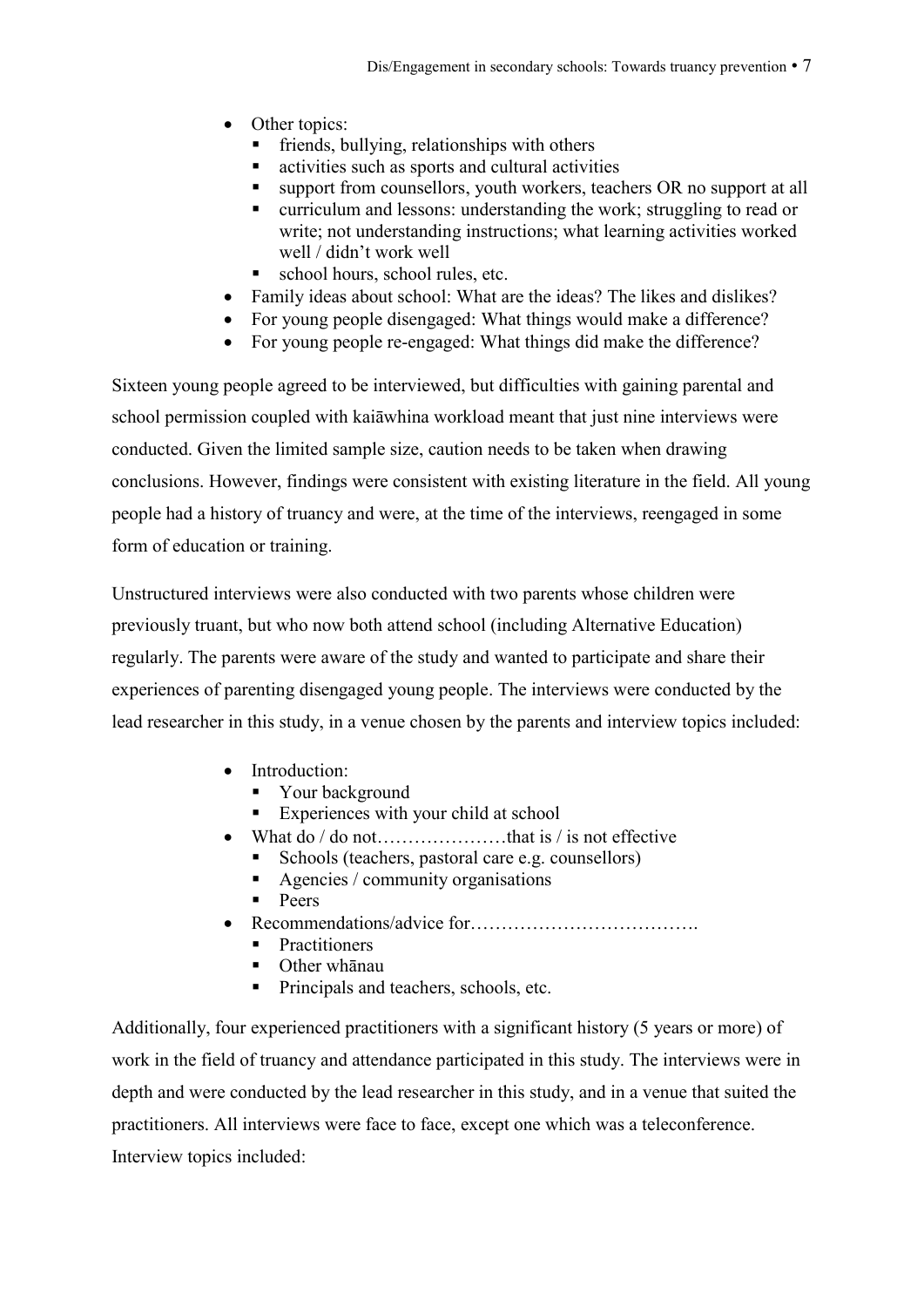- Introduction:
	- Your background
	- Experiences in the sector
	- **Motivation to work in the sector**
	- General impressions of what is happening
	- Examples of best practice
	- Success stories
- What do / do not…………………that is / is not effective
	- Schools (teachers, pastoral care e.g. counsellors)
	- Whānau
	- Voung people
	- · MOE
	- Agencies / community organisations
- Recommendations/advice for……………………………….
	- Policy makers
	- **Practitioners**
	- Whānau
	- Principals and teachers, schools, etc.
	- **MOE**

#### **2.5. Ethics and Limitations of the Study**

Ethical approval was granted by the *University of Canterbury Human Ethics Committee for Educational Research* and all policy, procedures and guidelines were followed to ensure ethical research was undertaken. To ensure anonymity, some demographics and circumstances from participants have been changed in the reporting of the findings. All names have been changed to protect anonymity. Kaiāwhina were informed that if young people disclosed information which deemed them at risk of harming themselves, or where someone else may be known to be harmed, then the Attendance Service Manager was to be informed. If young people became upset during the interview, then the kaiāwhina were to be reassuring and calm, and ensure that appropriate referrals were made and/or support networks, whānau, etc. were informed following the interview.

The study was limited by the number of young people and parents interviewed. Given the complexities facing many young people disengaged from schooling, it was perhaps not surprising that interviews scheduled were at times not able to be undertaken. Furthermore, where young people were interviewed, only information that they felt comfortable sharing with kaiāwhina was disclosed and while understandable and ethically appropriate, it is also worth noting that vital information may have been withheld. Additionally, parent interviews were limited to just two participants. Therefore, while a total of 15 participants were interviewed for this study, caution needs to be taken in terms of generalizing findings.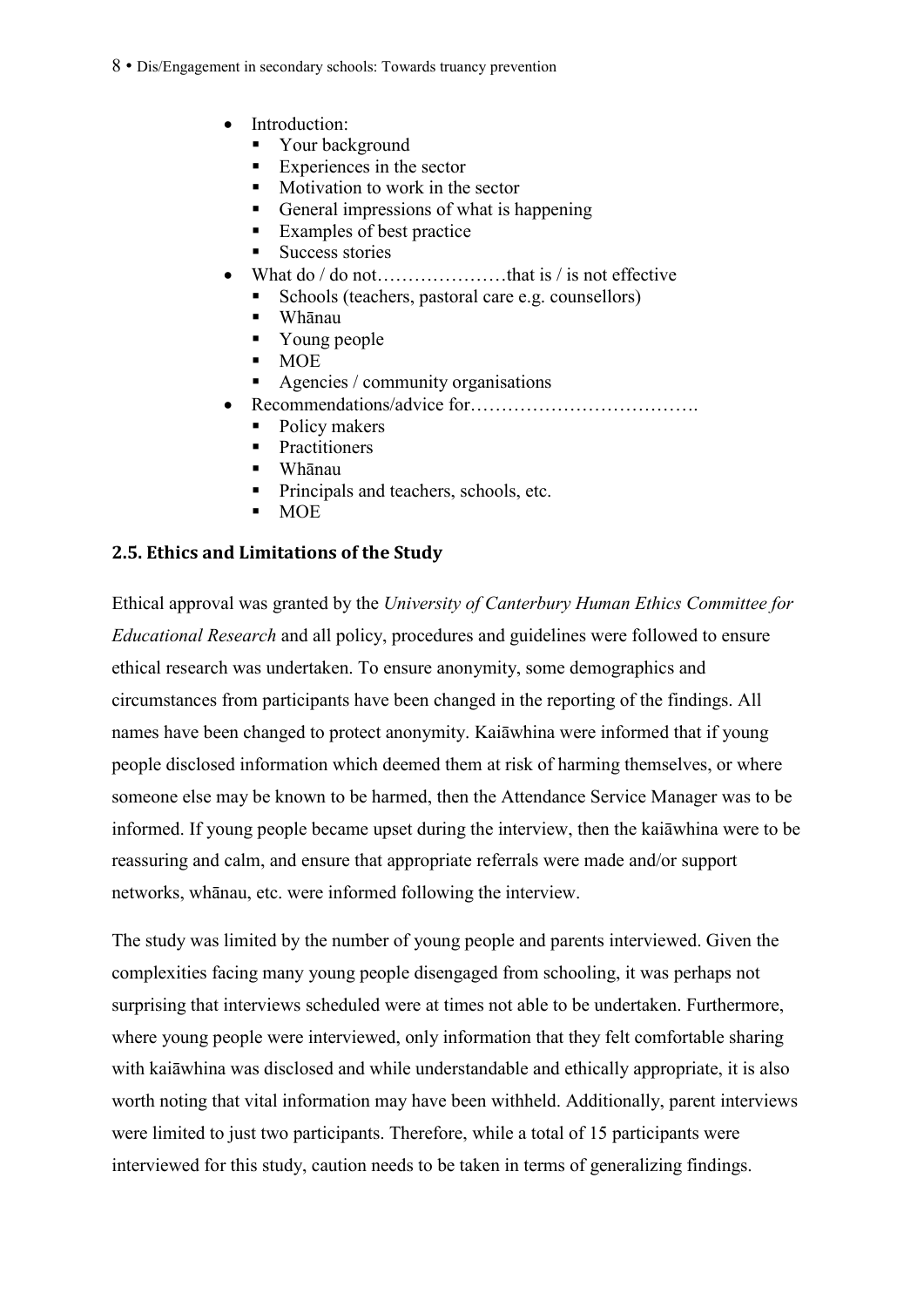#### **2.6. Data Analysis**

<u>.</u>

All interviews were audio-recorded and transcribed before data analysis was undertaken. Data was analysed using thematic analysis. Data was coded by interview question, and then by theme. Data across the three participant groups was compared and contrasted to determine similarities and differences. Data was also compared and contrasted within the three participant groups. Data was analysed in light of similar published studies in the field, as well as giving consideration to the model of youth development<sup>11</sup> employed by *Te Ora Hou Ōtautahi*, the *Attendance Service* provider commissioning this study. This service provider was interested in similarities and differences that exist between the findings of this study and their existing model of youth development practice. They were particularly interested in ways of enhancing this model, and it was hoped that this study would provide greater insight.

<sup>11</sup> Te Ora Hou contextualised an adaptation of the *Circle of Courage* model and this provides an operative and foundational model of youth development for practitioners. This includes a focus on strengthening within each young person: Whanaungatanga (Belonging & Identity), Pukengatanga (Mastery & Competence), Mana Motuhake (Independence & Responsibility) and Ohaoha (Generosity & Contribution). Additionally, other models have been adapted and applied to the youth development practice and these are explored in the following resource: Wayne Francis Charitable Trust. (2011). *Positive youth development in Aotearoa: Weaving connections – Tuhonohono rangatahi.* www.wfct.org.nz. This resource combines youth development and community development theory, practice and personal stories with the aim of informing good practice in the field.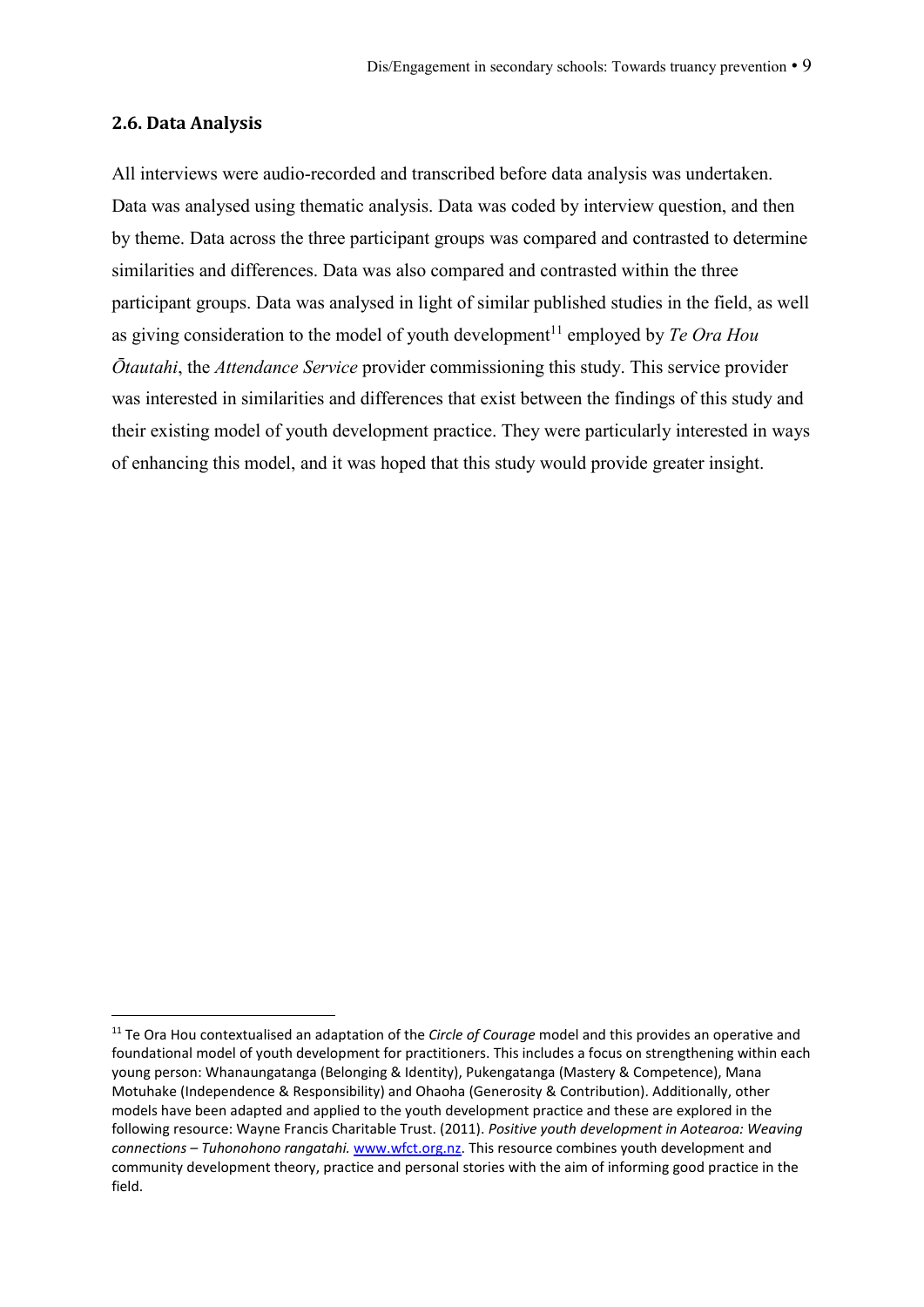### **3. Findings: What Young People are Saying**

The findings presented in this section are the results of a thematic data analysis process, and includes data from all three participant groups: young people, parents and practitioners. Young peoples' perspectives are presented in the first part of this section, with some input from parents and practitioners. The practitioner views are presented in Section 4, and this includes implications for future practice.

#### **3.1. Dis/engagement Factors Relating to Schooling**

All young people interviewed expressed very clear views on mainstream secondary schooling – what they liked and didn't like. They were also eager to make recommendations for the ways in which schooling could be improved. In many ways their views were simple and achievable in terms of how student-teacher relationships and pedagogical practice could be shaped. During the data analysis phase, all participant responses (including young people, parents and practitioners) were coded into the following themes: what young people liked about schooling, including their favourite teachers (engagement factors); ways in which schooling could be improved (engagement factors) and what they didn't like about school (disengagement factors). Through this process of analysis it became clear that the following themes were evident: *Relationships with Teachers* (positive, funny and helpful), *Friendships and Belonging*, *Diverse Curriculum and Pedagogical Strategies*, and *Wider School Support*. *Personal Challenges Affecting Learning* was also identified as a key theme which related to factors outside of school leading to truancy, and this theme will also be discussed in this section.

#### **3.1.1. Relationships with Teachers: Positive, Funny and Helpful**

All young people were able to articulate clearly what they liked about their teachers (and what they didn't like!). This was perhaps the most prevalent theme with young people indicating the need for positive relationships with their teachers in order to learn. Practitioners were also aware of the critical link between relationships and learning, even going so far as to claim, *"Schools know that relationship is everything in education. Without relationship your kids won't learn"*. Another practitioner observed how *"the ability of the teacher to actually connect with [disengaged young people] is quite critical for them".* For young people this centrality of relationships was also closely linked to the teacher's ability and/or willingness to help with learning. For example, Josh indicated that one of the most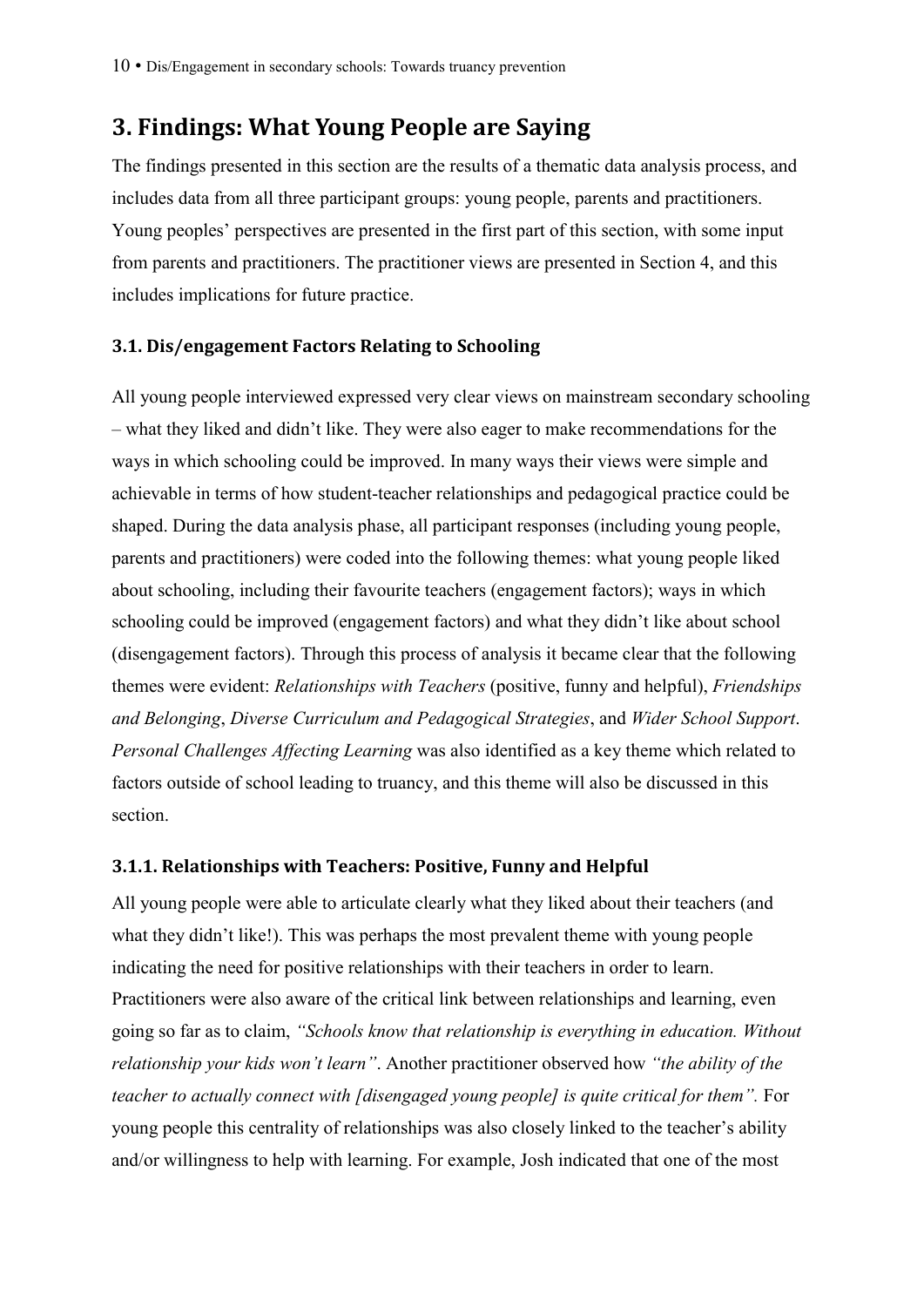important things he liked about school was *"teachers...how they are nice to you".* Similarly other young people thought that *"it's better to have a teacher that's like your friend and everything",* and they liked *"teachers being nice...being more positive and everything".* 

When asked about their favourite teachers, the young people were quick to acknowledge a sense of humour and being helpful as the two most valued qualities. Tasha explained that her favourite teacher is *"really funny, he like picks on us but it's in a funny way and he makes the whole class laugh and everything".* Tasha liked teachers who were "*friendly, and do jokes...and then we actually get our work done".* Similarly, Aroha noted *"he's just really fun and cool...".* 

In addition to positive relationships and a sense of humour, most young people indicated how much they needed help from their teachers and how grateful they were when individual help was given. The need for help from teachers was overwhelmingly clear from all of the young people interviewed. Tane suggested that two teachers in one class would allow for more help, and Ange suggested that schools could be improved by having:

teachers that actually help you, that talk to you and tell you step by step on what you need to do, because I didn't get told that. I just got told to do this, and they wouldn't give me instructions or anything and, I'd just sit there and be like, what do I do? And it affected me so much.

Ange recalled one teacher who "actually helped me learn and he cared about my education, and he was just really easy to get along with, and I felt like I could talk to him if I needed to". Similarly, Hudson provided one example of the difference that individual help made:

> I had this teacher, he would always like come up and help me, individually and stuff, about it, try and help me and give me feedback and stuff, and um, yeah, same with um all my other classes, like most of my other classes, like they tried to help me because I'd like missed a lot [of classes].

Likewise, Tane commented on the way in which teachers "help you and teach you more...teaching you how to do it".

Young people were also very aware of the barriers to accessing help from teachers. Hudson recalled experiences where teachers barely acknowledged him. He described incidents where "*a couple of times when I was there, I'd sit at the back, he'd [the teacher] mark me absent,*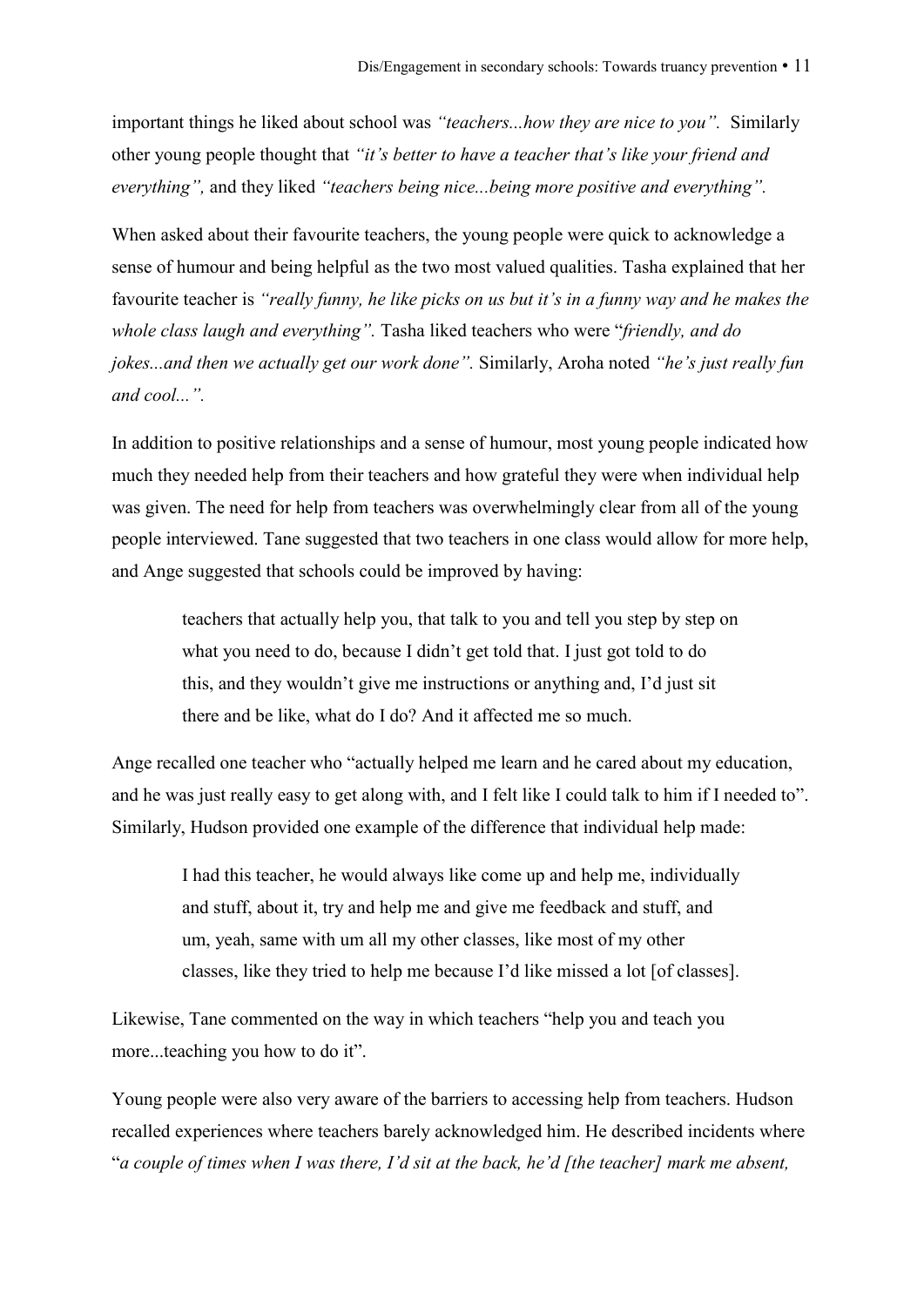*and um, I'd have to talk to the Dean and stuff, because he'd like just assumed that I wasn't there".* Some young people attributed a lack of help and teacher-student relationship difficulties to large class sizes:

> There were heaps of big classes and only one teacher. And I felt like I didn't get all the support that I needed because I was going through a hard time, and they just didn't care…I was just like, my teachers for each class I went to didn't really know, because you had heaps of different teachers. And it was hard for them to keep up as well.

This quote also points to the transition from primary and intermediate school home room settings to secondary school which was seen by many in this study as extraordinarily problematic. This transitional and relational challenge was also a key theme noted by practitioners:

> They've come from a home classroom environment where they've had one or maybe two teachers that they've related to. They go to high school and they have to relate to the constant change, the confusion that goes with it…In a home room situation, an observant teacher knows that somebody's missed the boat on a subject. [But at secondary school] the Maths teacher may not pick it up, because the kid shuts up…loses concentration, and then they go off to Science or they go off to English or whatever…so they start to fall behind and they are not getting the one to one support that they would benefit from.

This one to one support referred to at the end of this quote is a critical issue that all young people discussed. They were adamant about their need for help from their teachers and this factor appeared to be significant for them in determining the level of engagement at school.

#### **3.1.2. Friendships and Belonging**

<u>.</u>

Most young people indicated that their friends were one of the things that they most liked about schooling. This is consistent with models of youth development<sup>12</sup> which recognise the centrality of belonging and friendships to the positive development of young people. This sense of belonging and the importance of friendship and support was also evident through a

<sup>12</sup> Brendtro, L., Brokenleg, M. & Van Brockern, S. (2002). *Reclaiming youth at risk: Our hope for our future.*  Solution Tree Press, Bloomington. https://reclaimingyouthatrisk.org/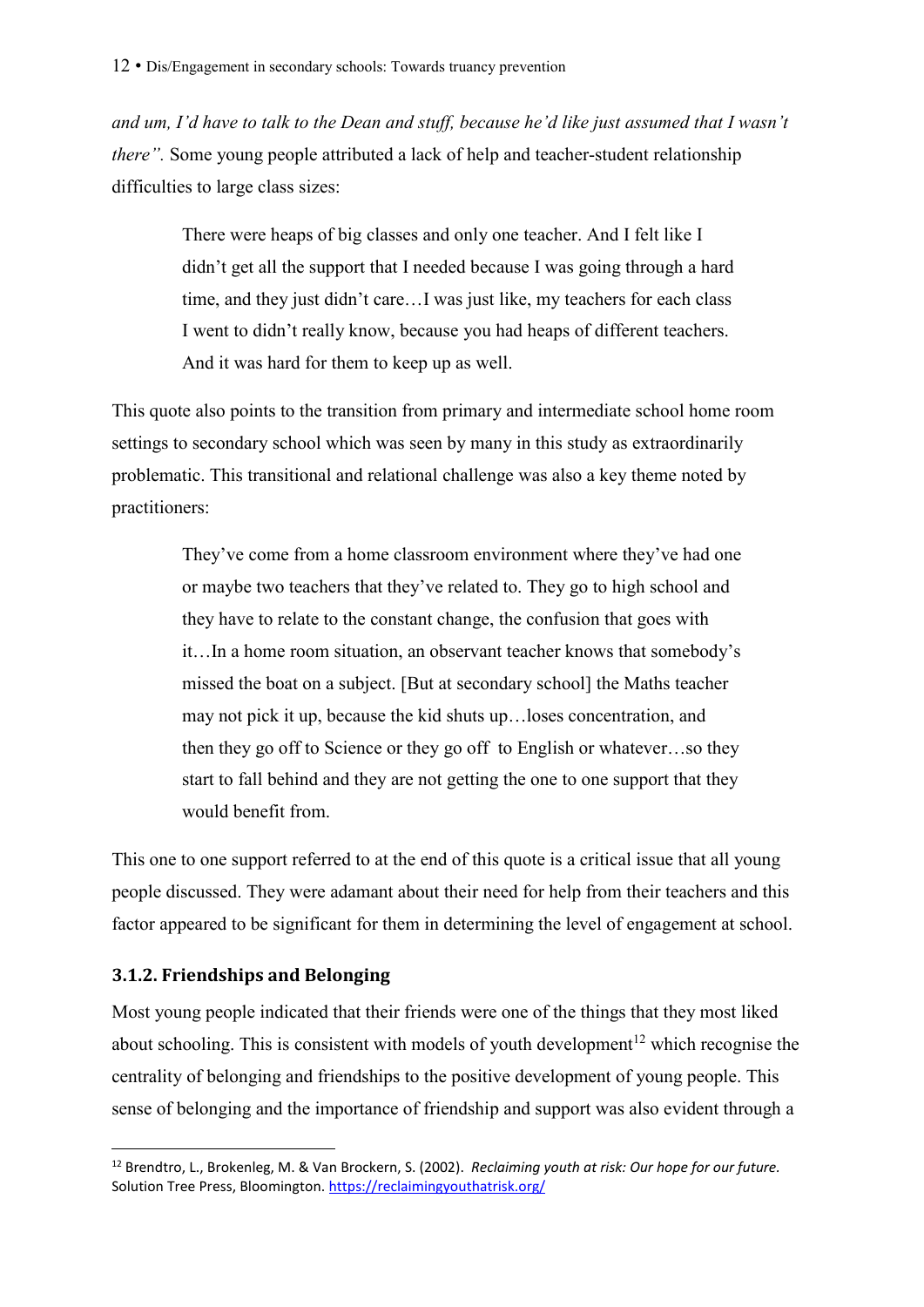young person's observation of an absence of it. One young person spoke of her feelings as *"an outsider"*, while another young person felt excluded through being constantly bullied, *"just when people annoy you. Like just there are really annoying people that piss you off, yeah...teasing as well, and like, making fun of you".*

#### **3.1.3. Diverse Curriculum and Pedagogical Strategies**

More than half of all young people indicated that 'practical' curriculum subjects such as Physical Education, Art, Music, and Technology were what they really enjoyed in school. These desires were linked to greater choice. For example, Aroha indicated that she would like more choice and variety in classes and *"a wide range of classes, like cooking...and more trips".* Additionally, a number of young people indicated that they would like to be able to do *"more stuff at lunchtime. There's nothing to do".* For example, one young person suggested the need to be able to use sports gear: *"like in primary school they had like a PE shed and you could grab equipment and stuff and actually do...then you go to high school. They don't even a have a rugby ball or anything [that you can use]...so you can't really do anything which is boring".* 

Closely linked to a desire for diverse curriculum and greater choice, was the need for diverse pedagogical approaches in the classroom. Many young people reported how they were bored by the same teaching methods used by teachers at secondary school, and this included not being taught properly how to do something, as well as a lack of variety in learning opportunities, and not being allowed to talk. Aroha commented that class learning:

> gets boring...just kind of the same things over and over again, yeah. I just lose concentration easily, yeah, so it's kind of hard for me to focus, yeah...if I was in class and if we had to like sit down and just like do our work and couldn't talk and stuff I just don't like that, so don't really like the way they teach.

Tane provided an example of one teacher who:

doesn't really listen. She just tried to make it her way, and half the people don't understand her way, and how she writes. Like you try and tell her and she just says that she'll send you out of the class and give you a detention.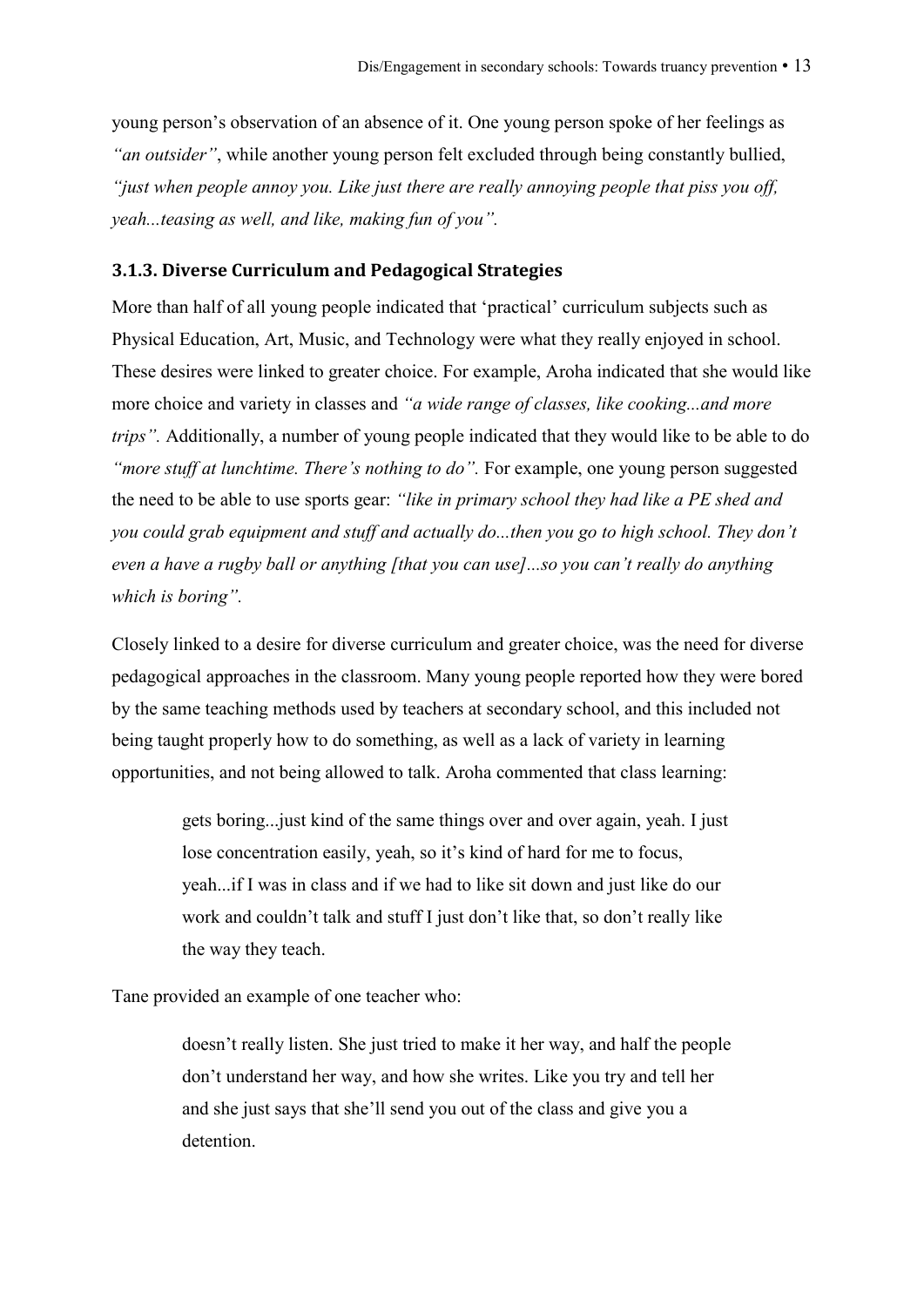#### **3.1.4. Wider School Support**

-

All young people reported how important it was to receive some form of support at school. This ranged from the school dean, supportive teachers, youth workers in schools, and outside agency support, such as *Check and Connect<sup>13</sup>* mentoring. For example, Hudson commented on the *24-7* youth worker *"he just like kind of hangs around and talks to us, and he organises events and stuff, which is pretty cool".* Hudson had also been supported by a *Check and Connect* mentor and he spoke of how the mentor had assisted him to get on a course for 2014. Ange spoke very highly of the school dean who was her primary support:

My dean knew everything and she was really supportive…My dean was the only person I could go to. And she'd understand. Like everybody else really didn't care and they were just like out to get me because, I don't know why, but she was the only one that stuck by me and actually seen the good in me, because most of the teachers there just thought like I was naughty, like a bad kid that didn't do anything. I was just good for nothing. But yeah, my dean was the only person that didn't see that.

Ange's mother reiterated the high level of pastoral support given by the school. She recalled how "the whole way with Ange they did everything they could for her…um, giving her less hours at school. Giving her, um, more opportunities to opt out of a class when things weren't good…and changing some of the curriculum and some of the subjects it would sort of make it more accessible for her". This level of flexibility within schools was also identified by practitioners as a critical component to increasing the chances of successful reintegration for some disengaged young people with complex needs, such as "allowing some young people to start later in the day…and recognizing that attendance twice a week for some young people is success".

All practitioners interviewed also observed how supportive schools are, under difficult conditions. One practitioner commented that:

> There's too much of an expectation on schools. I think schools do pastoral care really, really well, most schools that I've [worked with]…they really, really work hard at engaging their young people. But I don't think school

<sup>13</sup> Christenson, S.L., Stout, K. & Pohl, A. (2012). *Check and connect: A comprehensive student engagement intervention: Implementing with fidelity.* Minneapolis, MN: University of Minnesota, Institute on Community Integration. www.checkandconnect.org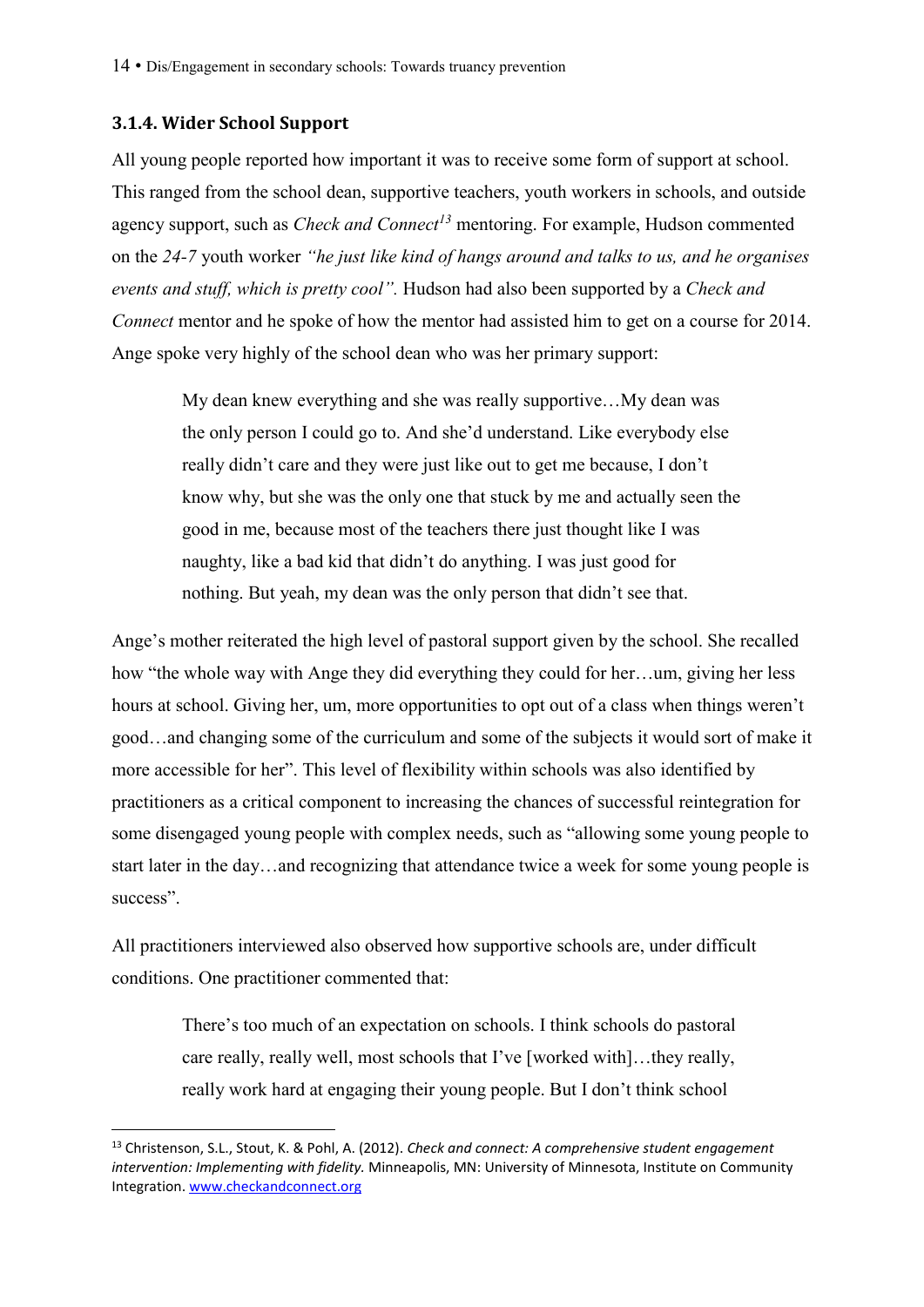[personnel] are supported enough…we expect them to be psychologists, mental health assessors, CYFs workers.

Under challenging conditions another practitioner expressed concern that some schools choose a "punitive approach, because they are under so much pressure from the Ministry…and not really knowing how to deal with this huge problem that they've got sitting in the classroom that they can't manage, and that they can't cope with". This pressure can extend to administrative processes. Another practitioner noted how critical communication was to the process of truancy prevention. This was particularly evident in home–school communication contexts, where transient, low income families often resulted in school records being outdated. He suggested a more systemic review be established for many schools regarding collection and use of home–school communication. Because "if there's no healthy link between home and school then those sorts of things just go by the by".

Some young people also observed a lack of support from the school. One young person who had been bullied so much that he stopped attending school reported that the school needed to *"resolve the bullying and it [attendance] would have been fine". He concluded in the end it* was primarily the support of his friends which helped him get through the bullying and provided him with the main source of support. He also indicated that one on one counselling support would have been useful, *"but they didn't tell me that I could [access that]".* 

For some young people, support provided them with the opportunity to transition from school into Alternative Education or training (e.g. course). For one young person (Ange) this led to significant changes to her wellbeing and learning. She recalls how:

My attendance was so bad…I absolutely hated school. I always had a bad attitude to everything there…it affected home pretty bad because my dad did everything he could for me and I just pushed him away. I pushed everyone away to be honest.

However, after transitioning to an Alternative Education programme the stark contrast was obvious:

> It's just one big family…everybody's so like together, you're not like a single person, pretty much, like it's hard to explain but I do feel understood, especially by my teachers. The [teachers] they're all amazing.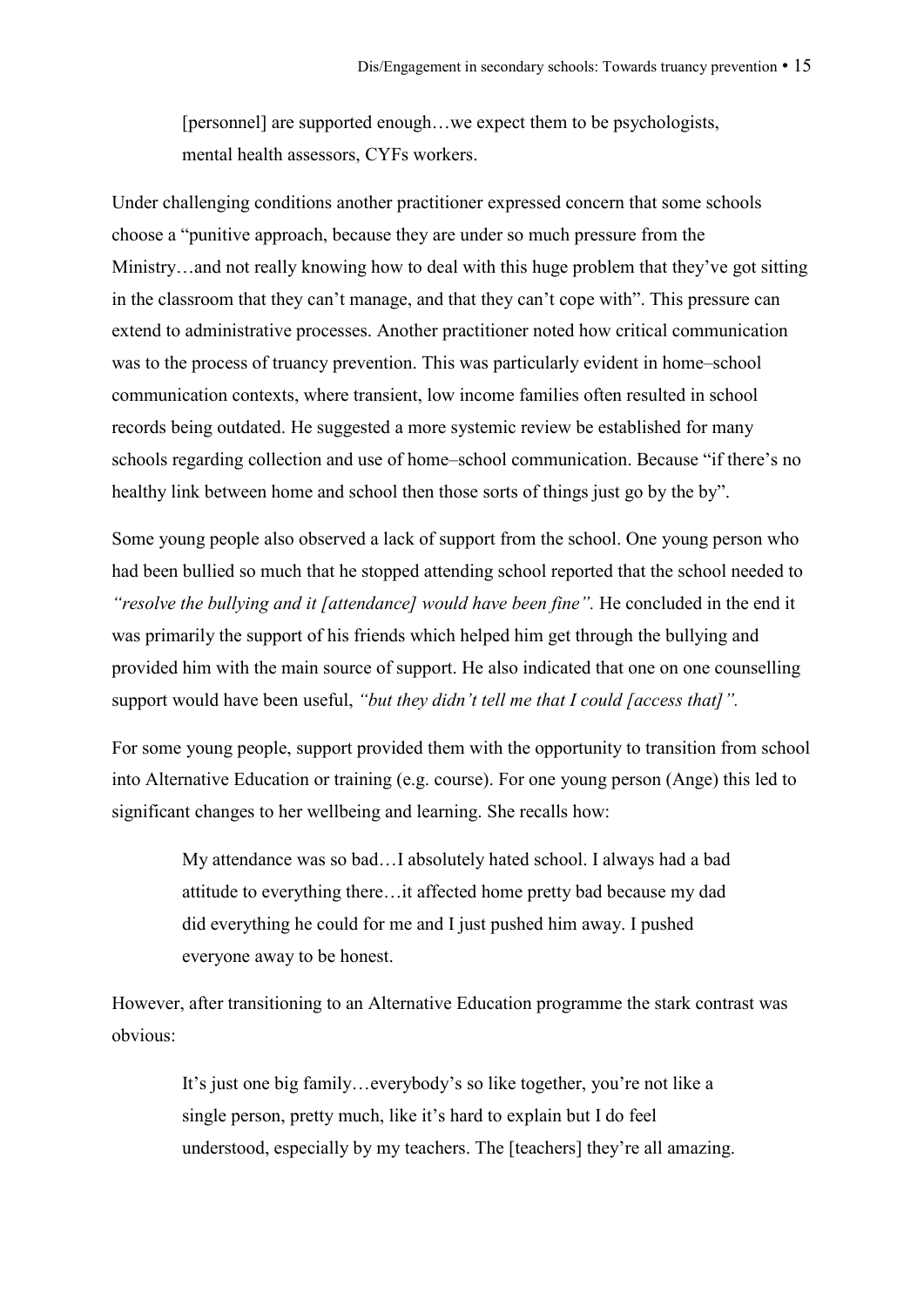They're all there to support you, they all have your best interests, like at their heart, and they'll just do anything to be there.

The education that Ange received in the Alternative Education programme was transformative to her wellbeing and her sense of self:

> I've done things here like I thought I'd never do in my life, like with rock climbing, I was like, I'm not going to be able to climb, you know, to the top, and the first time I did it, I got to the top, and I was so proud of myself, like it just shows you, you can do anything. Like you've just got to believe in yourself and that's what they taught me here, because I used to not believe in myself really.

I'm happier, and I'm more calm and more myself now, like my dad and my's relationship has gotten so much easier now.

Alternative Education played a critical, and at times transformative role in the lives of a number of young people in this study. Parents and practitioners also commented on the need for this service for young people in crisis.

#### **3.2. Dis/engagement Factors Outside of Schooling**

#### **3.2.1. Personal Challenges Affecting Engagement**

While some young people alluded to personal difficulties outside school, very few were willing to discuss these issues. This may have been due to the way the questions were framed, or because they did not feel comfortable discussing their personal issues with kaiāwhina. However, it was clear that a range of personal issues were impacting upon school attendance and these included physical health conditions and/or mental health issues (including significant trauma, grief and loss, anxiety and depression). Tasha recalled how she was distracted by *"emotional stuff, like outside of school and everything. And that's…yer…a*  distraction in class...like fights at home, boyfriend troubles, um, yeah". For others it seemed to be attributed to a lifestyle choice. For example, one young person noted how he would:

> …just stay up, and just play *PlayStation* with my friends because they play as well, and so…like sometimes I'd get home and I'd sleep at, like straight away and I'd get up at midnight. So, like and then sometimes I'd go to bed at 12, or sometimes I'd stay up until 2 or something like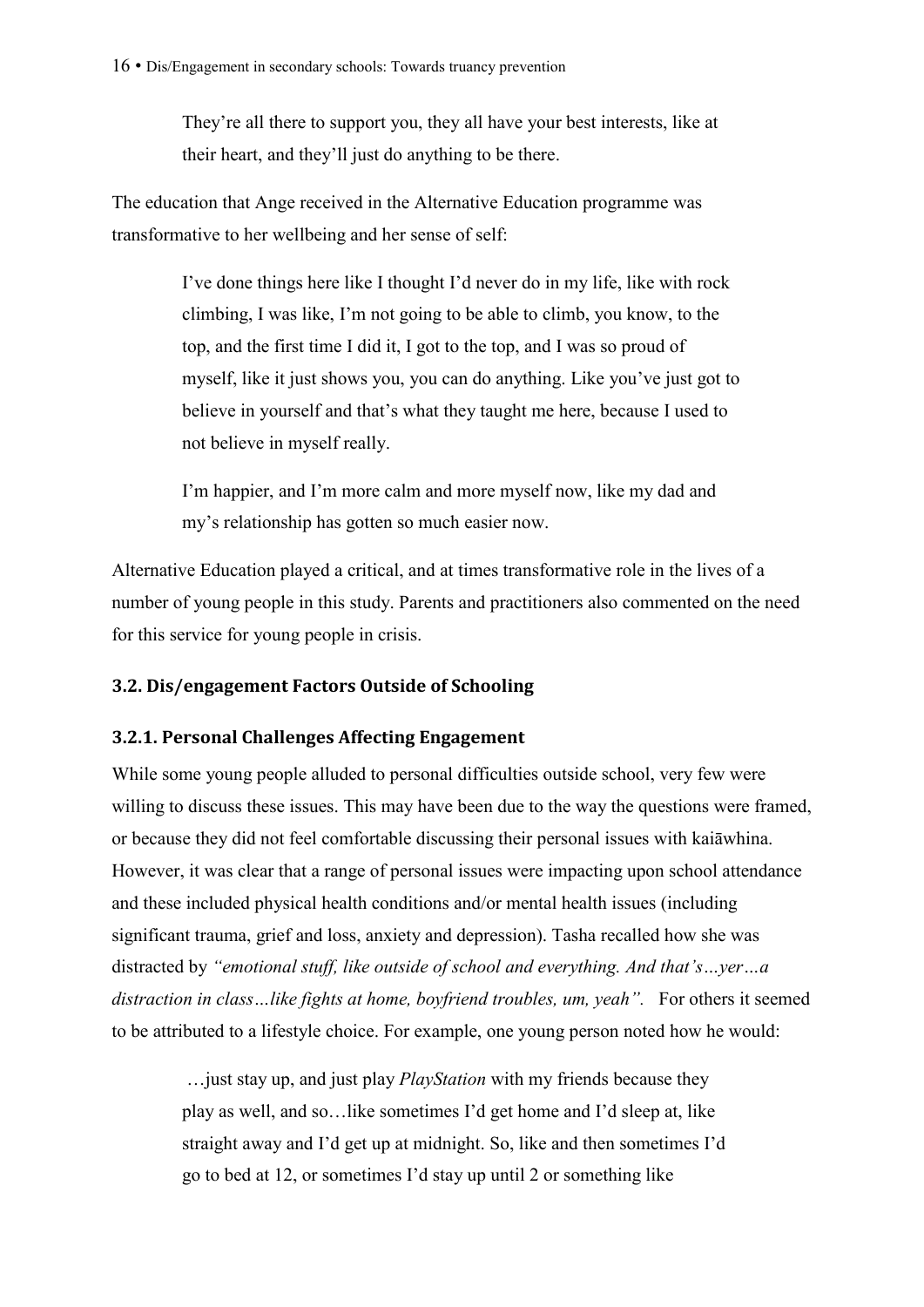that…sometimes if it was a really boring class, I'd fall asleep…but yeah the teachers like never did anything about it, they'd just leave me.

Personal challenges outside of school that contributed to truancy and disengagement were also recognised by the parents and practitioners interviewed. Regarding the mental health of young people, practitioners and parents explained how a history of disengagement in school often led to high levels of anxiety regarding reengagement. As one practitioner observed, *"Many of these cases are complex problems that involve counselling, mental health, and then multiple agency support*". Another practitioner has observed among many young people *"huge amounts of anxiety, depression, HUGE amount of anxiety. Cutting, feeling isolated, no sense of belonging*". When reengaging in schooling one parent recalled how difficult it was for her daughter, and how long the process of reengagement took for her. *"I remember the first day [starting in Alternative Education]. She just didn't want to go…she was extremely nervous, you know, I just about didn't get her up the drive".*

#### **3.2.2. Learning Difficulties**

All practitioners and parents, and most young people commented on the way in which their ability to learn, to process information, and to concentrate impacted on their level of dis/engagement in school. One practitioner gave an example which may typify many young people's experiences:

> We've got a thirteen year old boy [with a history of truancy] who's got a reading age of 7 years…and the plan is to place him in school, without support, so [he] can't read or write, how is that going to make [him] feel. So the school is reluctant to take him because he doesn't come with support, but to get support he needs to be at school.

All young people spoke of the ways in which they struggled with learning in a regular classroom, and as highlighted in the previous section, most young people signalled the need for help in understanding the curriculum work. This was considered a primary need for them in school.

#### **3.2.3. Whānau/Home Challenges**

Like the young people noted, personal barriers primarily included physical and mental health issues, and challenging and complex whānau contexts. Practitioners spoke of a range of whānau issues including: domestic violence; drug and alcohol use; shift work and solo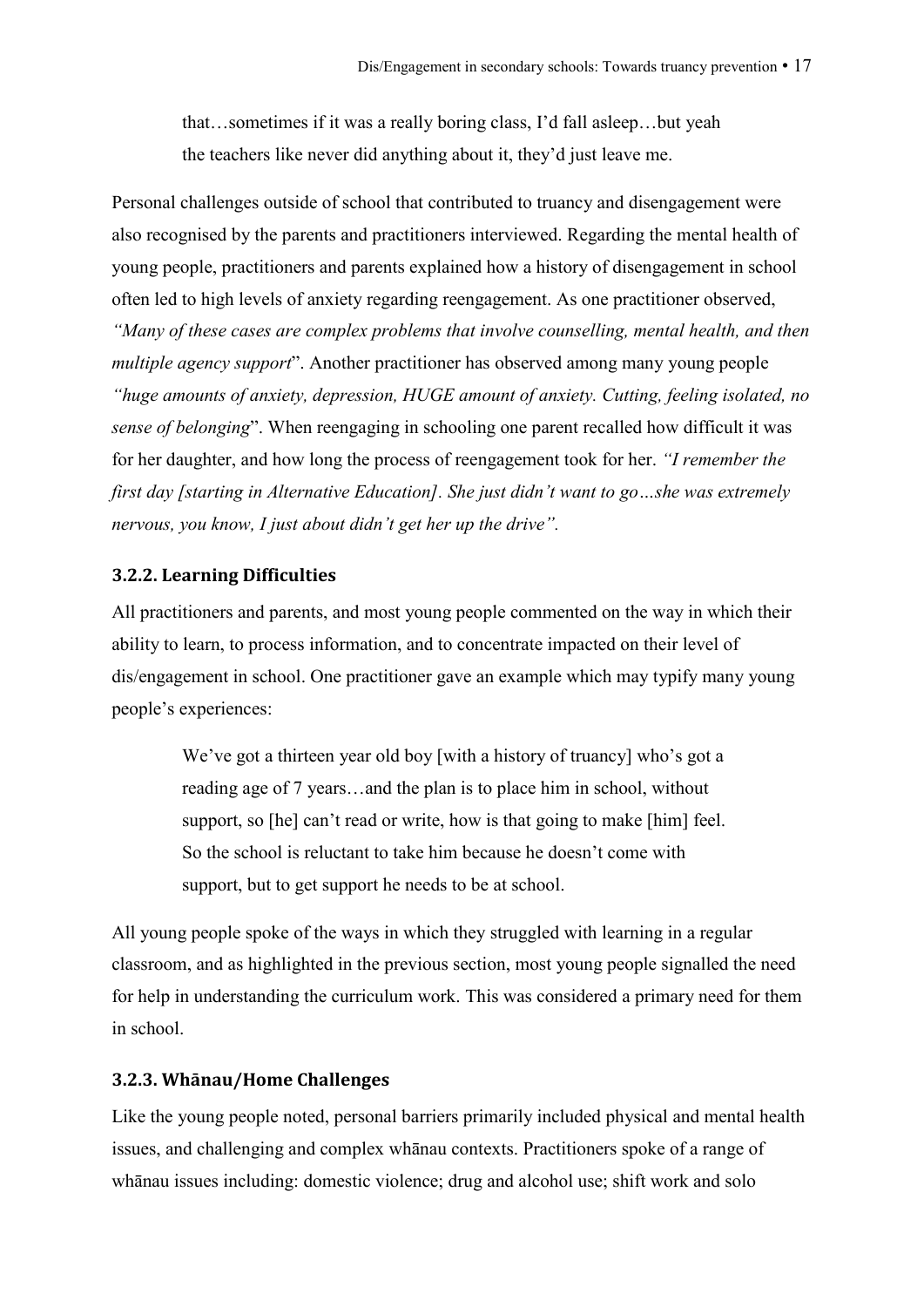parenting; whānau illness requiring young people to provide support; bereavement resulting in significant grief and loss for a young person; cultural barriers including English as a second language and understanding school systems and values; transience; mental illness in the whānau; and social isolation. This latter point is illustrated by one practitioner example:

> So [the biggest issue] is breakdown of extended whānau support. So you're really in a community where you're quite alone…So you've got mum who knows she has to work, she is the only provider, she doesn't have support, and so when her son suddenly turns thirteen or fourteen and is bigger than her, she wakes him up at six o'clock but the reality is he doesn't really need to be up until seven thirty…suddenly you know, one day he just didn't feel like [getting up], well who's here to tell him.

All practitioners commented on the extent to which families both value and access education services. They all observed the way in which a significant number of parents had negative experiences in school, and how this in turn shaped their own children's experiences. For example, in some cultures, caring for family members is considered to be of greater value than school attendance and this can create a culture of disengagement. Another barrier to accessing education services may be a lack of effective relationality. Practitioners have observed that there is often not the consistency of personnel to assist with support, advocacy, and understanding. Some families *"remain quite withdrawn and don't know how to be proactive at accessing services…and those services often go in when there's a crisis, and they're out again when the crisis is over. But the problem never actually gets resolved".* The importance of engaging whānau in culturally responsive ways is discussed in the following section.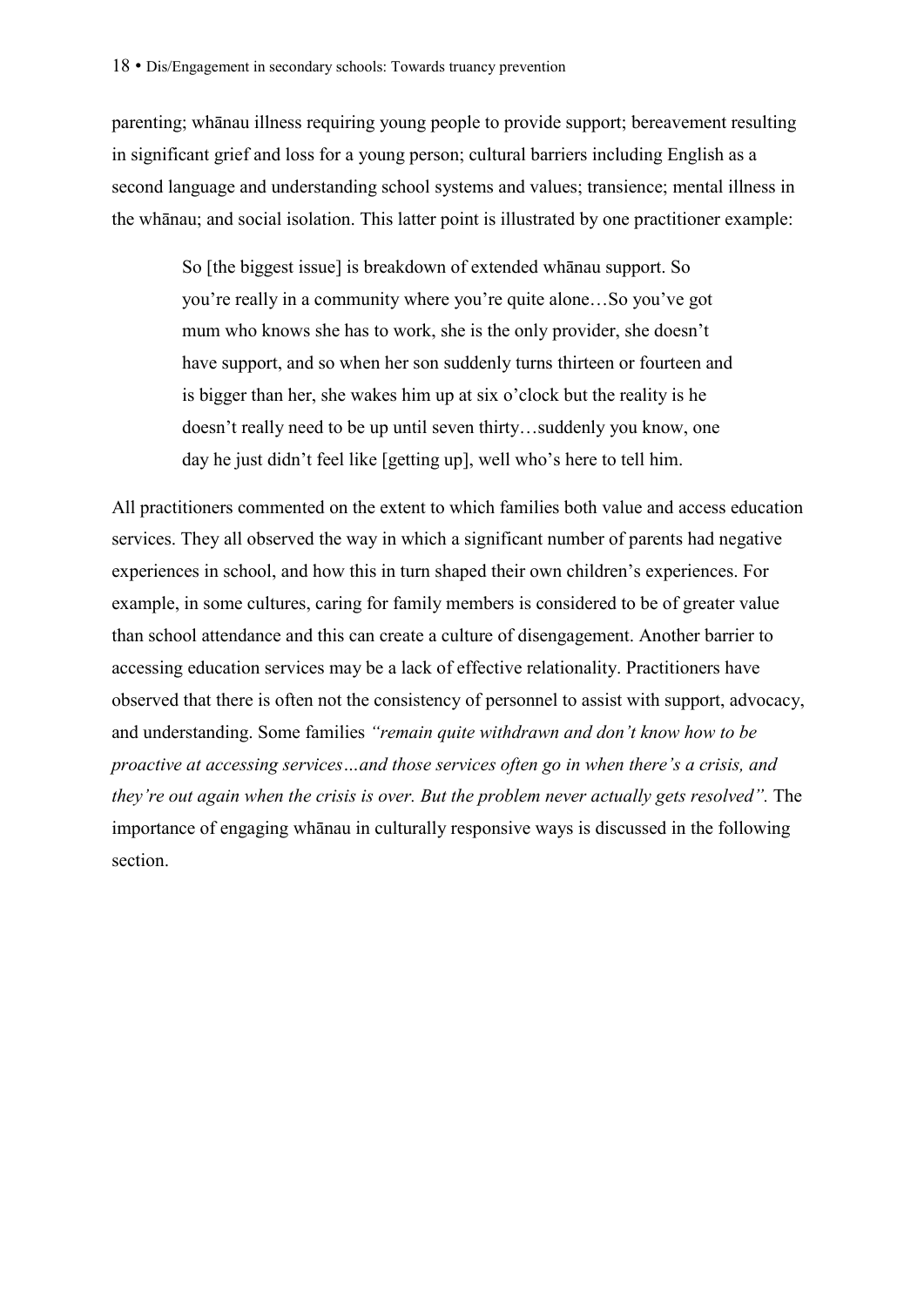## **4. Findings: Practitioner Insights and Implications for Practice**

Regarding practice, the following themes emerged from the interviews with practitioners and whānau: Culturally Relevant Practice, Communicating with Whānau, Relationships with Young People, Collaborative Practice, Professional Development, and Early Intervention. Culturally Relevant Practice refers to both whānau understandings of school systems and values, as well as specific practices relevant to engaging Māori whānau and Pasifika aiga. There is some overlap between with the first three themes: Culturally Relevant Practice, Communicating with Whānau, and Relationships with Young People. The theme, Professional Development, relates to the professional development needs of both in-service and pre-service teachers, as well as Attendance Advisors (kaiāwhina), mentors, etc. who are working with disengaged young people and their whānau. Collaborative Practice emphasises the need to explore more effective and systemic multi-agency approaches to addressing truancy. This theme identified both as a practitioner and a policy issue requiring greater attention. The final theme (Early Intervention) highlights the need to consider a policy and systemic shift in the allocation of resources to identify and address development needs for children at risk of disengagement at a much earlier age.

#### **4.1. Culturally Relevant Practice**

One practitioner noted the challenges where there are multiple agencies involved and the needs of the young person and whānau are multi-faceted. One strategy he employed for engaging whānau was to:

> …work consistently with them, and maintain relationships, so one of the key elements of that is, 'how do you maintain a relationship in a very, what can be adversarial environment? What sort of model can you use to actually keep consistently in there and maintain a non-adversarial kind of approach'?

One "very effective model" the practitioner uses is Motivational Interviewing*<sup>14</sup>*, "and the main reason for that is that it is non-adversarial, it's very neutral, and it never engages in

-

<sup>14</sup> www.motivationalinterviewing.org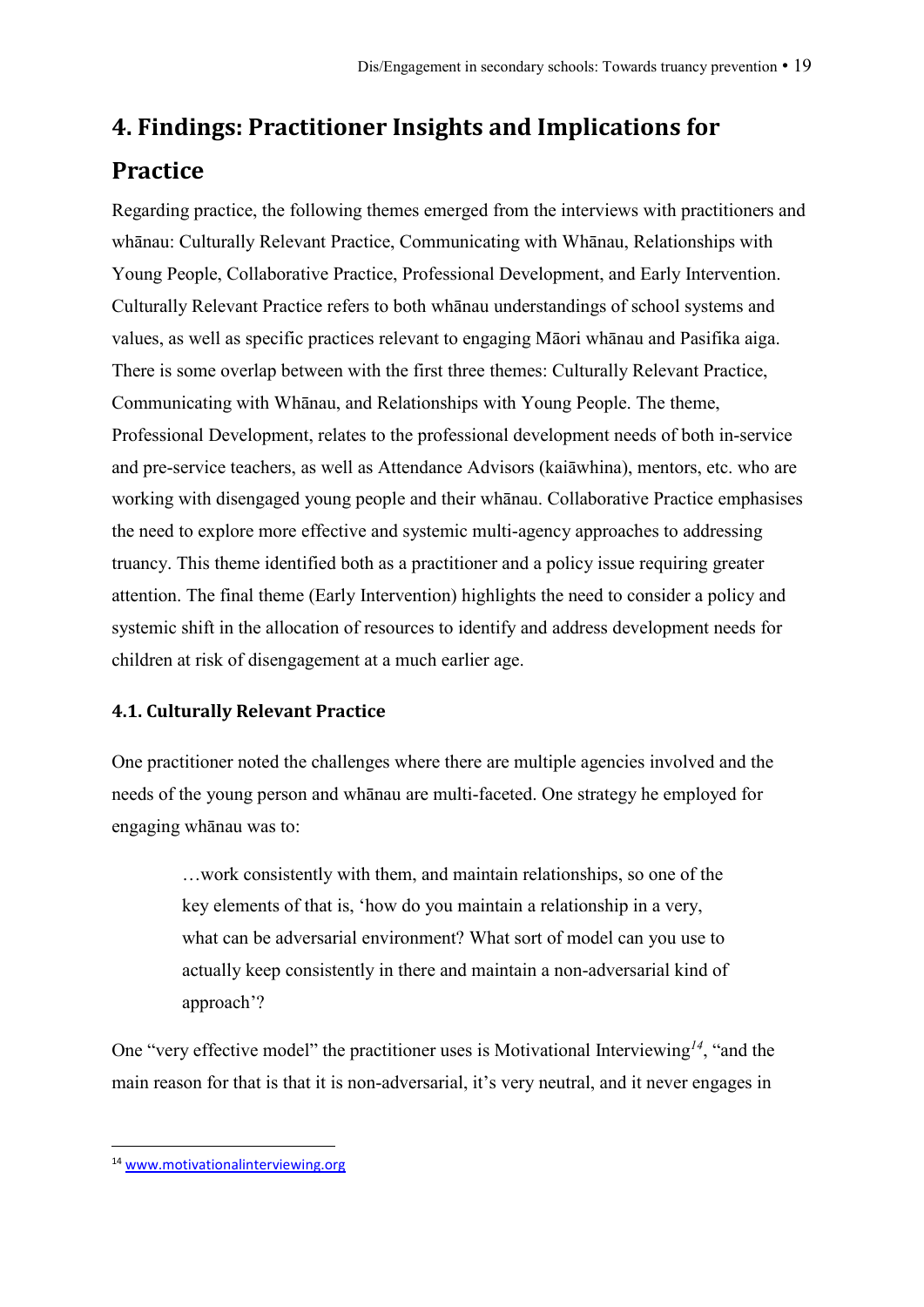change talk unless the client is beginning to engage in that themselves". He has found this to be the most useful approach to maintaining rapport with whānau. While he commends other interagency and educational approaches such as Rock On*<sup>15</sup>* and Restorative Practice*<sup>16</sup>*, he argues that these approaches could be developed further to reflect Māori and Pasifika ways of engagement.

The critical importance of being able to engage whānau in culturally appropriate ways was highlighted by one practitioner who shared the example of a Samoan young person nonenrolled. A number of professionals had sought to reengage the young person back into school, but with no success. However, when a Samoan Attendance Advisor (kaiāwhina) was employed to support the family, significant change occurred. The kaiāwhina, along with a Samoan church minister who valued education were able to speak with the family leader, and this resulted in understanding and mutual benefits to the family and to the young person. The Samoan approach and way of engagement was critical to this change process.

#### **4.2. Communicating with Whānau**

As highlighted in the previous section, developing and maintaining relationships "is probably the most difficult aspect [of this work]", as one practitioner observed, "because sometimes relationships break down and so 'what are you going to do with that? Are you just going to pretend it's not broken'…as practitioners we actually have to find a way to rebuild that and if we don't then our clients suffer". And this central role of relationality is critical to success in reengaging young people and reducing truancy. While this essential element of the work of practitioners also extends to other relationships (personnel within agencies, schools, etc.), it is no less important when engaging whānau.

One of the key communication roles of practitioners is "getting whānau to understand the education lingo…[it's about] that really clear concise communication but in a language that the whānau can understand and so that brings change because they are informed". This may take different forms, for example, explaining written communications from the school, or bringing in an extended whānau or community member (as in the Samoan case described earlier) to support whānau to understand the issues.

-

<sup>15</sup> The *Rock On* programme (Reduce Our Community Kids Offending Now) takes an inter-agency approach toward the prevention of youth offending by targeting truancy.

<sup>16</sup> www.restorativeschools.org.nz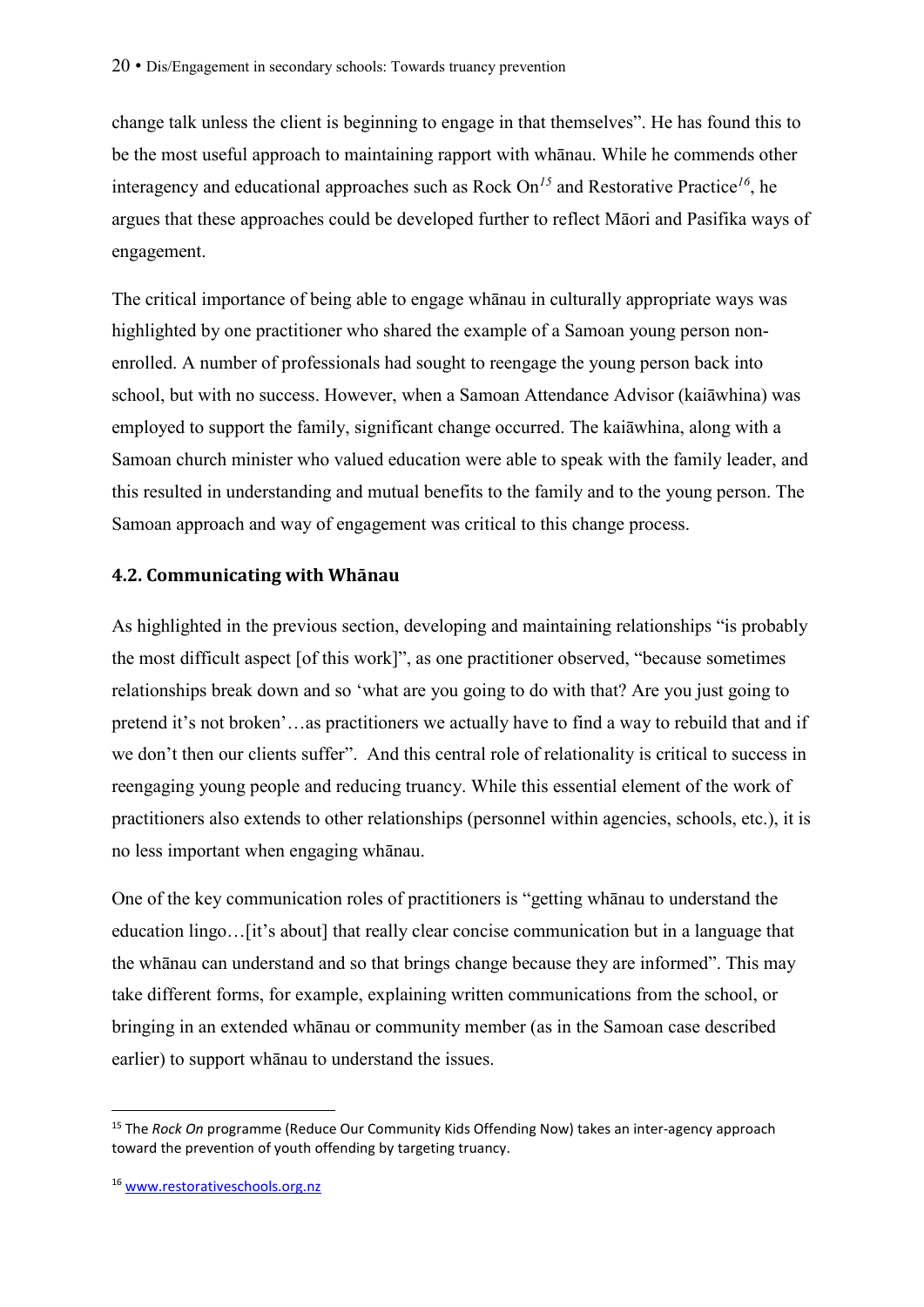A further point highlighted by practitioners is the belief in, and the valuing of whānau. As one practitioner explained:

> Every family has a value…we're not there to trample the garden they've created for their family. I tell [practitioners] never, ever offer your help to any family…you offer support because by offering support you've saying 'you can do this, you just need someone to get alongside you to get you there'. Always respect, value and respect.

The offer of support is something that parents also identified as critical to helping them reengage their young people back in to school. One of the parents advised other parents to:

> …keep asking for help. Um, because that's one thing I've done right from the word go, I don't care how many agencies are involved, I've got nothing to hide, and I want all the help I can get, because I want the best for my kids, um, all of them, not just the troubled one. And I've had…I've had that whole wrap around system in place for quite some time now…And you feel surrounded by people that are actually trying to help you, and I also think that if you find one that you don't like, ask for a new one, because I've done that too.

When supporting whānau, one practitioner cautioned against *"promising something that you cannot do".* She considers this to be *"foundational"* to working with whānau and reiterated how important it is to *"always be a person of your word"*. This reliability will in turn help to establish and maintain a trusting relationship which, in turn will help in reengaging young people in school. The criticality of relationships is also a key practice explored in the following section.

#### **4.3. Relationships with Young People**

It has already been made very clear from the interviews with young people, that relationships with professionals are critical to engagement in schooling. This is also a key theme that emerged from the practitioner interviews: the centrality of effective relationships to facilitating positive development. Prior to establishing relationships however, practitioners suggest that what we actually believe about young people will determine the nature of the relationship that is established. Thus, relationships that are established with a young person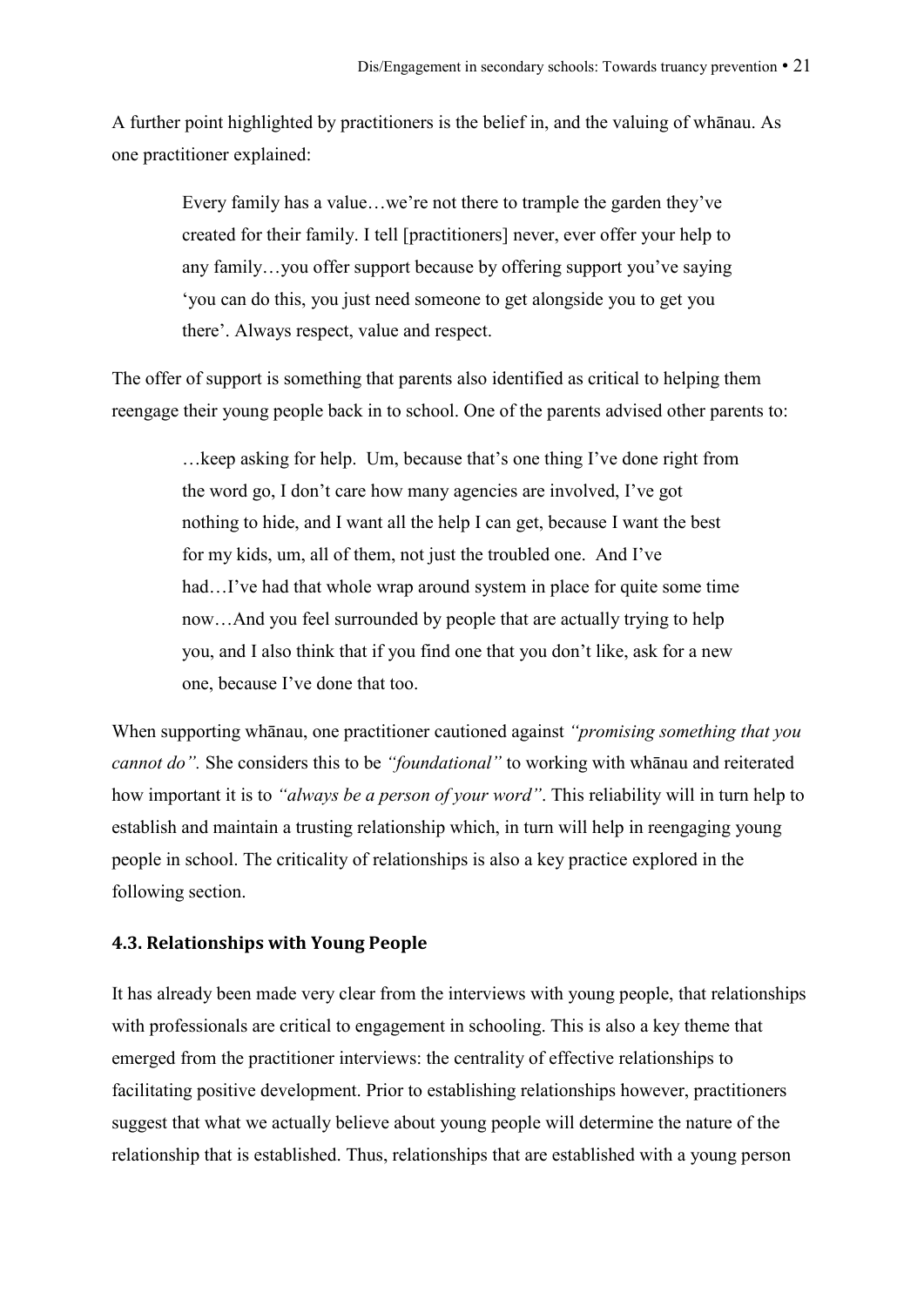(or whānau member) will reflect a practitioner's core belief in that young person. As one practitioner explains "*in every person there is goodness"* and every person has value worthy of respect. Where a relationship is established upon this belief then progress may be made more easily. For this practitioner it is a belief in a young person's *"greatness…what they are good at*" that precedes the relationship.

Likewise, another practitioner observed that unless you *"genuinely care about [the young person] as an individual"* progress in developing effective relationships will be hindered. Furthermore, he emphasized how important it is for young people to engage voluntarily in any change work, and this was also noted previously with the reference to the effectiveness of employing *Motivational Interviewing* which is non-coercive. Such a non-coercive approach to engaging young people is likely to meet the need for autonomy and locus of control, and the importance of autonomy for young peoples' development is explored further in the discussion section of this report.

#### **4.4. Collaborative Practice**

All practitioners emphasised the need for effective collaborative practice when addressing truancy. Again this linked to the establishment and maintenance of relationships with key personnel within schools and agencies. After several months of frustrating progress with high case loads, one practitioner decided to focus instead on the development of effective relationships with the agencies working around the young people. He began regular meetings with school staff, as well as other key agencies (including social service providers, CYFS, and the police). While this took a great deal of time and some diversion from his case work, he noticed that "*once the relationships were reasonably solid"* he *"started to make progress with the cases".* This approach was particularly important for young people with long term attendance issues who have complex needs. He observed that:

> It's actually a community response where we engage [a range of services], we build supports, we keep communicating around the cases…But this is all about dialogue, it's about relationship, it's not about, um, clinical processes or assessment diagnoses. It's about dialogue and all these parties remaining in some sort of way communicating around the needs of the child and the family and the school.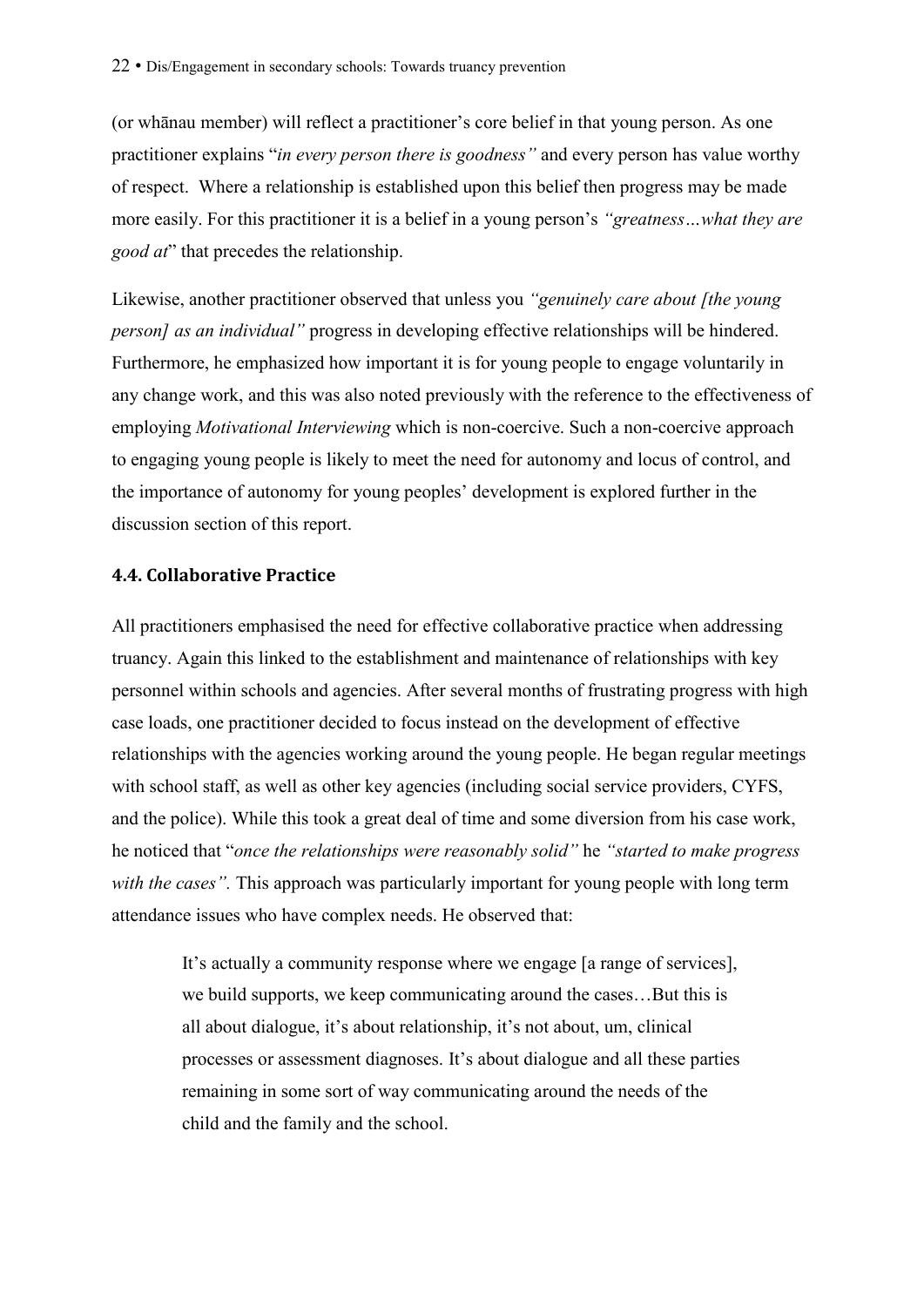Where a young person's history of truancy is complex and difficult one practitioner explained that "there's a lot of blame going on around schools, parents, and we have then got to walk into the middle of that and try and resolve it". But he emphasised that "there is no one person who is going to resolve it…it's going to be a collective response…It's not about more resourcing, it's about us working collectively as teams around the [young people] for however long it takes to get a result". This belief in the value of a collaborative approach to reducing truancy has led practitioners to place high value on collaborative models such as Rock On, and as one practitioner noted "that really is a multiagency approach". In one regional context, Rock On and Restorative Practice have been combined and this seems "to be a very effective non punitive approach" because value is placed on the "restoration of relationships".

The development and maintenance of relationships with key personnel was continuously revisited throughout the practitioner interviews. One practitioner implored others working in the field to place the greatest amount of time and energy in this one area of practice. He believed that *"our work [in Attendance Services] is relationship based"*, and he also stressed the inevitability of relationships breaking down because of the difficult, complex and adversarial work. He went on to explain that *"unless we have the skills to rebuild those relationships when they break down then we're probably going to shortfall our clients…so we have to develop the mentality that when a relationship breaks down, 'how are we going to reformulate this relationship? How are we going to work through this?' "* 

#### **4.5. Professional Development**

There were a number of issues raised around the professional development of practitioners including teachers, kaiāwhina, and mentors, etc. While the ideas were variable they tended to focus again on the ways in which relationships could be developed and maintained, particularly across a range of settings (young people, whānau, school and agencies). Part of the dynamic of student-teacher relationships for example, is the extent to which teachers truly understand the complexities that young people who truant are encountering. As one practitioner explained, *"I could sit here and talk to a group of teachers about a [disengaged] young person, and say 'do you realize what that young person goes through to get to school?' And I could spiel off all the barriers. [Many] teachers still wouldn't get that because they haven't actually lived it, seen it or had experience in it".* There is value, this practitioner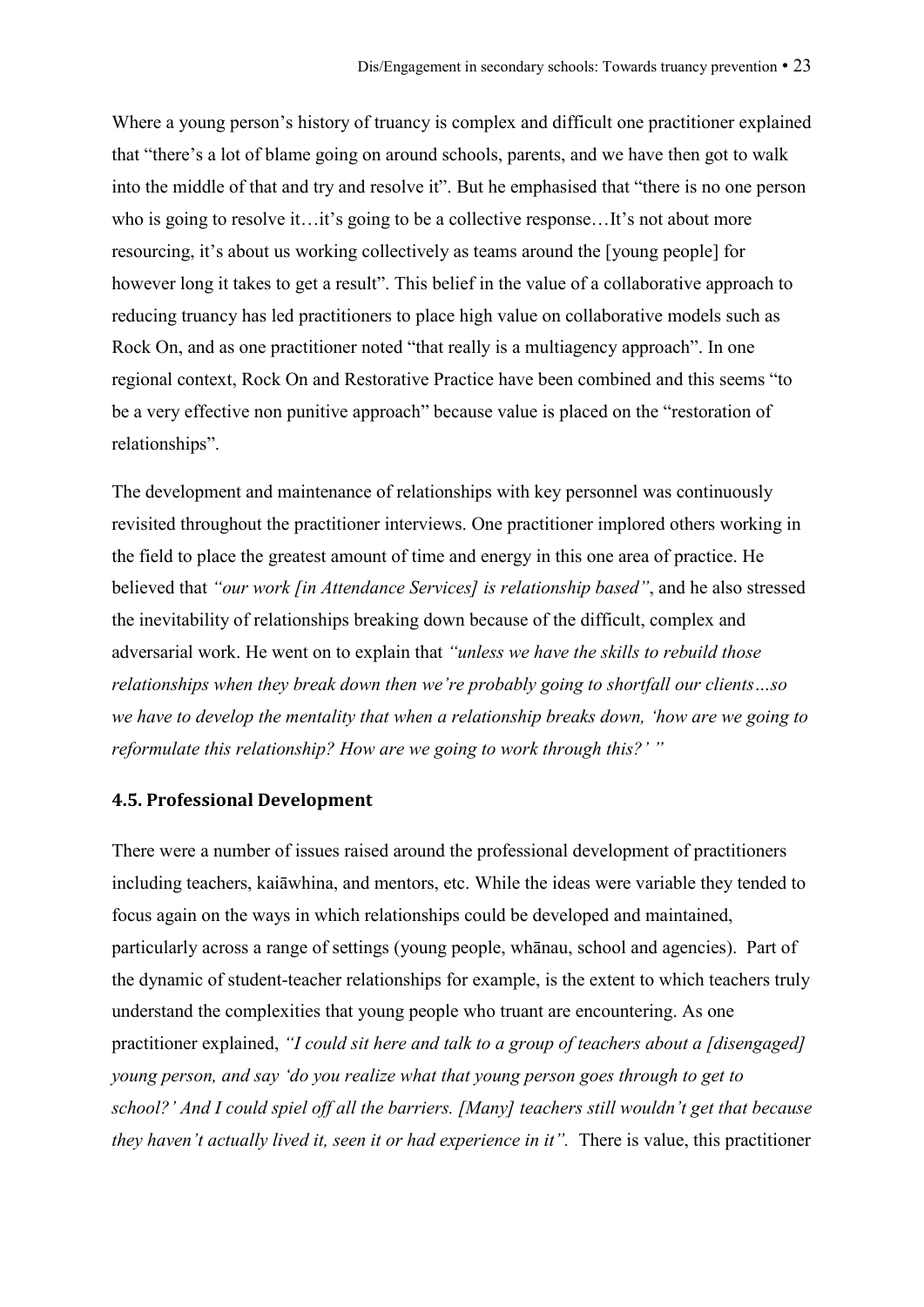suggested, in creating the opportunity within teacher education for 'face to face' experiential encounters with disengaged young people and their whānau.

Another potential area of development within teacher education (and also for other professionals) is the dissemination of mental wellbeing information. Young people, parents and practitioners in this study all signalled the impact that mental wellbeing has on school dis/engagement, yet there is often misinformation or a lack of information regarding both the nature of mental illness and the sometimes complex process of accessing services. Often it requires the knowledge and skills to "*really get in there and manipulate the system in advocating".* Another component of this is ensuring that mental wellbeing is being developed to help create greater resiliency for young people.

Other areas identified for professional development, include ways to enhance collaborative multi-agency practice, culturally responsive practice, and relating effectively to young people.

#### **4.6. Early Intervention**

This theme highlights the need to consider a policy and systemic shift in the allocation of resources to identify and address development needs for children at risk of disengagement at a much earlier age. While the numbers of young people who are truant or non-enrolled is significantly higher at secondary school compared with the early years, all practitioners argued that many of these young people presented with 'disengagement factors' at an early age (for example, learning difficulties, whānau challenges, etc.). All practitioners argued that a greater intensification of effective resourcing at a much earlier age would build resiliency, thus reduce truancy in secondary school. One practitioner spoke frankly about early identification, *"those year one teachers are often identifying the problems, but we do nothing about it because the kid's not throwing a chair across the room, punching the teacher in the guts…"*. He argues that it is not until chronic truancy is established or significant behavioural issues are present, that interventions begin. It's a matter of *"too little, too late"*, another practitioner concludes:

> We're continually working with fourteen and fifteen year olds…it's far too late. We're way down the track and the problems are too complex, and we're just making a mess of it even at that end. [We need to be] intervening at that early stage…because the problem is manageable and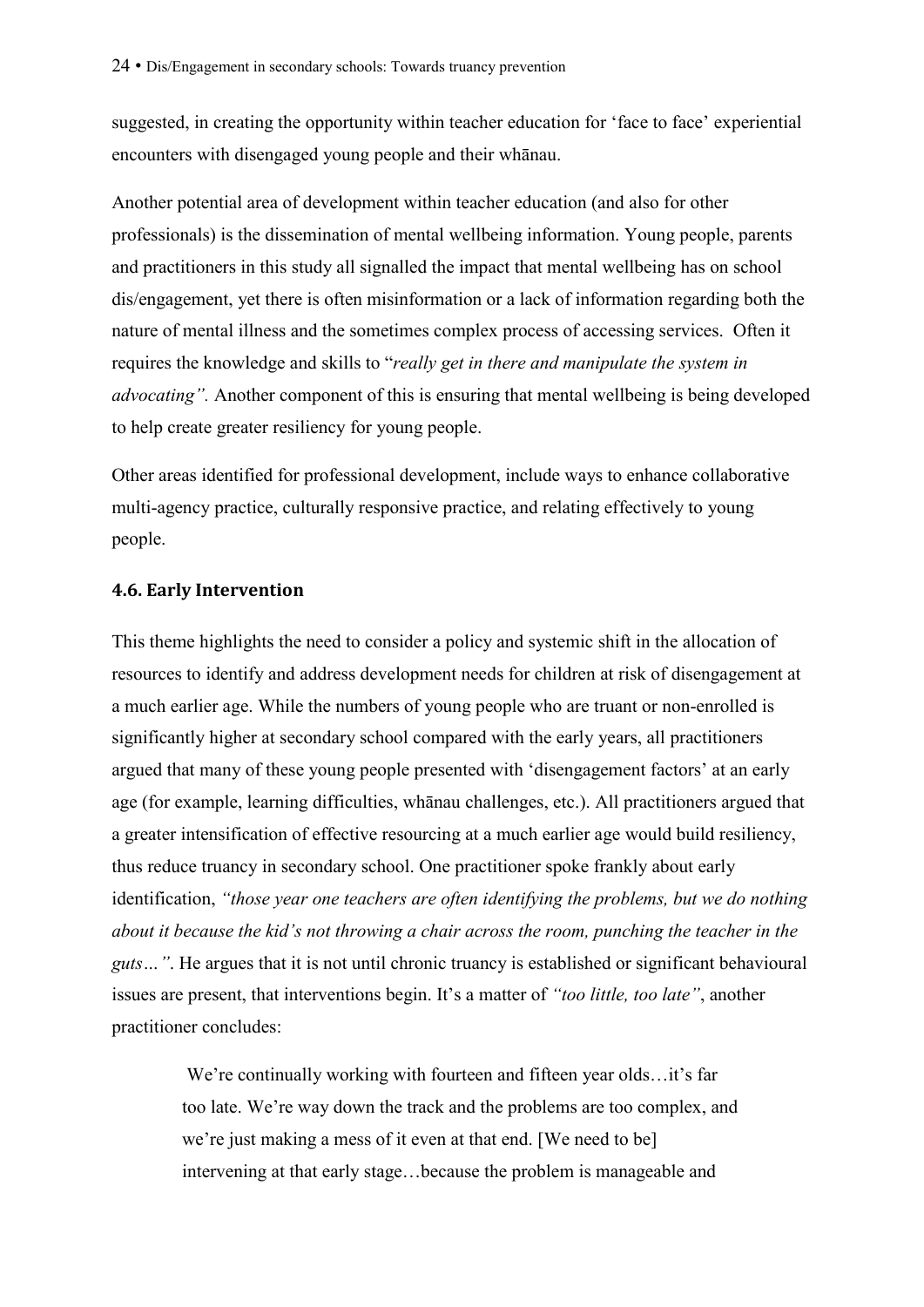it's workable and it's possibly fixable, but again it still takes a long term approach.

Similarly, another practitioner explained:

I believe we should have a lot of earlier intervention…and it would be having the capacity to work more intensively and to work at a very young age…so any indications of truancy are actually dealt with at a young age. [Because] generally truancy is an indication of...other issues going on in the home and immediately those are being addressed.

[At the moment] we're saying let's [work with them] at fourteen and fifteen, when it's just ingrained patterns…and we're hearing 'this is behavioural', well there had to be some indications at an earlier stage. 'Why are they left until they're almost unmanageable behaviours? How has this person gone through school and he can't read and write and he's thirteen? How can that happen'?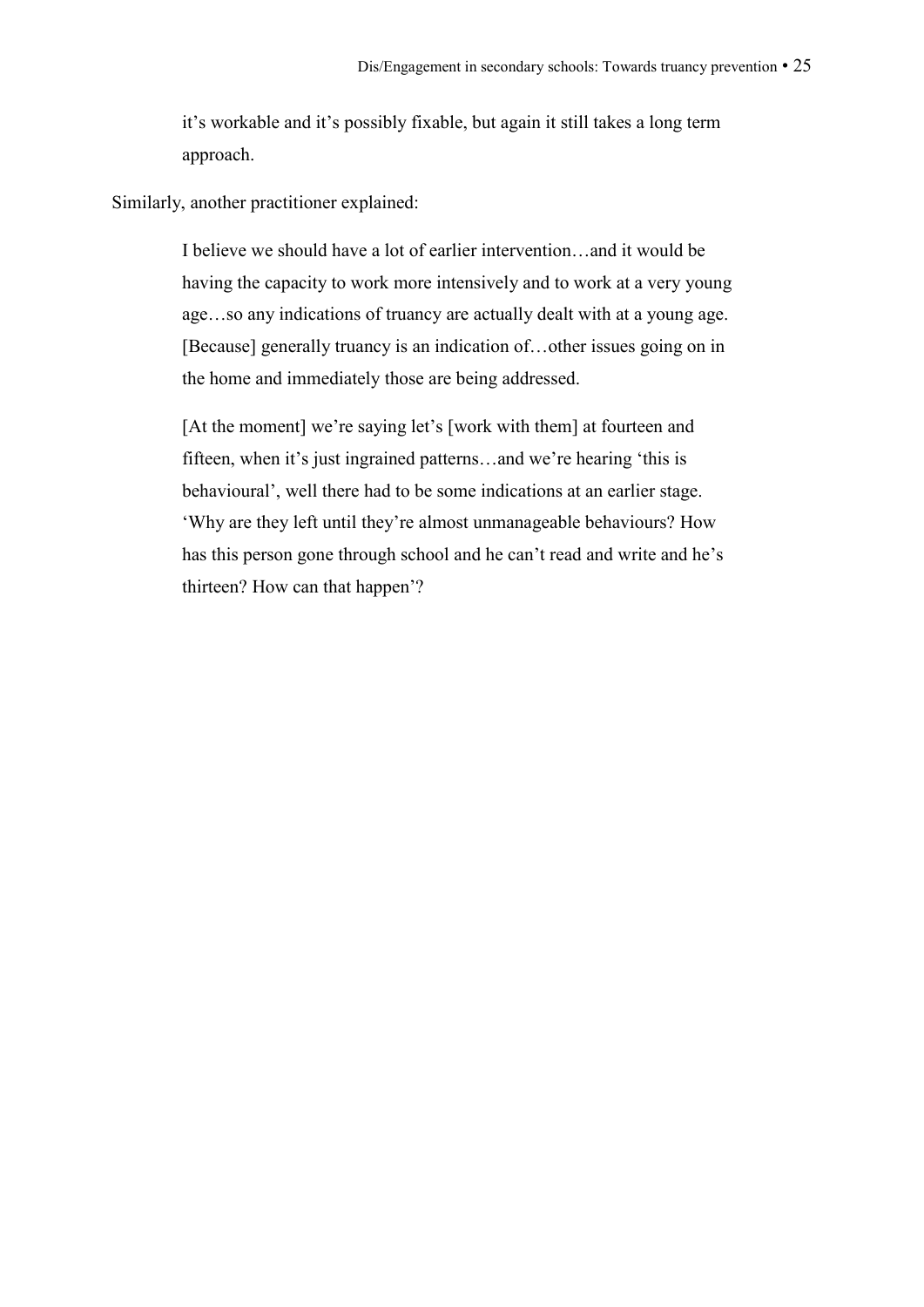## **5. Findings: Key Themes and Insights**

There were a number of key themes identified through the voices of young people with a history of truancy, as well as whānau and practitioners. Based on these findings a *Model of Youth Development through Education* is suggested in the following section which explores further:

- o Relational factors affecting dis/engagement in schooling (with a focus upon friendships and belonging, relationships with teachers, personal challenges including learning difficulties and/or stress, whānau challenges, and wider school support)
- o Learning factors affecting dis/engagement in schooling (with a focus on getting help with learning/learning difficulties, choice/autonomy, and pedagogical variation in the classroom).

Furthermore, a number of key practitioner insights – and consequential implications for practice – were identified as significant through practitioner interviews (see Figure below), and these will be discussed in the following section. These areas of practice and implications for policy include:

- i. Culturally relevant practice: with a focus on Māori and Pasifika
- ii. Effective communication with families/whānau
- iii. Relating to young people
- iv. Collaborative, multi-agency practice
- v. Informed practice, with a focus on understanding the impact of stress on learning, and the importance of mental wellbeing for young people, and
- vi. Early intervention.

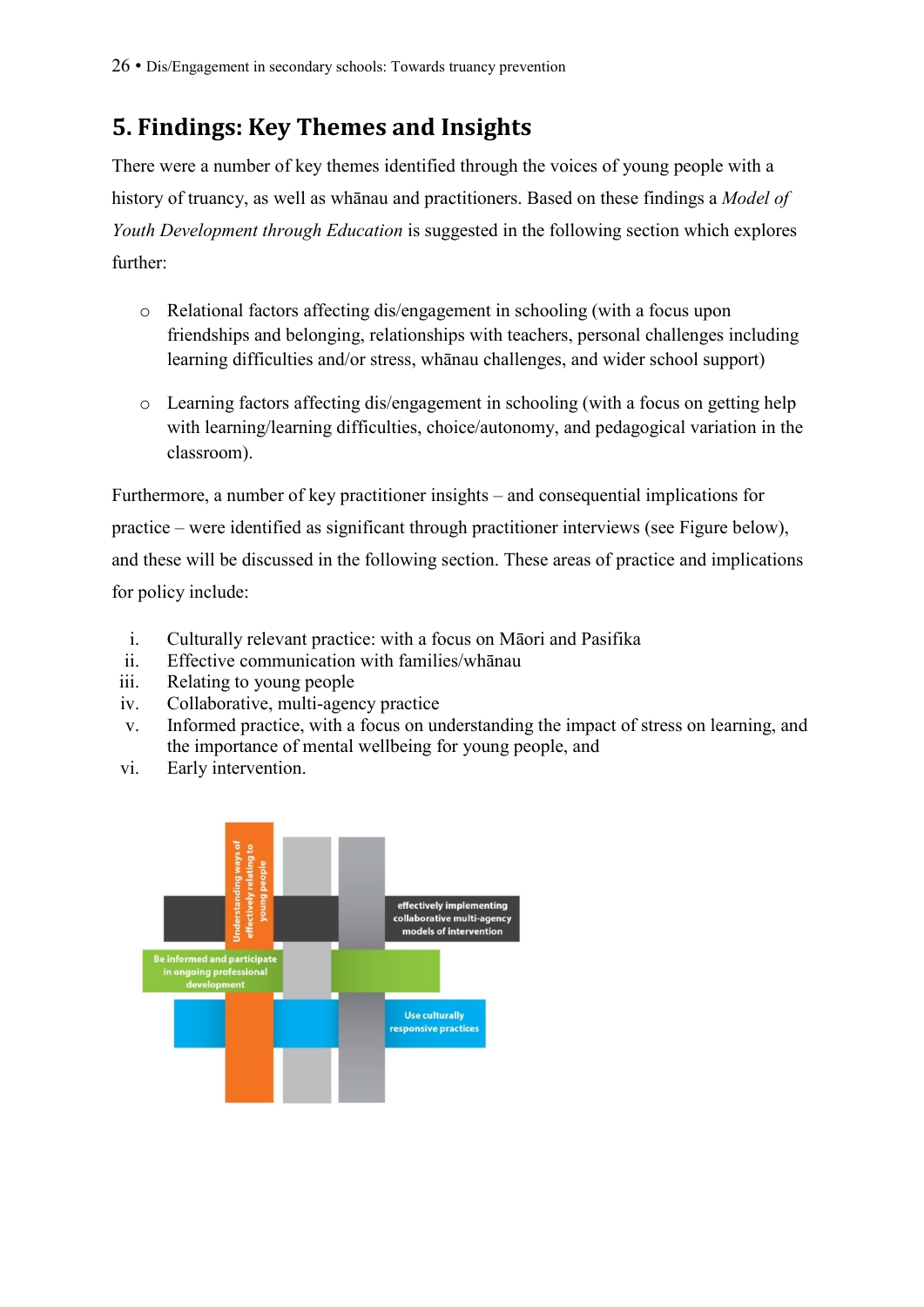## **6. Moving Forward**

-

The purpose of this section is to consider the findings of this study in light of existing research and current youth development practice. The possibility of youth development through education will be considered in light of *Positive Youth Development in Aotearoa<sup>17</sup>* (PYDA) as it is this document which forms the basis of current practice for many who work with young people. This research will contribute to the enhancement of this approach by adapting this based on the research findings of this project and existing research; as well as considering possible adaptations for enhancing engagement for young people in education settings. Therefore, this section will explore the themes that emerged from this study by drawing upon existing research and linking the findings where appropriate to the *PYDA*.

#### **6.1. Model of Youth Development through Education**

As indicated earlier, based on the findings of this study a *Model of Youth Development through Education* is suggested which includes the need to consider:

- o Relational factors affecting dis/engagement in schooling (with a focus upon friendships and belonging, relationships with teachers, personal challenges including learning difficulties and/or stress, whānau challenges, and wider school support)
- $\circ$  Learning factors affecting dis/engagement in schooling (with a focus on getting help with learning/learning difficulties, choice/autonomy, and pedagogical variation in the classroom).

<sup>17</sup> Wayne Francis Charitable Trust. (2011). *Positive youth development in Aotearoa: Weaving connections – Tuhonohono rangatahi.* www.wfct.org.nz. This resource combines youth development and community development theory, practice and personal stories with the aim of informing good practice in the field.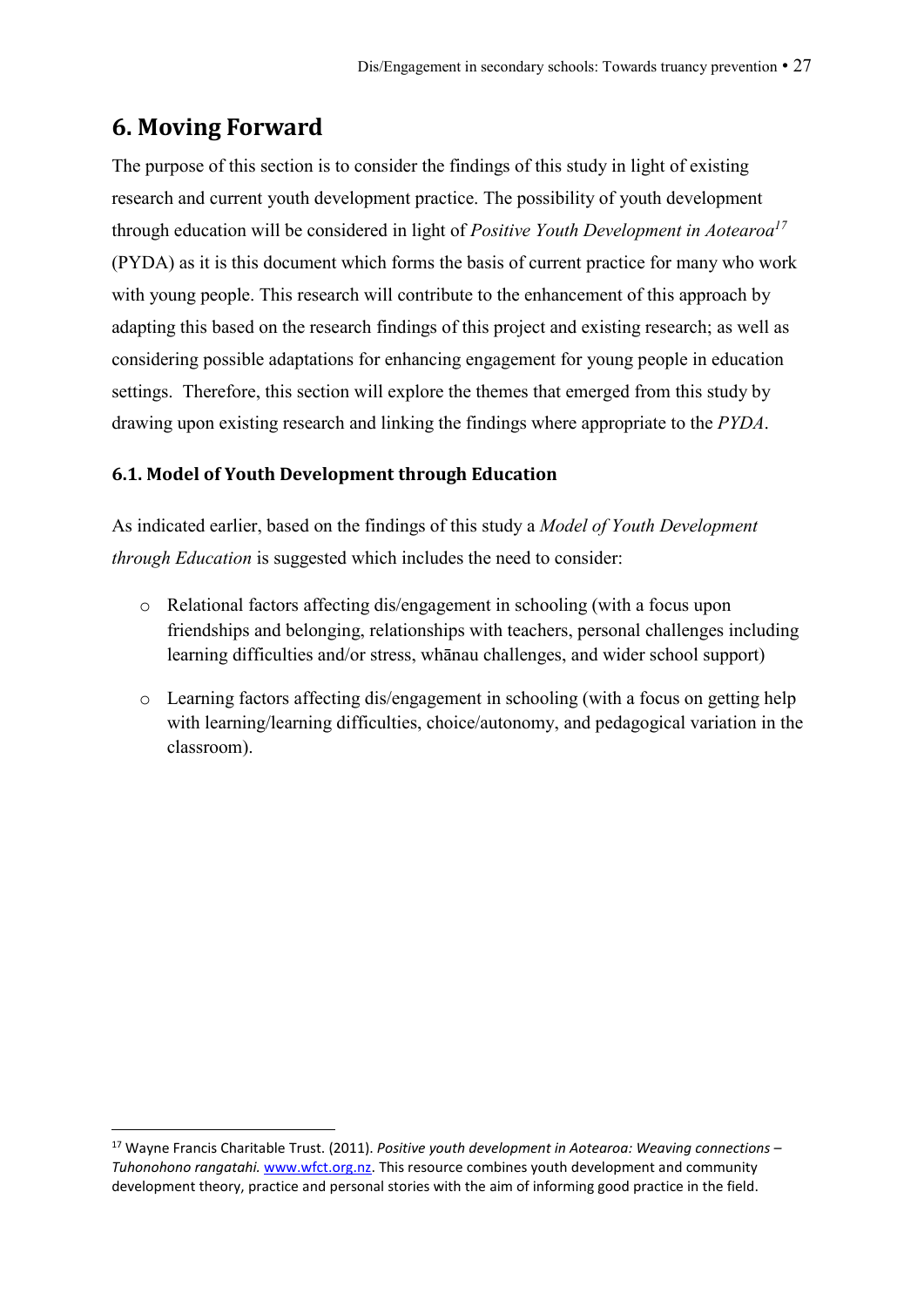The figure below represents these themes and demonstrates the way in which they exist side by side and impact upon each other.



#### **Relational Factors Learning Factors**

#### **6.1.1. Relational Factors Affecting Dis/engagement**

A positive relationship with both friends and teachers was a significant reason for disengagement and reengagement in education for all young people interviewed as part of this study. Where young people had good friendships and felt they belonged within the school, they were more likely to engage. Destructive peer relationships (e.g. through being bullied), or negative teacher relationships (e.g. through not feeling cared for or understood by the teachers) seemed to be the most prevalent factor leading to truancy. Additionally, where young people were unable to access wider school support, they were also more likely to disengage. These three dynamics within the school system will either contribute to or fracture a sense of belonging and connectedness which is critical for a young person's development.

These findings are consistent with research in the field of educational engagement and youth development. For example, a sense of belonging and connectedness through positive relationships is commonly identified within a range of models including *Te Whare Tapa*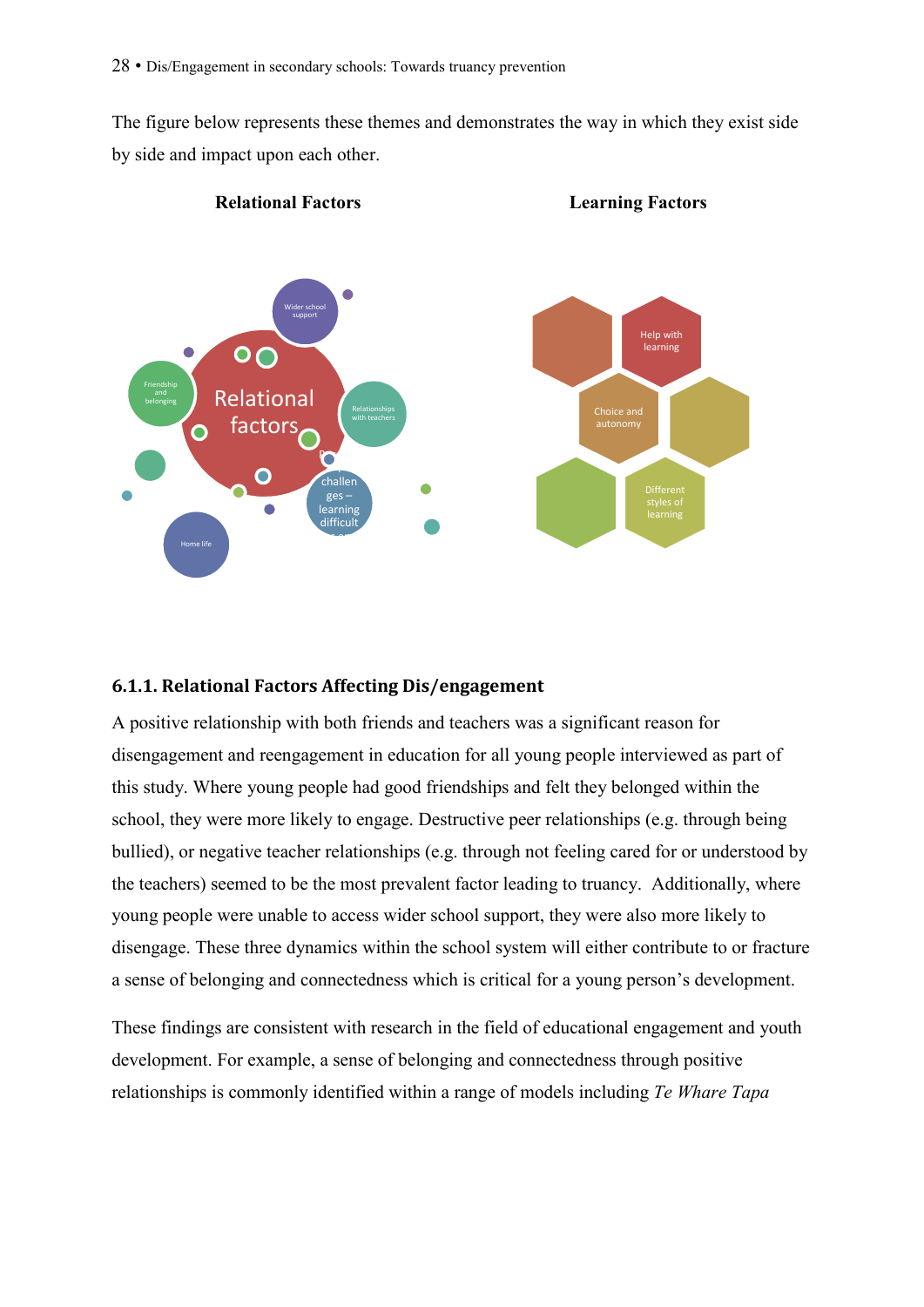*Wha*<sup>18</sup>, *Circle of Courage*<sup>19</sup>, and *Intrinsic Motivation*<sup>20</sup>, as well as *Bronfenbrenners' Socio-Ecological Perspective<sup>21</sup>*. All models place high value on supporting young people to develop a sense of belonging and connectedness within their own worlds. Bronfenbrenner recognises these worlds as being within school, whānau, peers, and community. This ecological theory is useful as there is an explicit recognition of the need for young people to develop meaningful relationships across a range of settings. Relationships link to belonging, and this is one of four goals of the *Circle of Courage* model (which also includes independence, generosity, and mastery). Interestingly, *Te Ora Hou*<sup>22</sup> adapted this model to fit with their extensive youth work practitioner experience and Māori kaupapa (see Figure below). In the adaptation *Identity and Belonging* was placed as central to development and this may be more consistent with the findings of this study, where young people placed an emphasis on a sense of belonging and connectedness as key to their desire for engagement.



<sup>-</sup><sup>18</sup> Durie, M. (1994). *Whaiora: Māori health development*. Oxford University Press.

<sup>19</sup> Brendtro, L., Brokenleg, M. & Van Brockern, S. (2002). *Reclaiming youth at risk: Our hope for our future.*  Solution Tree Press, Bloomington.

<sup>20</sup> National Research Council and the Institute of Medicine. (2004). *Engaging schools: Fostering high school students' motivation to learn*. Washington, DC: The National Academic Press.

<sup>21</sup> Bronfenbrenner, U. (1986). Alienation and the four worlds of childhood. *Phi Delta Kappa, 67*, 430-436.

<sup>22</sup> Te Ora Hou. (2009). *Strategic plan and strategic objectives, 2010-2012*. Internal document.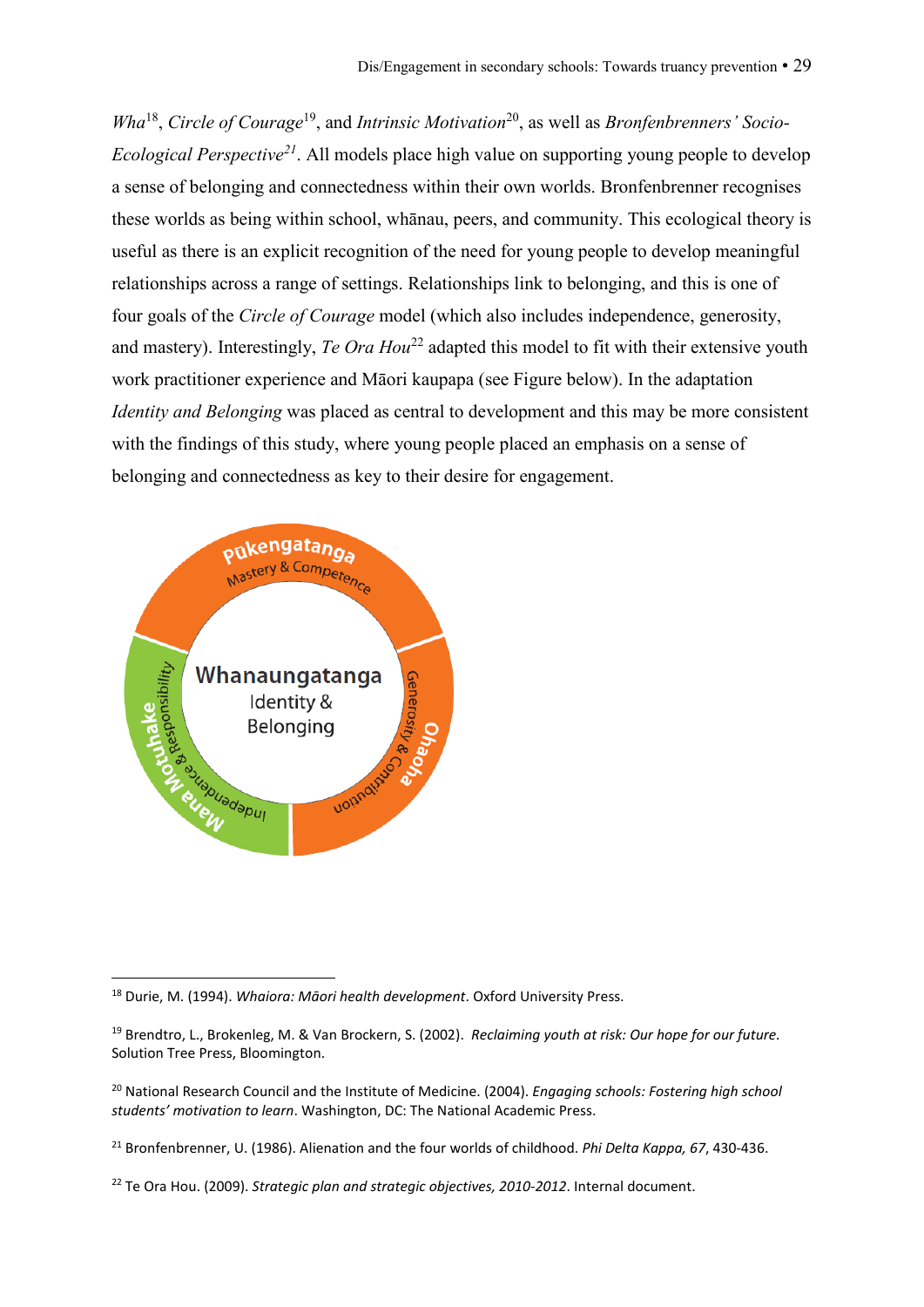#### **6.1.2. Learning Factors Affecting Dis/engagement**

Perhaps the most prevalent learning factor that young people in this study discussed was their need for help by teachers in classroom learning. Most young people spoke at length about the ways in which they became either engaged or disengaged in learning, and the key factor was the extent to which the teacher helped them. However, always preceding this was the young person's need to feel a sense of connectedness with the teacher, and this relates directly to the first theme: *Relational Factors Affecting Dis/Engagement.* Young people recognised that where teachers were positive and funny, they were more likely to engage in learning; and this was followed by the extent to which teachers were helpful or not. This finding is consistent with the *Te Ora Hou* adaptation of *the Circle of Courage* which recognises first and foremost the need for belonging and connectedness, prior to the development of other critical factors such as mastery / skill learning.

While this study does not draw direct correlations between the need for help in learning and learning difficulties, it is possible to surmise that such a correlation does indeed exist. There is now a significant body of literature which indicates that the ability to learn is affected by stress;<sup>23,24,25</sup> and it was clear from all young people, parents and practitioners interviewed in this study that stress (high levels of anxiety) were present where young people were dis/engaged from learning. In addition to stress hindering the ability of one to learn, learning difficulties have also been found to be often present among young people truanting<sup>26,27</sup>. This may be the reason that young people in this study preferred 'practical' subjects such as Art, Music, Technology (including Cooking) and Physical Education; as well as pedagogical variation. These subjects are all less likely to be based upon traditional modes of learning based on text which may be a barrier for those with some forms of learning difficulties. However these subjects are also often either tactile and/or kinaesthetic, thus appealing to

<u>.</u>

<sup>24</sup> The paper titled, *Persistent Fear and Anxiety can Affect Young Children's Learning and Development provides* helpful insight into the effects of toxic stress on the ability to learn. http://developingchild.harvard.edu/index.php/resources/reports\_and\_working\_papers/working\_papers/wp9/

<sup>&</sup>lt;sup>23</sup> See for example, *Centre on the Developing Child*, Harvard University: www.developingchild.harvard.edu.

<sup>&</sup>lt;sup>25</sup> Also useful particularly within a New Zealand context is the resource centre for understanding brain development and learning: www.brainwave.org.nz

<sup>&</sup>lt;sup>26</sup> Southwell, N. (2006). Truants on truancy: A badness or a valuable indicator of unmet special educational needs. *British Journal of Special Education, 33(2)*, 91-97.

<sup>&</sup>lt;sup>27</sup> Sutphen, R. D., Ford, J. P., & Flaherty, C. (2010). Truancy interventions: A review of the research literature. *Research on Social Work Practice, 20*(2), 161-171.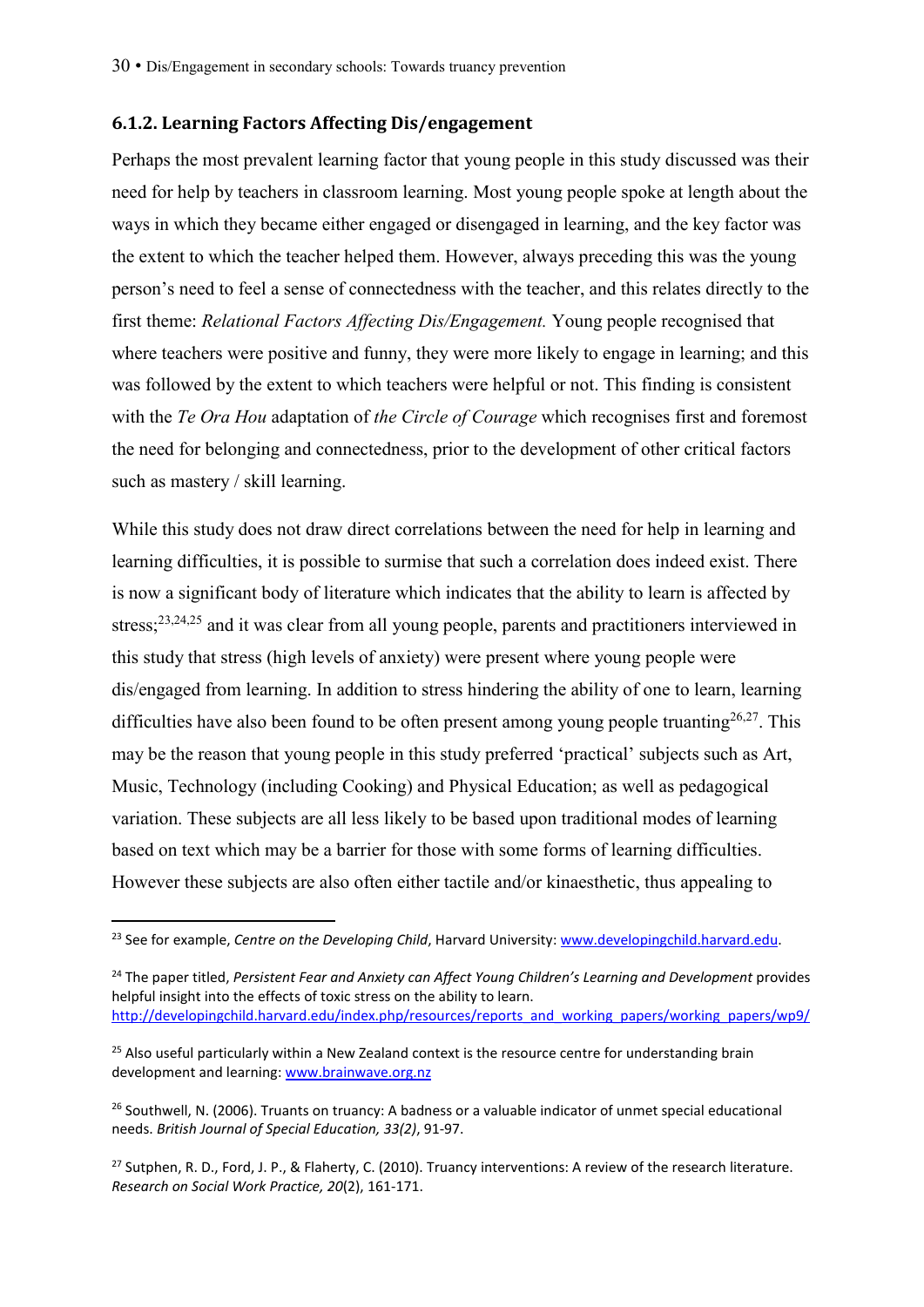young people who prefer these modes of learning. Additionally these subjects may have a therapeutic possibility. This was noted by one of the young people who recalled music lessons where she was able to listen to music *("you can just sit there and put the headphones in...and just go into your little zone"*). For a young person encountering high levels of stress it is not difficult to see the value in this form of engagement.

A recently emerging educational response that may be useful for young people encountering learning difficulties is the *Universal Design for Learning* (UDL) programme. The UDL programme sets diversity at the centre of learning, so that flexible learning and assessment approaches are the starting point, rather than an add-on. The UDL website: www.udlcenter.org explains that "UDL provides a blueprint for creating instructional goals, methods, materials, and assessments that work for everyone--not a single, one-size-fits-all solution but rather flexible approaches that can be customized and adjusted for individual needs". Flexible learning options are offered through a range of different ways and this also allows young people the possibility of greater choice.

This notion of choice relates to the final sub-theme that young people identified. The extent to which young people were able to exercise choice – both curriculum and co-curricular – was critical to their level of engagement. Subject choice and more accessibility for lunchtime activities are two examples that young people gave. These desires are also consistent with research which indicates the needs of young people to have a sense of control, autonomy, and independence<sup>28</sup>. Providing greater opportunities for young people to develop these essential tenets within the school environment is difficult, particularly in secondary schools which tend to be hierarchical and teacher-led institutions.

#### **6.2 Implications for Practitioners and for Policy and Resourcing**

<u>.</u>

While *A Model of Youth Development through Education* suggested here may help to address factors impacting upon school dis/engagement for young people, this section focuses upon implications for both practice and policy shifts. After providing a description of the ways in which practitioners may work to facilitate reengagement, this section focuses upon two policy and resourcing issues: the need for greater early intervention, and the need for more effective collaborative multi-agency approaches.

<sup>28</sup> Brendtro, L., Brokenleg, M. & Van Brockern, S. (2002). *Reclaiming youth at risk: Our hope for our future.*  Solution Tree Press, Bloomington. https://reclaimingyouthatrisk.org/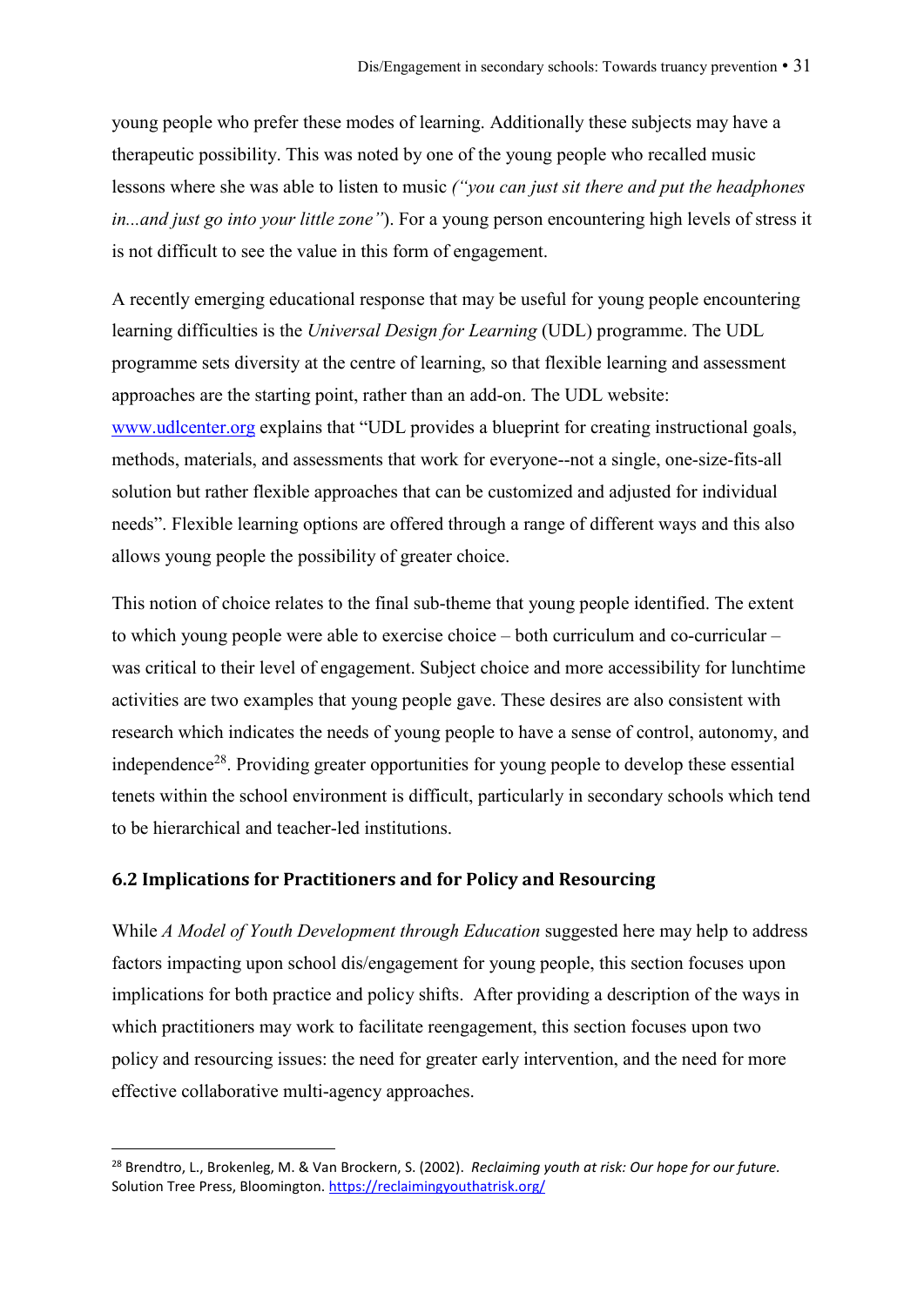#### **6.2.1. Implications for Practitioners**

The findings of this research indicate that there is a need for: (1) professional development for practitioners which lead to increased knowledge and skills relating to the field; (2) culturally responsive practices, particularly for Māori whānau and Pasifika aiga; (3) understanding ways of effectively relating to young people, including a knowledge of youth development; and (4) effective implementation of collaborative models of intervention. While these themes emerged from this research project as well as existing research, like a kete (woven basket) it is difficult to separate them out as different issues. There is significant interrelatedness across the four identified areas. For example professional development needs to include all of the other three areas: cultural responsive practice, relating to young people, and understandings of collaborative practice. Likewise cultural responsive practice is also critical to the effectiveness of relating to young people, whānau, and community partners. Similarly, effective and meaningful relationships are foundational to all areas of effective practice. Nevertheless within each area identified, there are a number of key issues worth highlighting.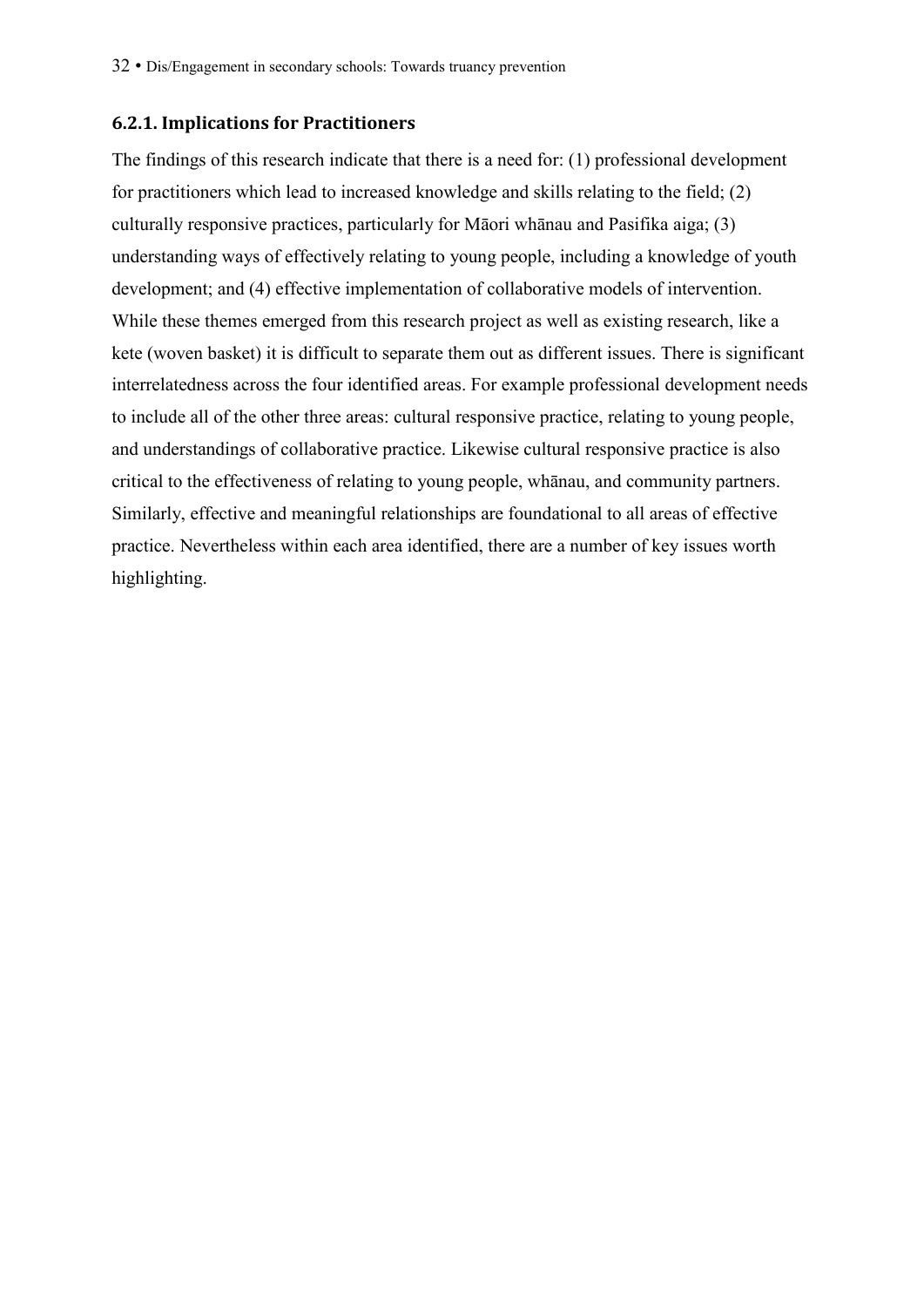The figure below illustrates the way in which the four areas of good practice shape and influence key relationships that kaiāwhina have. These key relationships are with young people, school personnel and related agencies, and whānau and communities.



#### **6.2.2. Professional Development**

Based on the findings of this research it is recommended that practitioners undertake significant ongoing professional development around good practice models. Specific areas of professional development work include, but are not limited to the following:

- a) Understanding the centrality of effective relationships across all parties, including young people, whānau, and community partners and agencies.
- b) Being able to work effectively across a range of cultural contexts, particularly among Māori and Pasifika communities.
- c) Developing principles and models of multi-agency collaboration.
- d) Developing a greater knowledge of youth development issues, including the impact of stress on learning, and ways of improving wellbeing among young people.

These ideas are explained in the following sections.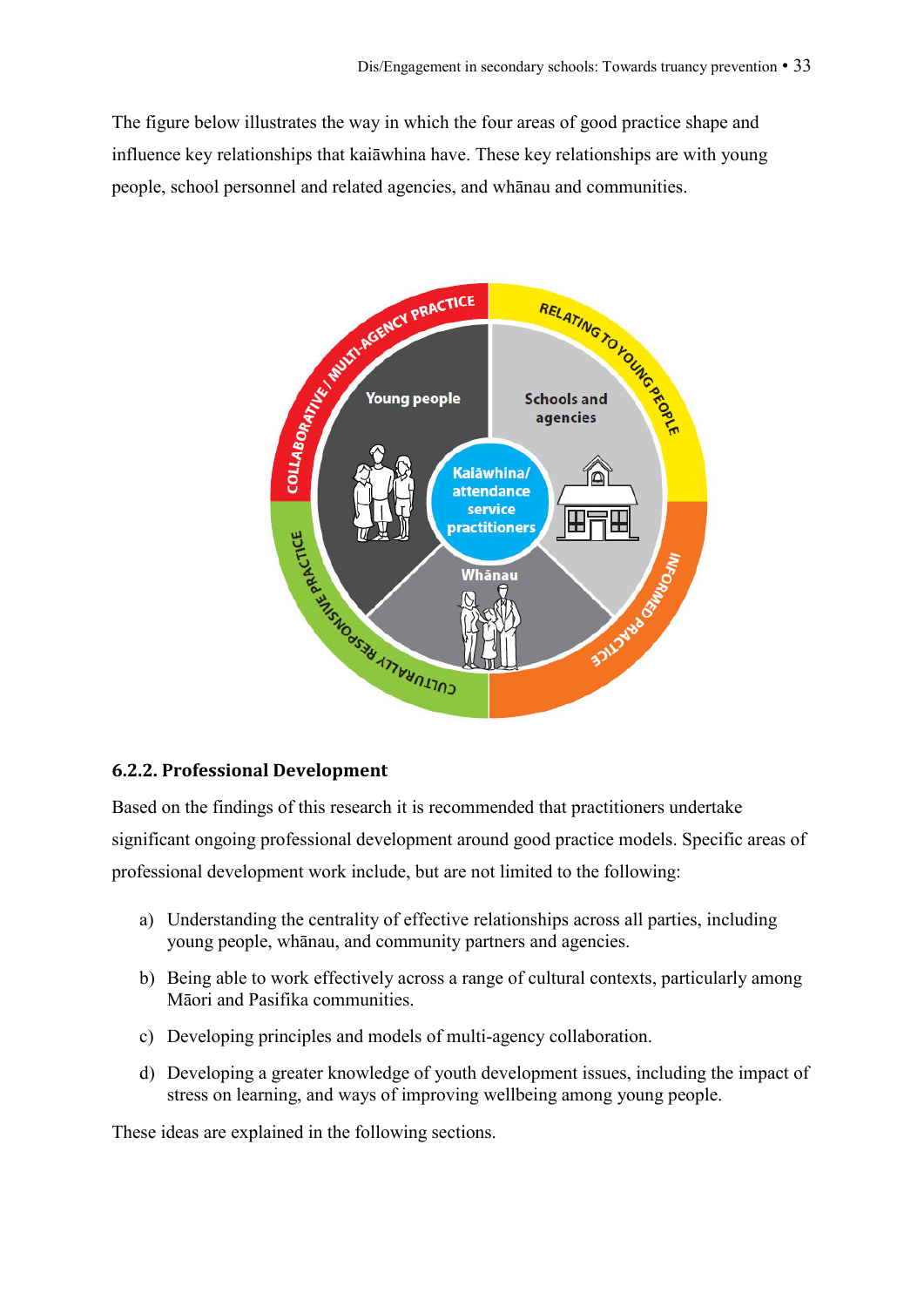#### **6.2.3. Culturally Responsive Practices**

In the resource *Te Pikinga ki Runga*<sup>29</sup> MacFarlane (2014) writes that "Understanding how the Treaty impacts on educational theory and praxis is essential if provision is to be culturally responsive to rangatahi Māori and their whānau. The intentions of the *New Zealand Curriculum, Ka Hikitia* and *Specialist Service Standards* make it a natural progression for educators to consider how the Treaty principles might be operationalised within a practice framework" (p.1). Therefore understanding the centrality of the Treaty to any work among rangatahi Māori and their whānau needs to underpin all work that practitioners engage in. To assist with understanding this, MacFarlane has developed a practitioner model of practice: *Te Pikinga ki Runga*. The model was designed specifically for practitioners working with dis/engaged rangatahi Māori and incorporates three operating principles which reflect the intent of the Treaty: partnership – whānau engagement; protection – rangatahi wellbeing; and participation – inclusive ecologies. This model takes seriously the notion of partnership and equal power sharing with whānau, and provides a range of practical suggestions to assist in the development of effective partnerships. Protecting and nurturing rangatahi wellbeing is understood through the development of three domains (hononga, hinengaro, tinana), alongside mana motuhake. These represent relational, psychological and physical dimensions of wellbeing, as well as the notion of self-concept and potential. Like similar models of youth development such as the *Circle of Courage*, rangatahi development can only be fully understood through a holistic framework. Finally, participation through inclusive ecologies is aimed at classroom practice through the enhancement of "curriculum and learning ecology to support presence, participation and learning" (MacFarlane, 2014, p. 2). Implications for teaching practice include ideas identified earlier in this report, such as ensuring young people receive the help that they need in learning, are able to exercise choice/autonomy in their own learning, and are able to access learning opportunities that fit with their learning styles and needs.

The Ministry of Education *Pasifika Education Plan 2013-2017*<sup>30</sup> is cognisant of processes, methodologies, theories and knowledges that are fa'asamoa (the Samoan way), faka-Tonga

-

<sup>29</sup> Macfarlane, S. (2014). *Te Pikinga ki Runga: A culturally responsive framework for educators.* Unpublished report. For further information on this model refer to: Macfarlane, S. (2009) Te Pikinga ki Runga: Raising Possibilities. *Set: Research Information for Teachers* (2): 42-50.

<sup>30</sup> Ministry of Education (2013). *Pasifika Education Plan* 2013-2017. Retrieved from: http://pasifika.tki.org.nz/Pasifika-Education-Plan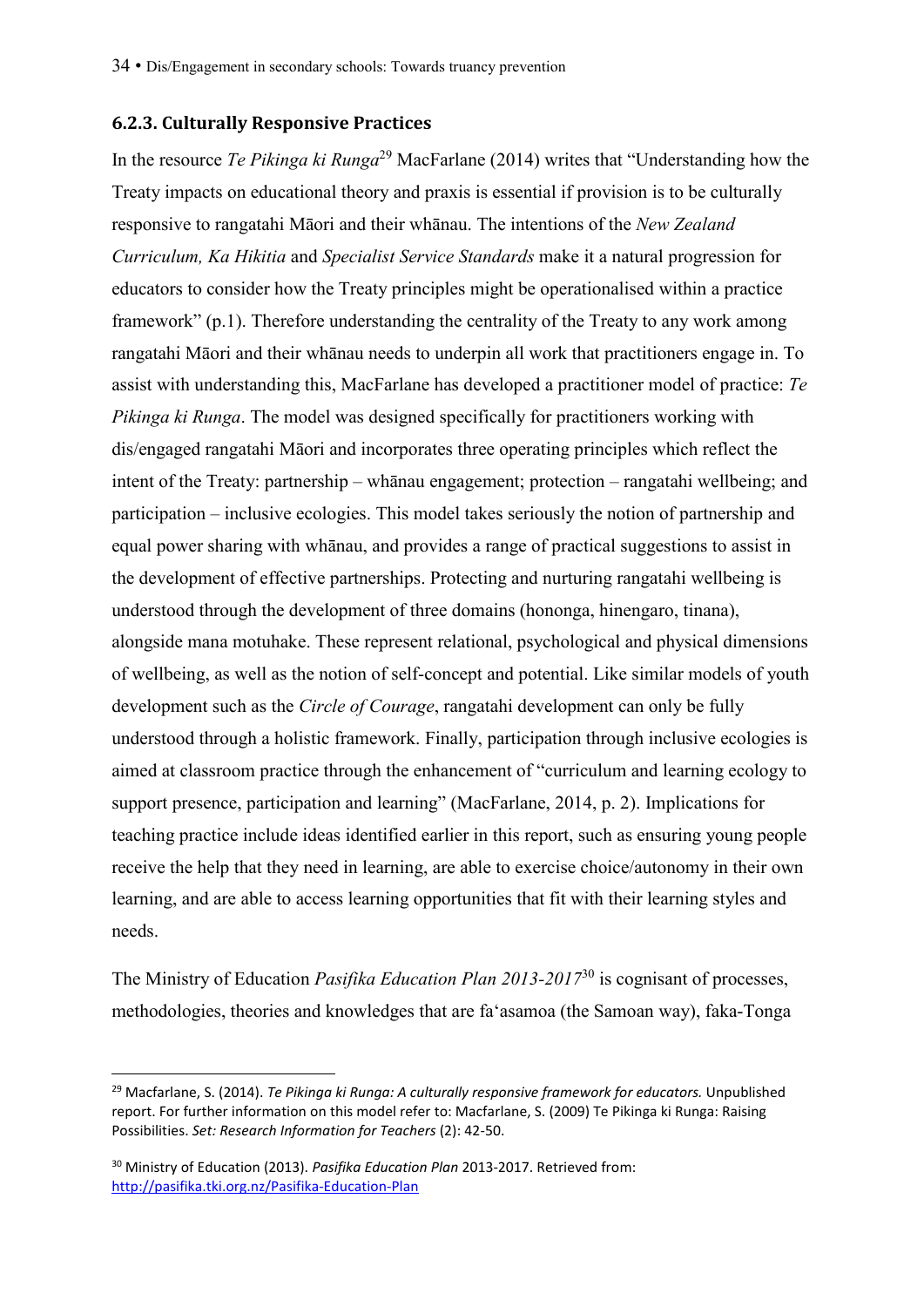(the Tongan way), faka-Tokelau (the Tokelau way), faka-Niue (the Niue way), akano'anga Kūki 'Āirani (the Cook Islands way), and vaka-Viti (the Fijian way) for the major Pasifika populations. Recognising that there are diverse cultural contexts is important when considering ways of engaging young people and their aiga. There are two overall areas that require consideration for increasing levels of engagement for Pasifika young people: (1) effective engagement with parents, families and communities; and (2) effective teaching for Pasifika students.

Recent research has found that Pasifika parents and families are more likely to engage where there is a clear reason for them to do so, when they see their children enjoying school and achieving, and where the sharing of knowledge, resources, and practices is reciprocal<sup>31</sup>. Findings in this research also indicate the necessity of engaging with Pasifika parents and families in a way which honours the cultural practices and reflects an understanding of this. In a comprehensive research study<sup>32</sup> it was suggested that:

> (a) parents' understanding of information about their own individual child's learning and achievement, both strengths and weaknesses as well as progress across time, can increase parental impact on motivation and skills; but (b) parents need guidance and advice on both motivational and academic involvement; and (c) parents are keen to receive advice and they have ideas about practices both at home and at school that could contribute. The latter may or may not be effective but they are important ideas that can be the basis of reciprocity – an example is the role and forms of homework" (p. vii).

With regards to the effective teaching of Pasifika students, research is still emergent and required, however there were a number of issues identified in the *Ua Aoina le Manogi o le Lolo: Pasifika Schooling Improvement Research - Final Report* including a range of strategies such as:

- a) explicit instruction for both basic knowledge and strategies,
- b) high levels of elaborative talk and inquiry,

<sup>-</sup><sup>31</sup> http://pasifika.tki.org.nz/Engaging-with-parents

<sup>32</sup> Amituanai-Toloa, M., McNaughton, S., Lai, M.K., Airini. (2010). *Ua Aoina le Manogi o le Lolo: Pasifika Schooling Improvement Research - Final Report*. Retrieved from: http://www.educationcounts.govt.nz/publications/pasifika\_education/ua-aoina-le-manogi-o-le-lolo-pasifikaschooling-improvement-research-final-report/executive-summary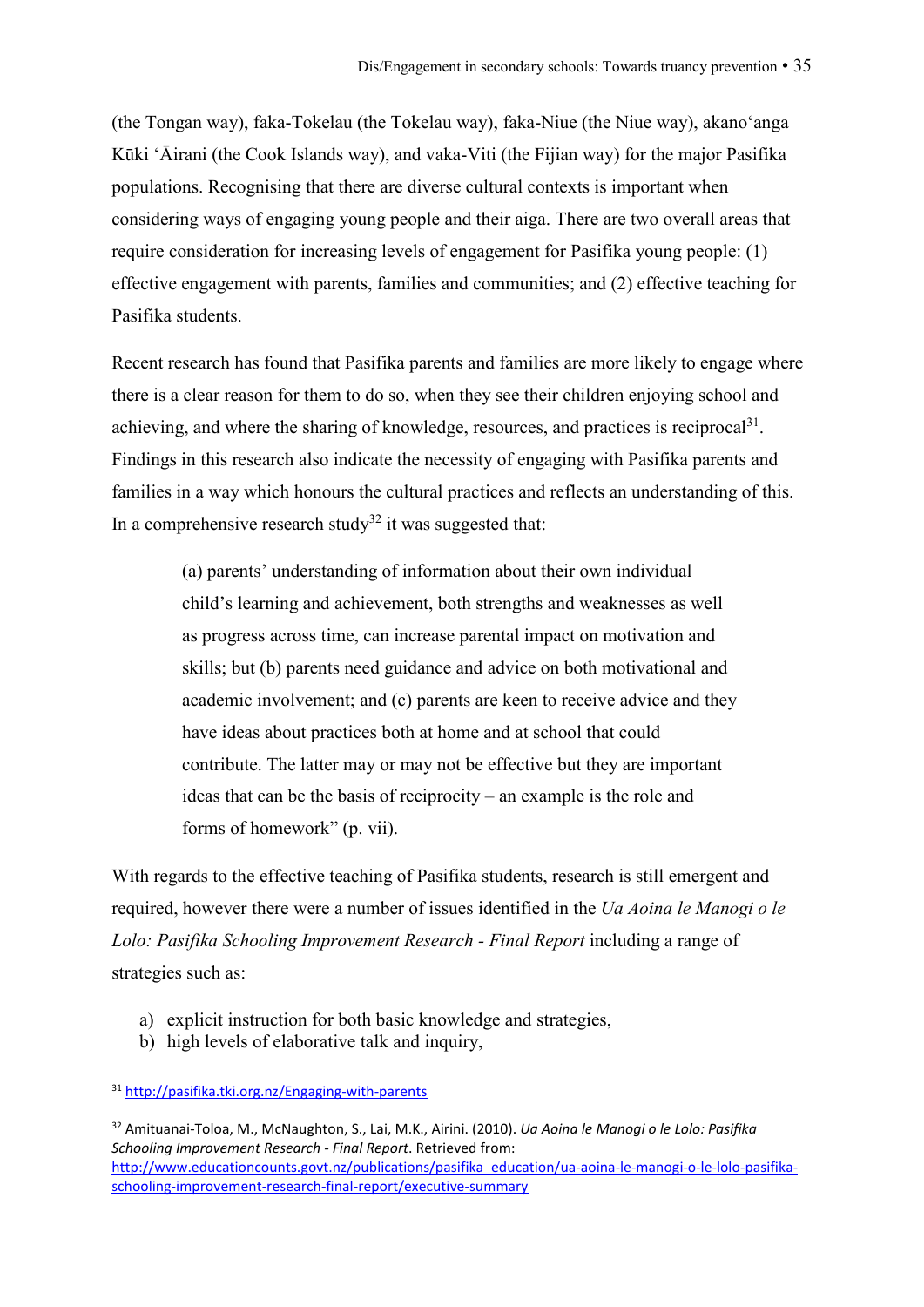- c) a focus on the language needs including those for vocabulary,
- d) well-developed forms of feedback,
- e) [the need for teachers to] be clear explain goals and needs for learning, and
- f) the twin dimensions of positive relations and incorporating students' resources were identified to varying degrees in classrooms (p. viii).

Furthermore, the report goes on to explain that "pasifika pedagogies that are being developed…[which] draw on background knowledge including topics and event knowledge, language patterns and activities...[and] there is the dimension of a strong emotional relationship which, together with the instructional attributes, has elements of being both rigorous and challenging as well as being respectful and empathetic" (p ix). Interestingly, the findings of this study were similar to those found in *Te Kotahitanga* (Bishop, Berryman, Tiakiwai, & Richardson, 2003) which explores effective pedagogies for rangatahi Māori.

While the above strategies for engaging Māori and Pasifika young people and families have specific relevancy within the respective communities, it may also be argued that these practices are also likely to be of benefit across a range of cultural contexts (including engaging NZ European young people and families). Therefore, placing the principles and practices as central to all practitioner work may be particularly effective.

#### **6.2.4. Relating to Young People**

-

Engaging young people effectively is multi-faceted and complex. While there is not scope here to expand on this in significant depth, some ideas are highlighted here which reflect findings from this research. Firstly, the centrality of relating to young people will be explored in ways that show genuine care and concern; secondly, engaging with young people in a guided way which recognises their need for agency will be introduced; and finally, the importance of understanding effects of stress and wellbeing on learning will be discussed.

A number of Māori scholars<sup>33</sup> identify *whakawhanaungatanga* (the process of building relationships) as central to the work of engaging rangatahi Māori, and this is also evident for young people from other cultural backgrounds. Without the ability to establish a meaningful connection it is difficult to make any form of progress. Connections are also made,

<sup>33</sup> See for example: Bishop, R., & Glynn, T. (1999). *Culture counts. Changing power relations in education*. Palmerston North, NZ: Dunmore Press.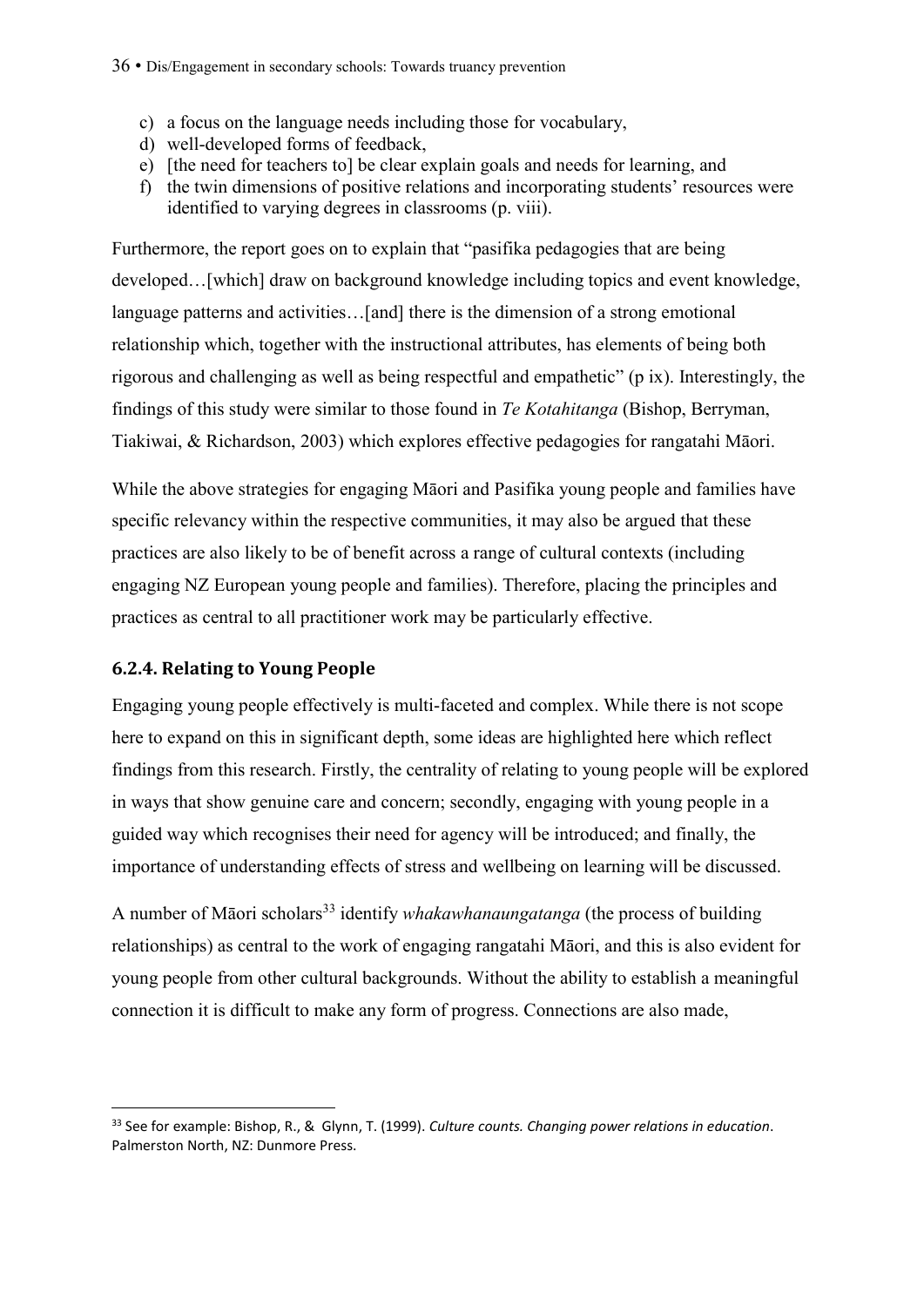MacFarlane<sup>34</sup> suggests, through two other important processes: *manaakitanga* (exercising an ethos of care) and *rangatiratanga* (the right of young people to exercise self-determination). Working within an ethos of care means that young people feel valued and cared for by the practitioner, and self-determination includes the need that young people feel to have a sense of agency and control over their own lives.

Because young people need to have a sense of agency and autonomy over their lives, working with them to determine their readiness to engage in change behaviour – if it is required – may be better served through a guided rather than direct style. As indicated in the findings section, *Motivational Interviewing<sup>35</sup>* may be a useful tool to employ in this process. As an introduction to this approach, Rollnick et al (2010) suggest that practitioners begin by practising three skills needed when using this guided approach to engaging people in behaviour change: (1) ask open ended questions relating to areas that require change; (2) listen so that you are able to really hear what is being said about their experiences and reflect your understanding back to the young person; and (3) inform – which involves asking the young person if you can share your own thoughts about the situation; and then discuss the implications of these ideas.

Often young people may make choices not to attend school in order to protect themselves, and any engagement with behaviour change needs to be aware of this possibility. Young people disengaged from schooling may be experiencing mental health issues, particularly stress and anxiety. Having an understanding of the effects of stress upon learning, and also of mental health issues, as well as ways to mental wellbeing, may help practitioners engage more effectively, as well as having a greater sense of empathy towards a young person disengaged. In a recent report<sup>36</sup> it was noted that:

for young children who perceive the world as a threatening place, a wide range of conditions can trigger anxious behaviours that then impair their ability to learn and to interact socially with others. The extent to which

<u>.</u>

<sup>34</sup> Macfarlane, A.H. (2007). *Discipline, Democracy and Diversity: working with students with behaviour difficulties.* Wellington: NZCER Press.

<sup>35</sup> Rollnick, S., Butler, C.C., Kinnersley, P., Gregory, J., & Mash, B. (2010). Motivational Interviewing. *BMJ,* 340, 1242-1245

<sup>36</sup> Centre on the Developing Child, (2010). *Persistent fear and anxiety can affect young children's learning and development.* Harvard University. Retrieved from: http://developingchild.harvard.edu/index.php/resources/reports\_and\_working\_papers/working\_papers/wp9/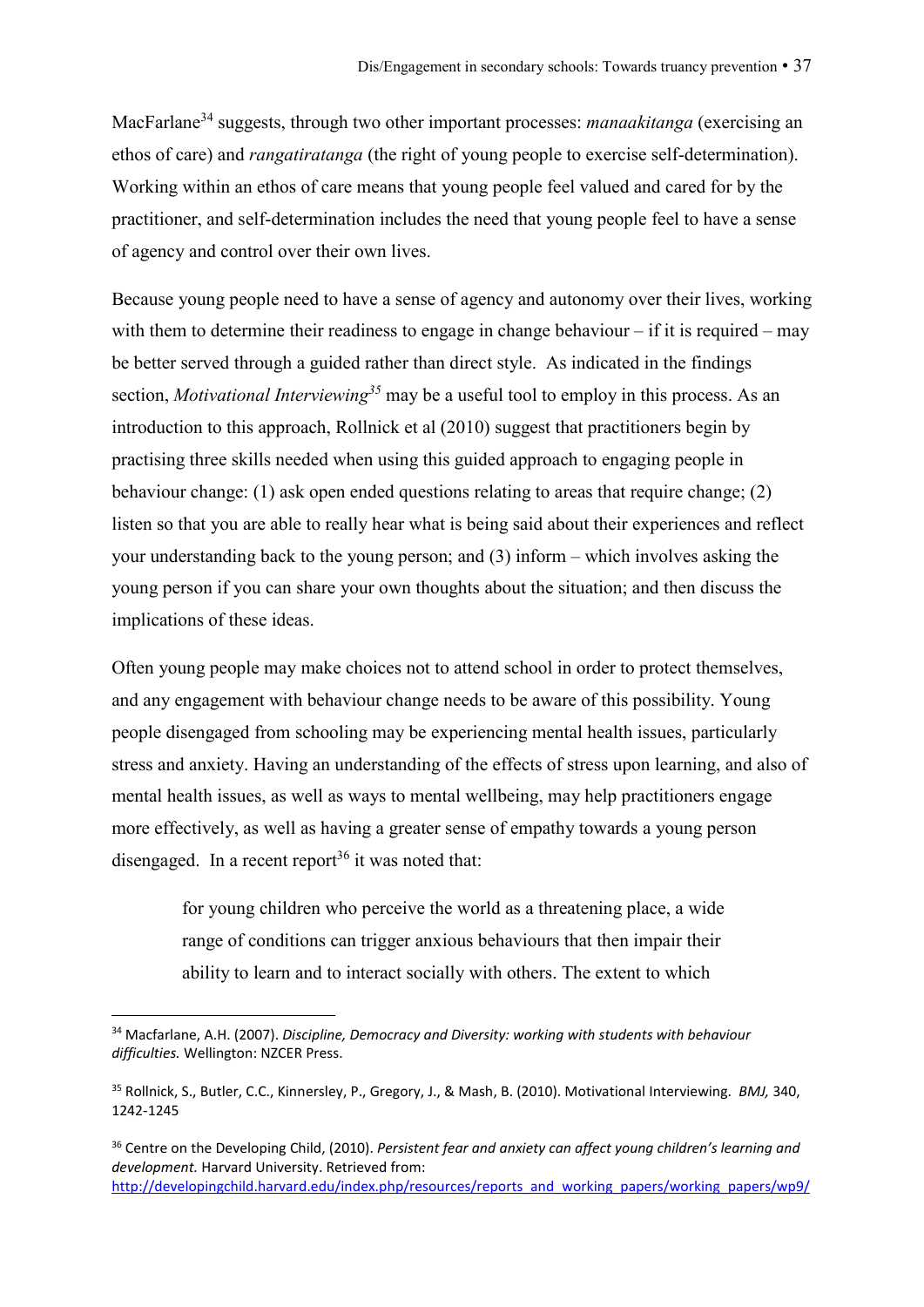these problems affect physical and mental health is influenced by the frequency of the stressful exposure and/or the emotional intensity of the fear-eliciting event.

The area of the brain most affected by prolonged periods of stress is the prefrontal cortex concerned with regulating thinking, emotions and actions. For young people under high level of stress, the working memory and the ability to attend to tasks and stay focused will be affected. This in turn, may lead to difficulties in the classroom and to disengagement in the schooling process.

Linked to the need for practitioners to have an understanding of mental health conditions is knowledge about ways in which young people's wellbeing may be improved. One recent model being promoted by the Mental Health Foundation is *the Five Ways to Wellbeing<sup>37</sup>* approach. This evidence based approach to improving wellbeing suggests five actions: connect, give, take notice, keep learning, and be active. Understanding the value of these five actions and the way in which they have relevance across the various ecological domains of a young person may be a useful tool for practitioners working with disengaged young people.

#### **6.2.5. Collaborative Models of Intervention**

-

As signalled in the findings section, all practitioners indicated how critical effective working relationships with key community partners are to the likelihood of increasing success in reengaging young people. The ability to work collaboratively is at least dependent upon two practices: (1) the ability to develop, maintain and repair (if required) relationships with key community partners; and (2) the ability to work with a multi-systemic collaborative model of intervention. Within New Zealand there are limited examples of effective models that operate in a multi-systemic way. Many regions have developed their own locally relevant approach; but these tend to be *ad hoc* and people driven, rather than systematic and policy driven. One example that has been successful in a number of regions is the *Rock On*<sup>38</sup> approach which involves regular meetings with key practitioners and agencies working with disengaged young people. The focus is on supporting young people and their whānau to take action toward improving attendance and engagement in schooling. By working together,

<sup>&</sup>lt;sup>37</sup> This approach was developed by the Centre for Wellbeing at the New Economic Foundation. For further information: https://www.gov.uk/government/publications/five-ways-to-mental-wellbeing

<sup>38</sup> Rock On (Reduce Our Community Kids Offending Now) is described *Case Studies in Innovative Thinking from New Zealand's Public Sector Repor*t retrieved from: http://www.ssc.govt.nz/sites/all/files/case-study1.pdf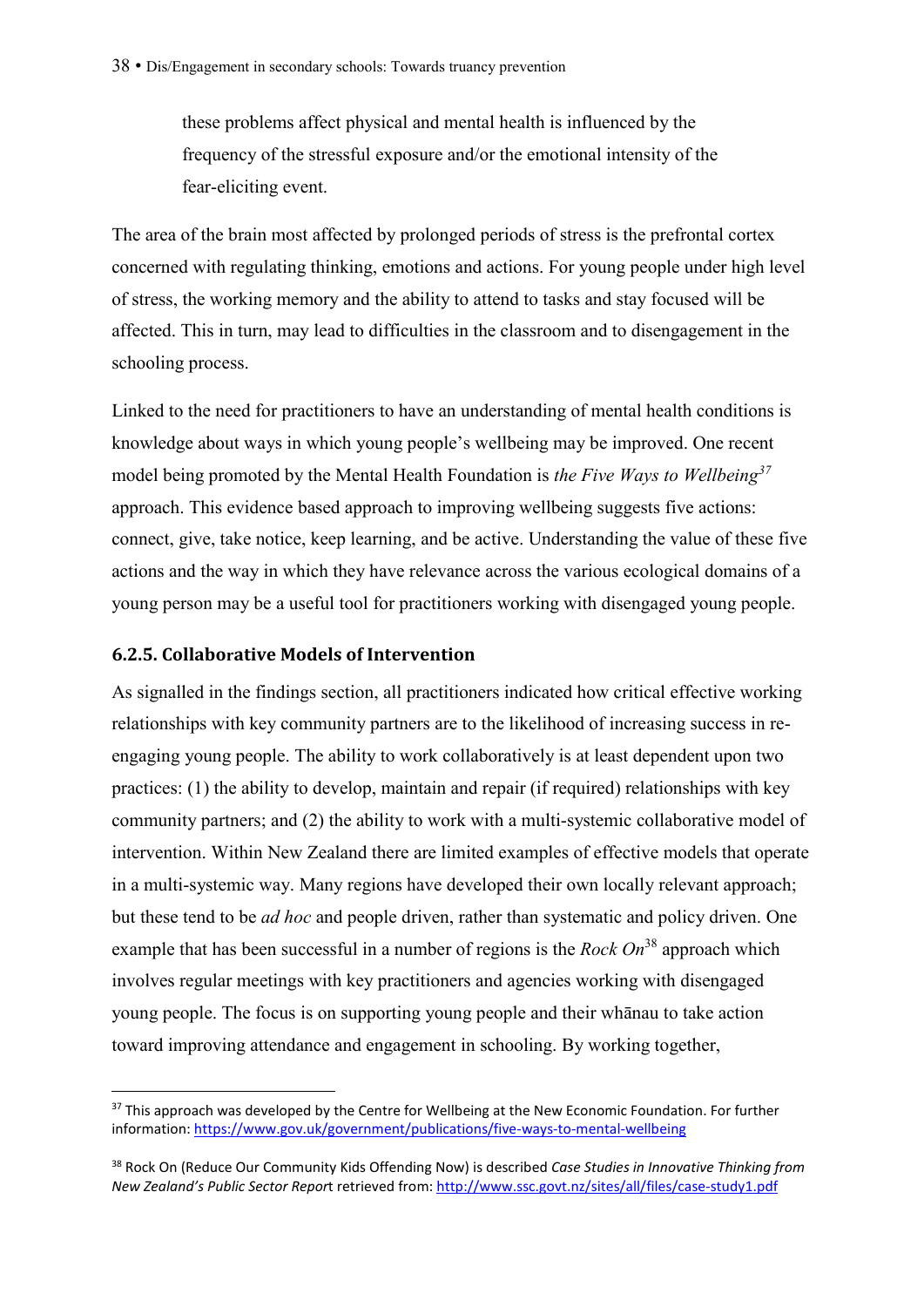communities are able to address truancy issues more effectively than if agencies and/or individuals worked in individual silos.

In an extensive literature review on interagency collaboration<sup>39</sup> it was noted that effective collaboration takes commitment and time, particularly in the initial stages, while relationships and protocols are established. The report highlighted the centrality of effective relationships as a key factor in the success of interagency approaches. It was also noted that "collaborations that operate within a culture of blame and defensiveness struggle to achieve desired changes" (p.8). This issue was raised by practitioners in this research, and it was observed that a culture of blame may arise particularly where young people's situations are complex and multi-faceted. In order to address the issue of reengaging young people, individual collaboration members need to be cognisant of the need to avoid a blame culture.

#### **6.2.6. Implications for Policy and Resourcing**

Two policy and resourcing matters were signalled by practitioners interviewed as part of this research and these include: (1) the need for greater and more systemic collaborative approaches to addressing the needs of young people and their whānau, where truancy and school disengagement is present; and (2) the need for earlier intervention in supporting children identified as at risk of school disengagement. While this first theme is addressed in the previous section, it is also signalled here as a potential policy and resourcing issue.

#### **6.2.7. Need for Early Intervention**

-

All practitioners in this research indicated that there is a need for a more comprehensive shift toward early intervention as a form of truancy prevention. They expressed concern at the number of children and whānau in need of support during the early years, and suggested that this could prevent complex issues of disengagement during adolescence. This link has also been established in research, as is the argument for greater levels of resourcing for early identification and intervention<sup>40</sup>. Early intervention programmes require the ability to operate in multi-systemic ways within a range of different levels. Issues impacting upon programmes include, but are not limited to problems of early identification, the definition of eligibility for

<sup>39</sup>Atkinson, M. (2007). *Better at Working Together: Interagency Collaboration: Part I, Literature review.* Wellington: High and Complex Needs Unit.

<sup>40</sup> See for example, Conroy, M.A., & Brown, W.H. (2004). Early identification, prevention and early intervention with young children at risk for emotional or behavioural disorders: Issues, trends, and a call for action. *Behavioural Disorders, 29*(3), 224-236.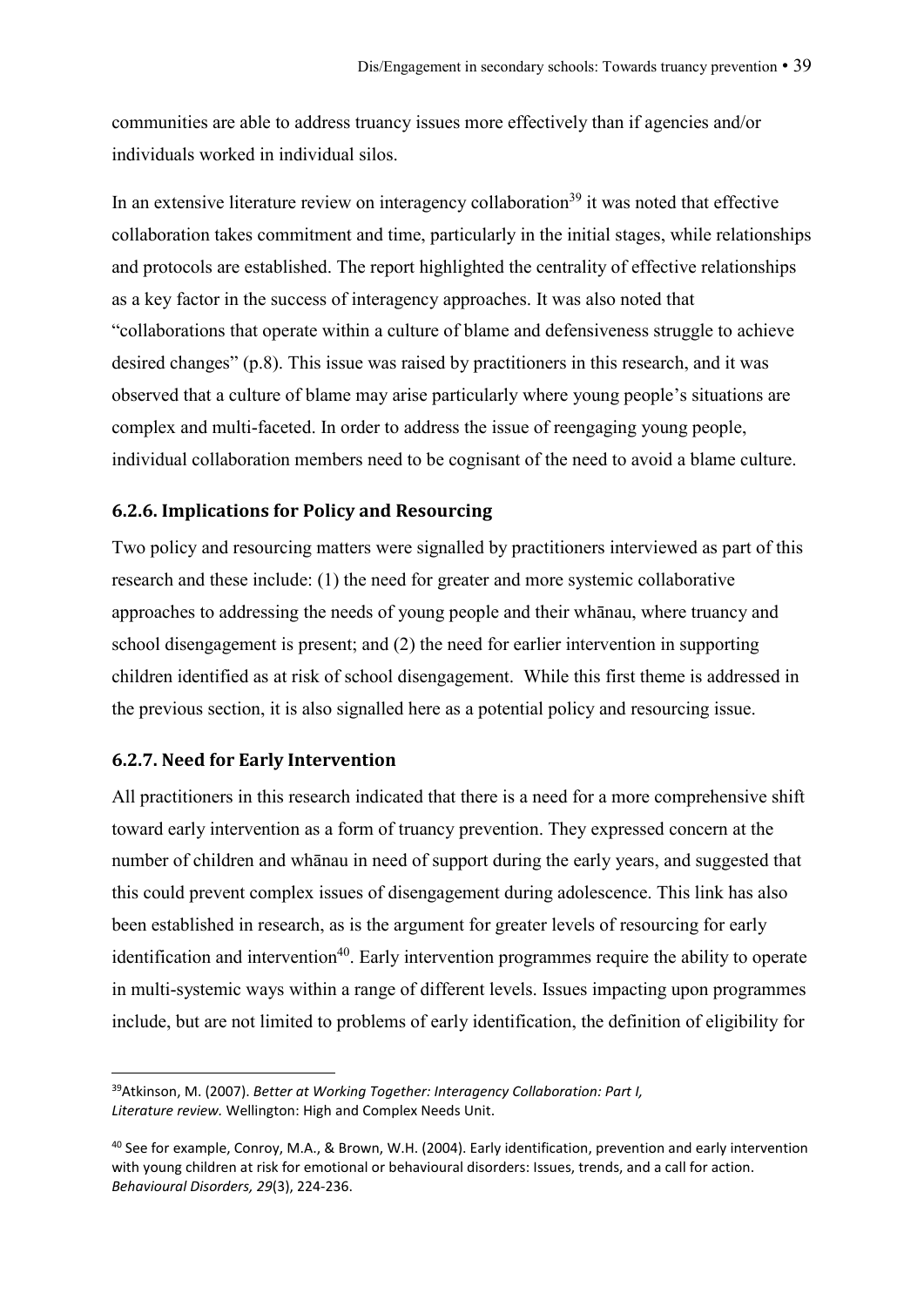funding criteria, and the extent to which practices are collaborative. Conroy and Brown (2004) argue that further consideration needs to be given to these issues, as well as practitioner training and proactive early intervention services.

Within New Zealand there are a range of early intervention programmes and service provisions, including *Early Start*<sup>41</sup> and the *Incredible Years Parenting*<sup>42</sup> programmes. The Ministry of Education also offers an *Early Intervention Service*<sup>43</sup> for some children identified with learning difficulties. Each programme has considerable strengths and operates from an evidence based approach. For example, the *Early Start Evaluation Report* released in 2012 indicated that there are benefits to children and their whānau including improved health, education, and parenting outcomes, as well as a reduction in levels of abuse. The report indicated that there is a greater need to engage other family related services to further improve outcomes.

<u>.</u>

<sup>41</sup> Early Start Programme: http://www.earlystart.co.nz/ and http://www.earlystart.co.nz/pdf/evalreport2012.pdf

<sup>&</sup>lt;sup>42</sup> The Incredible Years: Parents, Teachers and Child Training Series: http://incredibleyears.com/

<sup>43</sup> Ministry of Education Early Intervention Service: http://www.education.govt.nz/early-childhood/teachingand-learning/learning-tools-and-resources/early-intervention/